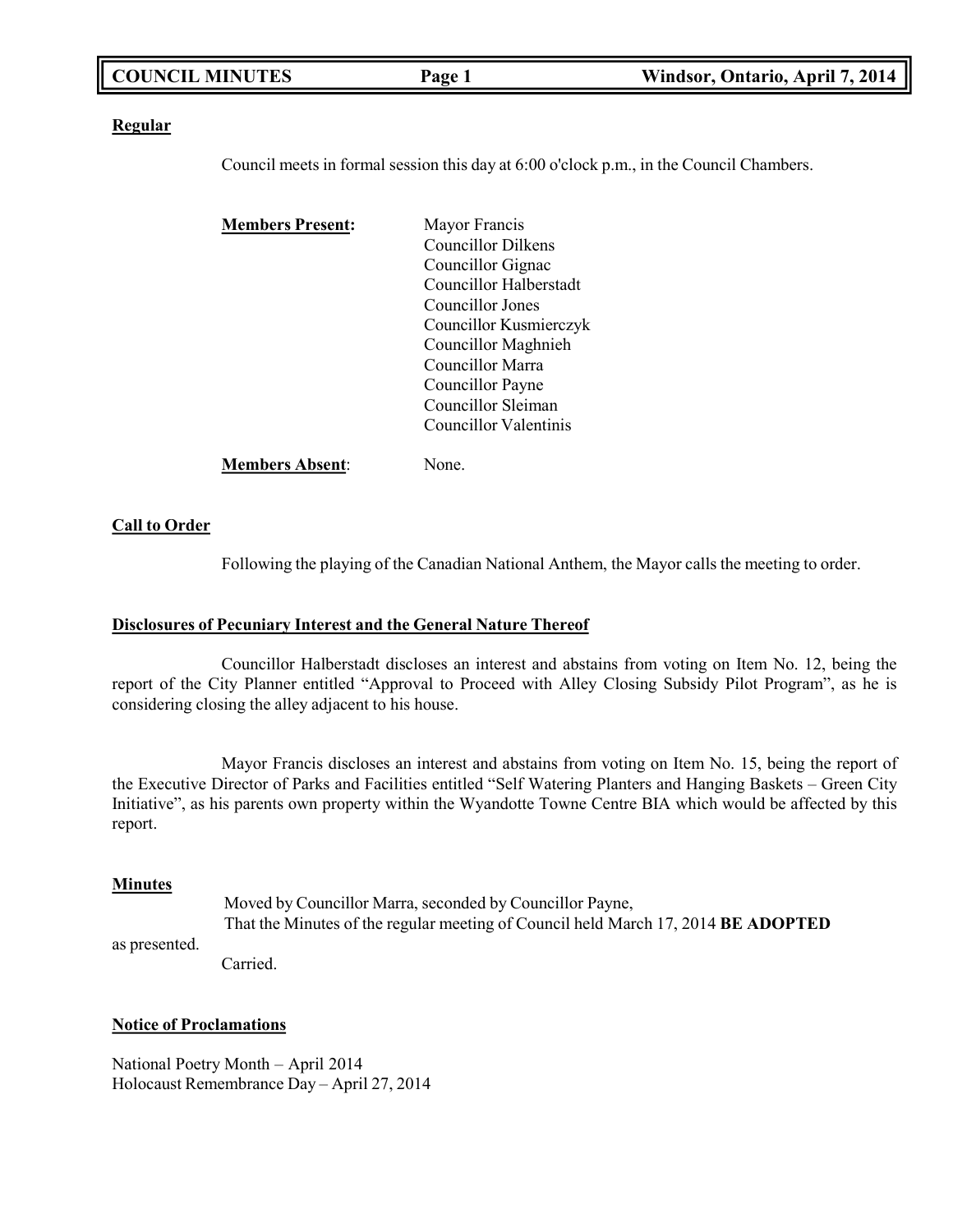# **COUNCIL MINUTES Page 2 April 7, 2014**

### **Committee of the Whole**

Moved by Councillor Sleiman, seconded by Councillor Valentinis,

That Council do now rise and move into Committee of the Whole with the Mayor presiding for the purpose of dealing with:

- (a) communication items;
- (b) consent agenda;
- (c) hearing requests for deferrals or referrals of any items of business;
- (d) hearing presentations and delegations;
- (e) consideration of business items;
- (f) consideration of Committee reports:
	- (i) **Report of Special In-Camera Meeting or other Committee as may be held prior to Council** (if scheduled); and
	- (ii) **Report of Special In-Camera Meeting** held March 19, 2014 (**revision attached**).

(g) consideration of by-laws 52 -2014 through 68-2014 (inclusive).

Carried.

### **Communications**

Moved by Councillor Dilkens, seconded by Councillor Gignac,

**M138–2014** That the following Communication Items 1 to 4, 6 to 24, 26 to 39 and 41 to 43 inclusive, as set forth in the Council Agenda **BE REFERRED** as noted except Communication No. 5, No. 25 and No. 40 which are dealt with as follows:

### **Communication No. 5:**

Moved by Councillor Payne, seconded by Councillor Halberstadt,

**M141-2014** That the correspondence from the Ontario Good Roads Association (OGRA) dated March 25, 2014 regarding Joint and Several Liability, **BE RECEIVED**, and further, that Council **SUPPORT** OGRA's position on this matter, as outlined in the correspondence. Carried. MMA2014

### **Communication No. 25:**

Moved by Councillor Jones, seconded by Councillor Gignac,

**M142-2014** That the correspondence from Bruce Julian dated January 16, 2014 regarding an advertising request from the Royal Canadian Legion Ontario Command **BE RECEIVED;** and further, that **APPROVAL BE GIVEN** for a half page ad in the "Military Service Recognition Book" in the amount of \$695.00 and that this **BE CHARGED** to the Mayor's Office Budget.

Carried. APR2014

# **Communication No. 40:**

Moved by Councillor Halberstadt, seconded by Councillor Jones,

**M143-2014** That the report of the Chief Administrative Officer dated March 31, 2014 entitled "Association of Municipalities of Ontario (AMO) - Request for Proposals to Host Conferences in 2018, 2019 and 2020"

**BE RECEIVED;** and further, that the City of Windsor **PREPARE** a submission in response to the Request for Proposals by AMO to host conferences in 2018, 2019 and 2020, and that the County of Essex

**BE REQUESTED** to participate in this effort.

Carried.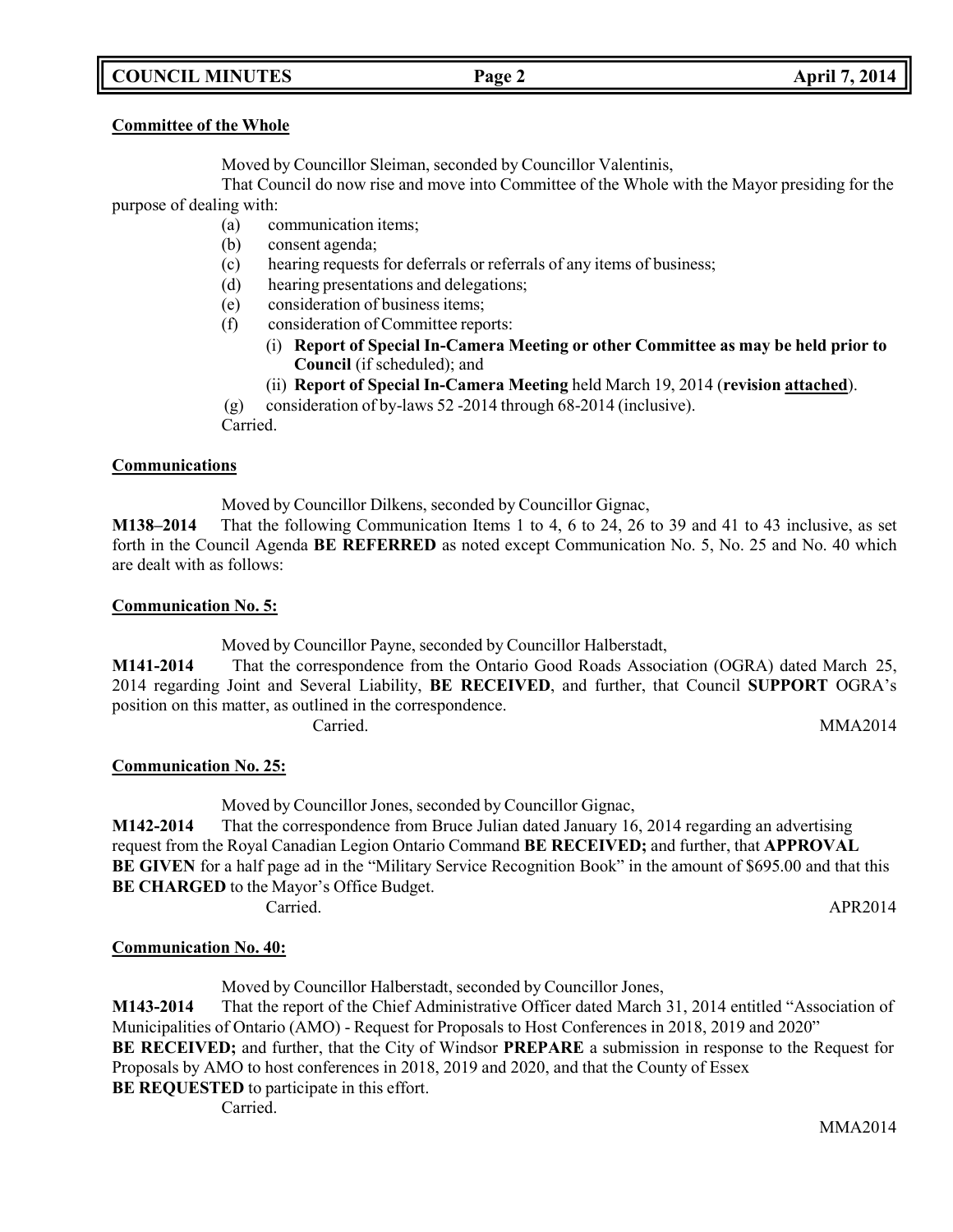# **COUNCIL MINUTES Page 3 April 7, 2014**

| <b>Item</b>    | From                                                                     | <b>Description</b>                                                                                                                                                                                                                                                                                                   |
|----------------|--------------------------------------------------------------------------|----------------------------------------------------------------------------------------------------------------------------------------------------------------------------------------------------------------------------------------------------------------------------------------------------------------------|
| $\mathbf{1}$   | Public Works and<br><b>Government Services</b><br>Canada                 | 185 Ouellette Avenue - Hoarding<br><b>City Engineer</b><br>Note & File<br><b>SW2014</b>                                                                                                                                                                                                                              |
| $\overline{2}$ | Ministry of Consumer<br>Services and<br>Office of the Deputy<br>Minister | Update on the implementation of the Ontario Underground<br>Infrastructure Notification System Act, 2012.<br><b>City Engineer</b><br>Note & File<br><b>GP2014</b>                                                                                                                                                     |
| $\mathfrak{Z}$ | Ministry of Citizenship<br>and Immigration                               | Lincoln M. Alexander Award 2014<br>Note & File<br><b>APR2014</b>                                                                                                                                                                                                                                                     |
| 4              | Ministry of Municipal<br>Affairs and Housing                             | 2014 Annual Repayment Limit (ARL)<br><b>Chief Financial Officer/City Treasurer</b><br>Note & File<br><b>GM2014</b>                                                                                                                                                                                                   |
| 5              | <b>Ontario Good Roads</b><br>Association (OGRA)                          | OGRA's Position on Joint and Several Liability<br><b>City Solicitor</b><br>Note & File<br><b>MMA2014</b>                                                                                                                                                                                                             |
| 6              | Ontario Municipal Board<br>(OMB)                                         | Appeal by Howard Weeks regarding the paved pathways at Willistead<br>Park. (Attachments are available for viewing at the City Clerk's office).<br><b>City Solicitor</b><br><b>City Planner</b><br><b>Executive Director of Parks &amp; Facilities</b><br>Note & File<br>ZC2014                                       |
| $\tau$         | Ontario Municipal Board<br>(OMB)                                         | <b>Applicant Russel Lalovich</b><br>Subject: Minor Variance<br>Property Address: 481 Askin Avenue<br>Memorandum of Oral Decision Delivered on March 5, 2014 by C.<br>Hefferon and Order of the Board<br><b>Chief Building Official</b><br><b>City Solicitor</b><br><b>City Planner</b><br><b>Note File</b><br>ZC2014 |
| 8              | Association of<br>Municipalities of Ontario<br>(AMO)                     | Highlights of the March 2014 Board Meeting<br>Note & File<br><b>MMA2014</b>                                                                                                                                                                                                                                          |
| 9              | Chief Administrative<br>Officer                                          | Windsor Essex Active Retirement Community Initiative (WEARI)<br>Funding<br>Note & File<br>APR/10339                                                                                                                                                                                                                  |
| 10             | Manager of Urban Design                                                  | Site Plan Approval - Agent: Architecttura Inc.<br>Location: 1375 California Avenue for classroom renovations, demolition<br>of existing accessory buildings and addition of 28 parking stalls on<br>existing asphalt area<br>Note & File<br>ZS/11882                                                                 |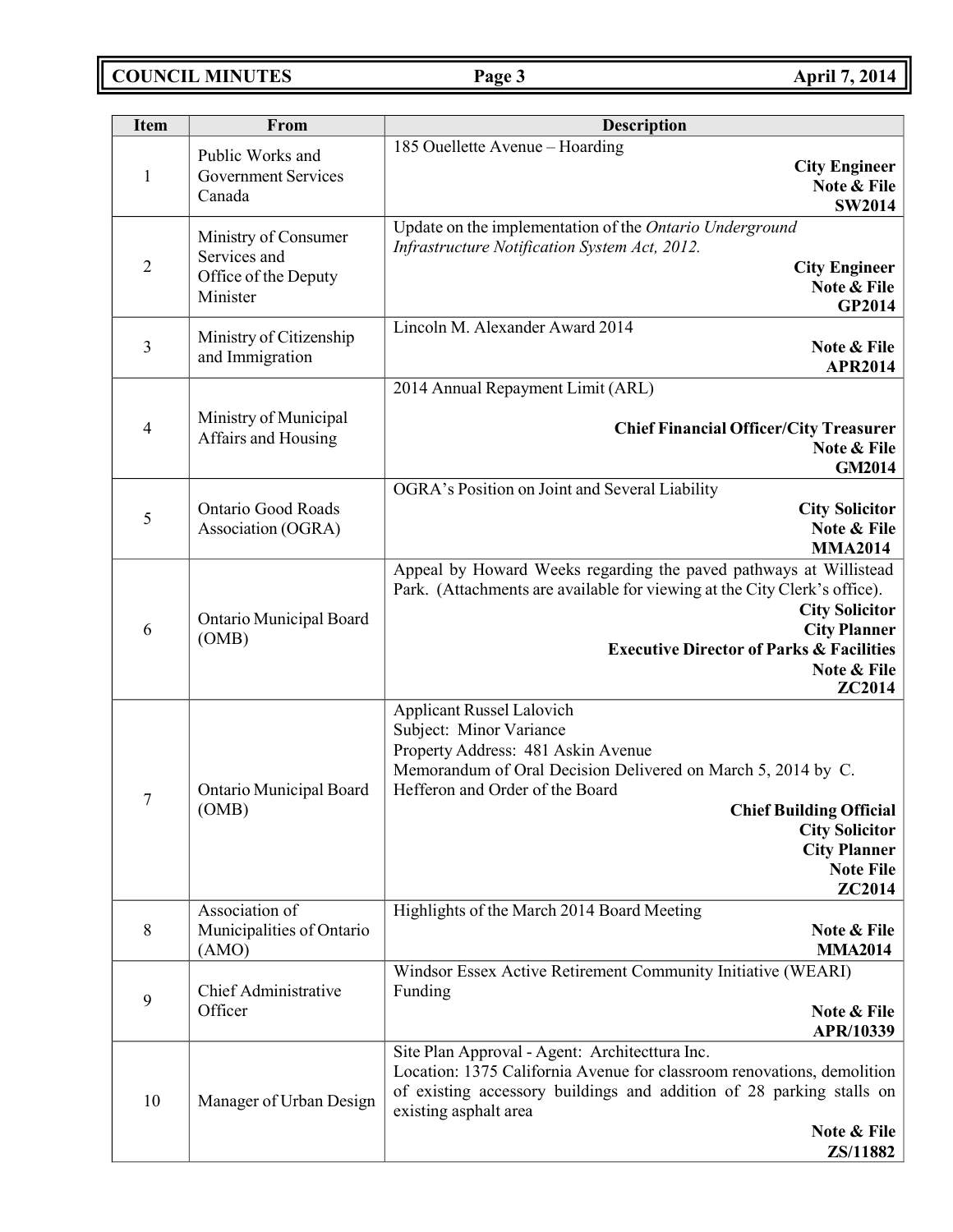**COUNCIL MINUTES Page 4 April 7, 2014**

| 11 | Committee of<br>Adjustment/Consent          | Committee of Adjustment/Consent Authority Agenda Record for<br>Thursday, April 10, 2014, Council Chambers, 350 City Hall Square<br>West, 3rd Floor, Windsor Ontario                                             |
|----|---------------------------------------------|-----------------------------------------------------------------------------------------------------------------------------------------------------------------------------------------------------------------|
|    | Authority Agenda Record                     | Note & File<br><b>ZC2014</b>                                                                                                                                                                                    |
|    |                                             | Placement of Question on the October Municipal Ballot                                                                                                                                                           |
| 12 | City Clerk                                  | Note & File<br><b>ACEE/11649</b>                                                                                                                                                                                |
|    |                                             | 2013 United Way Campaign Summary                                                                                                                                                                                |
| 13 | City Engineer                               | Note & File<br><b>APR2014</b>                                                                                                                                                                                   |
|    |                                             | 2013 Annual Report - Building Permit Fee Reserve Fund                                                                                                                                                           |
| 14 | City Engineer                               | Note & File<br><b>SB2014</b>                                                                                                                                                                                    |
|    | Ministry of Agriculture                     | The Horse Racing Partnership Plan.                                                                                                                                                                              |
| 15 | and Food                                    | Note & File<br>GP2014                                                                                                                                                                                           |
|    | Federation of Canadian                      | Renewing the annual membership with the Federation of Canadian<br>Municipalities.                                                                                                                               |
| 16 | Municipalities (FCM)                        | <b>Chief Financial Officer/City Treasurer</b>                                                                                                                                                                   |
|    |                                             | Note & File<br><b>MMF2014</b>                                                                                                                                                                                   |
|    |                                             | Response from FCM regarding Canada Post's proposed removal of door-                                                                                                                                             |
| 17 | Federation of Canadian                      | to-door delivery and subsequent reliance on "community mailboxes".                                                                                                                                              |
|    | Municipalities (FCM)                        | Note & File<br><b>GF2014</b>                                                                                                                                                                                    |
| 18 | Ontario Municipal Board                     | Appeal by Greek Orthodox Community of Windsor regarding<br>CR52/2014 which is an amendment to the zoning bylaw to rezone a<br>portion of the subject property from Manufacturing District to Green<br>District. |
|    | (OMB)                                       | <b>City Solicitor</b>                                                                                                                                                                                           |
|    |                                             | <b>City Planner</b>                                                                                                                                                                                             |
|    |                                             | <b>ZC2014</b>                                                                                                                                                                                                   |
| 19 | Ontario Municipal Board                     | Appeal by Greek Orthodox Community of Windsor regarding<br>CR52/2014 which is the decision to amend the Official Plan to<br>redesignate a portion of the subject property from Industrial to Natural.           |
|    | (OMB)                                       | <b>City Solicitor</b>                                                                                                                                                                                           |
|    |                                             | <b>City Planner</b>                                                                                                                                                                                             |
|    |                                             | ZC2014<br>New Accountability and Transparency Act for Broader Public Sector                                                                                                                                     |
| 20 | Association of<br>Municipalities of Ontario | with Proposed New Requirements to Be Imposed on Municipal<br>Government                                                                                                                                         |
|    | (AMO)                                       | Note & File                                                                                                                                                                                                     |
|    |                                             | <b>MMA2014</b>                                                                                                                                                                                                  |
|    | Association of                              | Bill 69, The Prompt Payment Act Put Aside; Government Announces<br><b>Construction Liens Act Review</b>                                                                                                         |
| 21 | Municipalities of Ontario                   | <b>Chief Building Official</b>                                                                                                                                                                                  |
|    | (AMO)                                       | Note & File                                                                                                                                                                                                     |
|    |                                             | <b>MMA2014</b>                                                                                                                                                                                                  |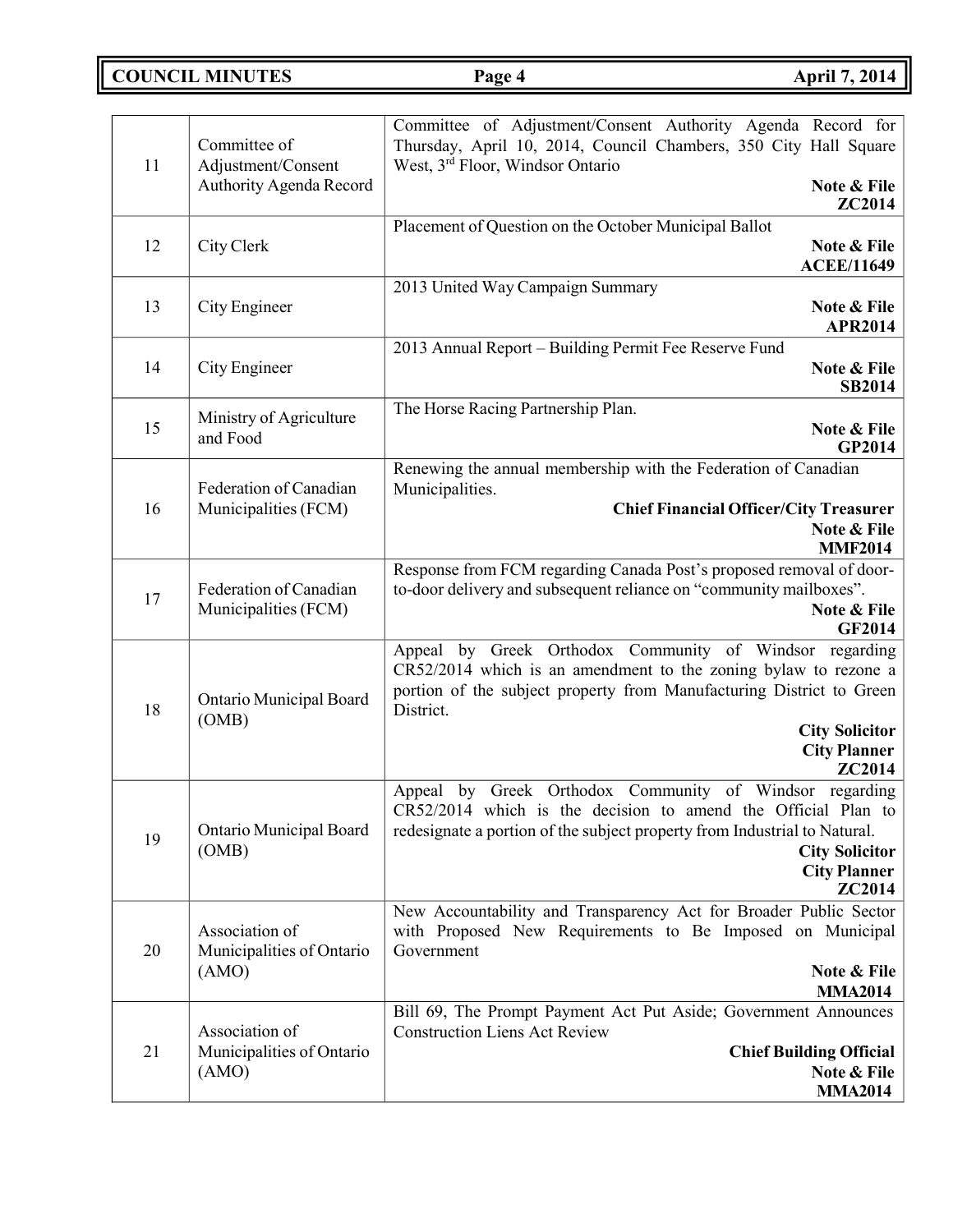**COUNCIL MINUTES Page 5 April 7, 2014**

|    | Association of                            | AMO's Interest Arbitration Update.                                                                                                         |
|----|-------------------------------------------|--------------------------------------------------------------------------------------------------------------------------------------------|
| 22 | Municipalities of Ontario<br>(AMO)        | Note & File<br><b>MMA2014</b>                                                                                                              |
|    |                                           | Education Development Charges (EDC) - By-laws. (Attachment printed                                                                         |
|    | <b>Greater Essex County</b>               | for Mayor & Council Only; copy available on City website)                                                                                  |
| 23 | District School Board                     | Note & File                                                                                                                                |
|    |                                           | <b>ME2014</b>                                                                                                                              |
| 24 | Share the Road Cycling                    | Omnibus Legislation To Result in Safer Roads For All Users                                                                                 |
|    | Coalition                                 | <b>Windsor Bicycling Committee</b><br>Note & File                                                                                          |
|    |                                           | <b>ST2014</b>                                                                                                                              |
|    |                                           | Royal Canadian Legion Ontario Command Military Service Recognition                                                                         |
|    |                                           | <b>Book</b>                                                                                                                                |
| 25 | City Clerk                                | <b>COUNCIL DIRECTION REQUESTED</b>                                                                                                         |
|    |                                           | <b>Chief Financial Officer &amp; City Treasurer</b><br>APR2014                                                                             |
|    |                                           | Impact of Joint and Several Liability on Municipalities CR M993-2014                                                                       |
| 26 | City Solicitor                            | Note & File                                                                                                                                |
|    |                                           | <b>GM2014</b>                                                                                                                              |
|    |                                           | Notice of public meeting regarding proposed Official Plan amendment                                                                        |
| 27 | Town of Tecumseh                          | and Zoning By-law amendment.                                                                                                               |
|    |                                           | <b>City Planner</b><br>ZB2014                                                                                                              |
|    |                                           | Basic concerns over the planned location of new fire hall No. 2 at the                                                                     |
|    |                                           | corner of Milloy St. and Chandler Road                                                                                                     |
| 28 | St. Clair Society of<br>Architects (SCSA) | <b>Fire Chief</b>                                                                                                                          |
|    |                                           | <b>City Engineer</b>                                                                                                                       |
|    |                                           | Note & File<br><b>SF2014</b>                                                                                                               |
|    |                                           | Zoning Amendment application submitted by Larry Horwitz for 2879                                                                           |
|    | Manager of Development<br>Applications    | Riverside Drive East to add the following uses: public hall, exhibition                                                                    |
| 29 |                                           | hall, professional studio, office, medical office, financial office, hotel,                                                                |
|    |                                           | retail, restaurant                                                                                                                         |
|    |                                           | Note & File                                                                                                                                |
|    |                                           | <b>ZB/11866</b><br>Site Plan Approval - Agent: Vijay Vasantgadkar                                                                          |
|    |                                           | Location: 8475 Wyandotte Street East to allow a four storey apartment                                                                      |
| 30 | Manager of Urban Design                   | building, two storey townhomes and one storey covered garage                                                                               |
|    |                                           | Note & File                                                                                                                                |
|    |                                           | ZS/11877                                                                                                                                   |
|    |                                           | Site Plan Approval - Agent: Dorota Witalec, Parkin Architects Ltd.<br>Location: 1149 Goyeau Street to allow for adaptation of three storey |
| 31 | Manager of Urban Design                   | building for clinical use                                                                                                                  |
|    |                                           | Note & File                                                                                                                                |
|    |                                           | ZS/11876                                                                                                                                   |
| 32 |                                           | Site Plan Approval – Agent: Buschante Development Group Corp.                                                                              |
|    | Manager of Urban Design                   | Location: 528 Chippawa Street to allow demolition and new construction                                                                     |
|    |                                           | of double duplex<br>Note & File                                                                                                            |
|    |                                           | ZS/11875                                                                                                                                   |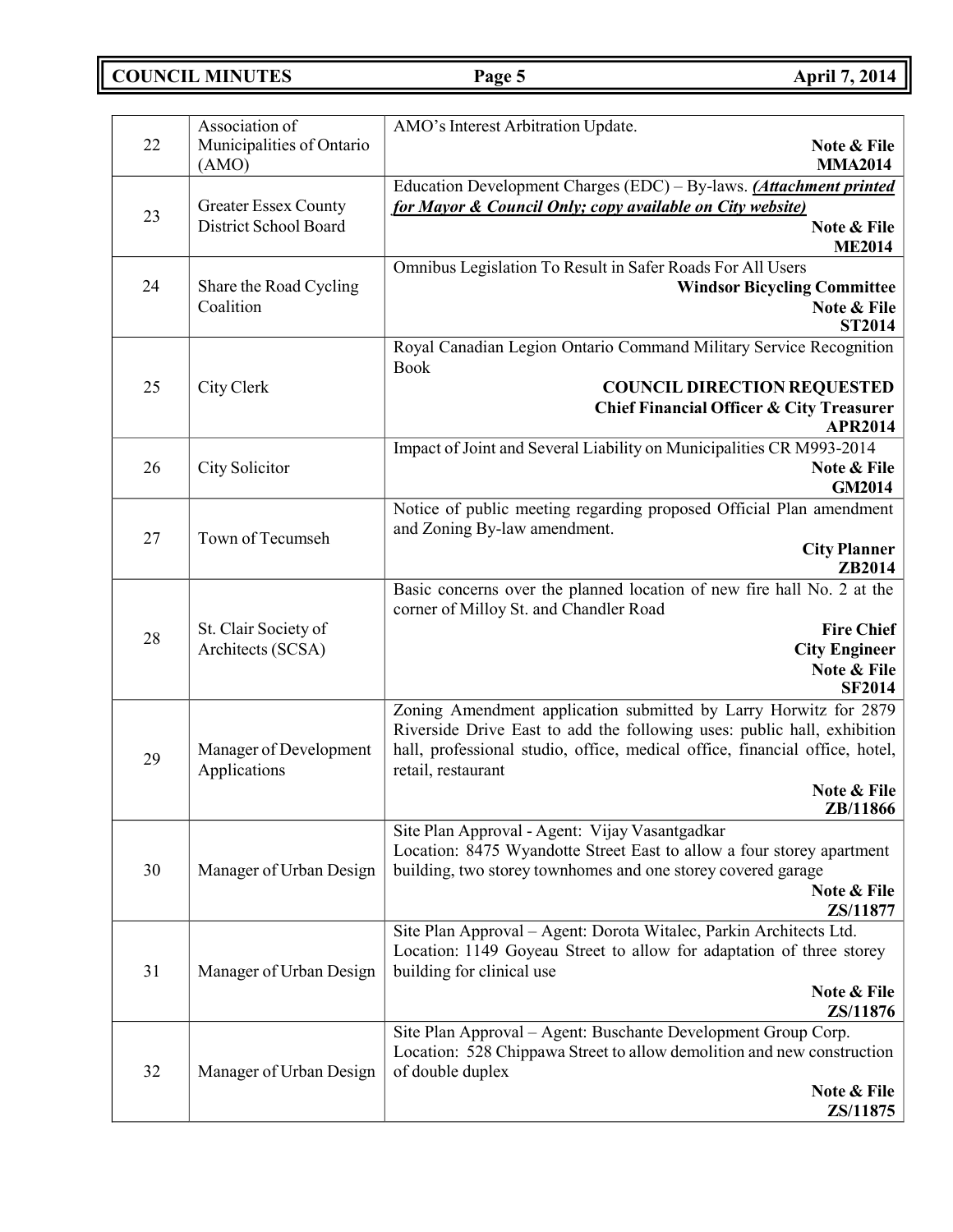**COUNCIL MINUTES Page 6 April 7, 2014**

|    |                         | Site Plan Approval - Agent: Vijay Vasantgadkar                                                  |
|----|-------------------------|-------------------------------------------------------------------------------------------------|
| 33 | Manager of Urban        | Location: 3239 Russell Street to allow a two storey apartment building<br>with partial basement |
|    | Design                  | Note & File                                                                                     |
|    |                         | ZS/11873                                                                                        |
|    |                         | Site Plan Approval - Agent: Max DeAngelis DeAngelis Construction<br>Inc.                        |
|    |                         | Location:<br>6845 Hawthorne Drive to allow an addition to industrial                            |
| 34 | Manager of Urban Design | building                                                                                        |
|    |                         | Note & File                                                                                     |
|    |                         | ZS/11874<br>Site Plan Approval - Agent: Vijay Vasantgadkar                                      |
|    |                         | Location: 870 Erie Street East to allow for expansion of current lodging                        |
| 35 | Manager of Urban Design | house                                                                                           |
|    |                         | Note & File                                                                                     |
|    |                         | ZS/11872<br>John Bortolotti, Sfera Architectural<br>Site Plan Approval - Agent:                 |
|    |                         | Association Inc.                                                                                |
| 36 | Manager of Urban Design | Location: 465 Victoria Avenue to allow for a full day kindergarten                              |
|    |                         | addition                                                                                        |
|    |                         | Note & File<br>ZS/11871                                                                         |
|    |                         | John Bortolotti, Sfera Architectural<br>Site Plan Approval – Agent:                             |
|    |                         | Associates Inc.                                                                                 |
| 37 | Manager of Urban Design | Location: 2751 Partington Avenue to allow for a full day kindergarten<br>addition               |
|    |                         | Note & File                                                                                     |
|    |                         | ZS/11870                                                                                        |
|    |                         | John Bortolotti, Sfera Architectural<br>Site Plan Approval – Agent:                             |
|    |                         | Associates Inc.<br>Location: 1400 Roselawn Drive to allow for a full day kindergarten           |
| 38 | Manager of Urban Design | addition                                                                                        |
|    |                         | Note & File                                                                                     |
|    |                         | ZS/11869<br>Site Plan Approval - Agent: City of Windsor Parks & Facilities                      |
|    | Manager of Urban Design | Department                                                                                      |
| 39 |                         | Location: 7689 Riverside Drive East to allow for a parking lot upgrade                          |
|    |                         | Note & File                                                                                     |
|    |                         | ZS/11884<br>Association of Municipalities of Ontario (AMO) – Request for Proposals              |
| 40 | Chief Administrative    | to Host Conferences in 2018, 2019 and 2020                                                      |
|    | Officer                 | Note & File                                                                                     |
|    |                         | <b>MMA2014</b><br>CQ35-2013 Heavy Truck Traffic Between EC Row Expressway and                   |
|    |                         | Highway 401 Along Dougall Avenue                                                                |
| 41 | City Engineer           | Note & File                                                                                     |
|    |                         | ST/8821                                                                                         |
| 42 | City Treasurer          | Ward Fund Expenditures (January 2013 – December 2013)<br>Note & File                            |
|    |                         | <b>AF2014</b>                                                                                   |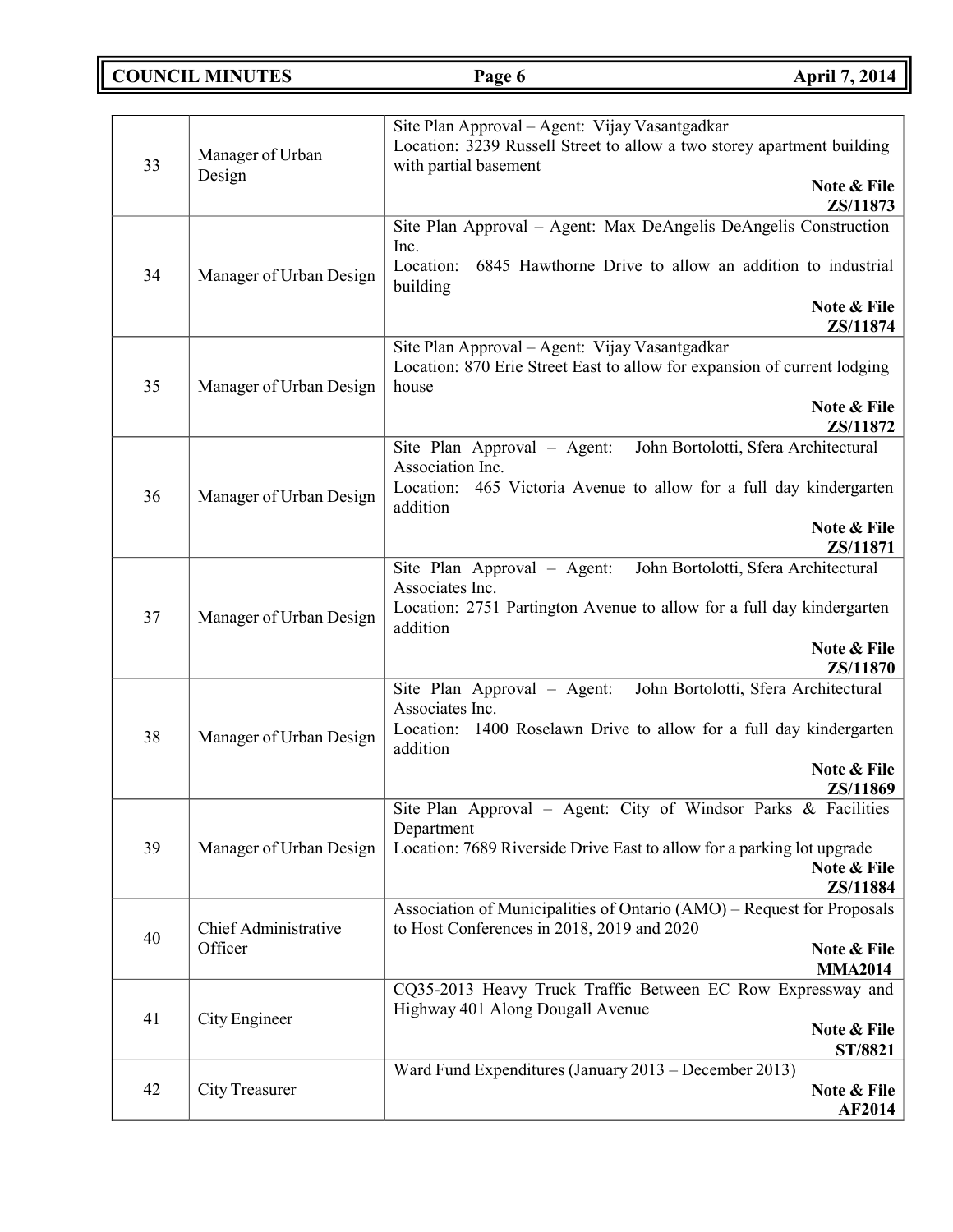| <b>COUNCIL MINUTES</b> | Page <sup>1</sup> | <b>April 7, 2014</b> |
|------------------------|-------------------|----------------------|
|                        |                   |                      |

| 43 | <b>Community Development</b><br>& Health Commissioner | Canada Cultural Spaces Fund Announcement | Note & File<br><b>APR/10168</b> |
|----|-------------------------------------------------------|------------------------------------------|---------------------------------|
|    |                                                       |                                          |                                 |

Carried.

### **Consent Agenda**

Moved by Councillor Halberstadt, seconded by Councillor Jones,

That the following Consent Agenda and the recommendations contained in the administrative reports **BE APPROVED** as amended:

### **Consent Committee Reports**

- Item 2 Document Fees Electronic Tendering
- Item 3 Purchasing Shared Services Review
- Item 4 Tree Trimming (2,500 trees more or less) at various locations throughout the City of Windsor (Tender No. 38-14)
- Item 7 Request from Windsor Essex Community Housing Corporation to sell parcel of land to the Town of Tecumseh
- Item 8 Succession Planning 2013 Initiatives & Reserve Account Expenditures Update
- Item 9 Naming of Community Rink #2 at the WFCU Centre
- Item 11 RFP 19-14, Large Fleet Three Post Hoist System
- Item 14 Establishment of 2014 Tax Rates **TABLED**
- Item 16 Participation in Ontario's Investment Ready: Certified Sites Program
- Item 17 185 Ouellette Avenue

|          | <b>Social Development, Health &amp; Culture Standing Committee</b> |                                                                                         |  |
|----------|--------------------------------------------------------------------|-----------------------------------------------------------------------------------------|--|
| No.      |                                                                    | <b>Description</b>                                                                      |  |
| $\bf{l}$ | Report No. 204                                                     | Response to CQ33-2013 "To investigate how other Canadian Municipalities are             |  |
|          |                                                                    | recognizing veterans of war or police actions sanctioned by the United Nations post the |  |
|          |                                                                    | Korean War (plaques, monuments)?                                                        |  |
| 2        | Report No. 214                                                     | 2013 Recreation and Culture Community Impact Report                                     |  |
| 3        | Report No. 216                                                     | Physiotherapy Services for Huron Lodge                                                  |  |
| 4        | Report No. 217                                                     | Car Pro Industries (Windsor) Limited EV Fest 2014, Riverfront Festival Plaza and        |  |
|          |                                                                    | Riverfront Civic Terrace, Riverfront Trail, Temporary Road Closure of Riverside         |  |
|          |                                                                    | Drive West                                                                              |  |
| 5        | Report No. 218                                                     | Permission to Allow the Executive Director of Employment & Social Services to           |  |
|          |                                                                    | Participate on the Ontario Works Director-Administrator Reference Group (DARG)          |  |
| 6        | Report No. 221                                                     | WFCU Centre Naming Rights Update $-\overline{CQ25-2013}$                                |  |
| 7        | Report No. 222                                                     | Utilizing Reserve Fund 178 for relocations, repairs and maintenance of pieces within    |  |
|          |                                                                    | Windsor's Sculpture Garden in 2014-2015                                                 |  |
| 8        | Report No. 223                                                     | The minutes of the Willistead Manor Inc. Executive Committee and Board of Directors     |  |
|          |                                                                    | meetings held October 10, 2013                                                          |  |
|          |                                                                    |                                                                                         |  |
| 9        | Report No. 224                                                     | The minutes of the Willistead Manor Inc. Executive Committee and Board of Directors     |  |
|          |                                                                    | meetings held November 14, 2013                                                         |  |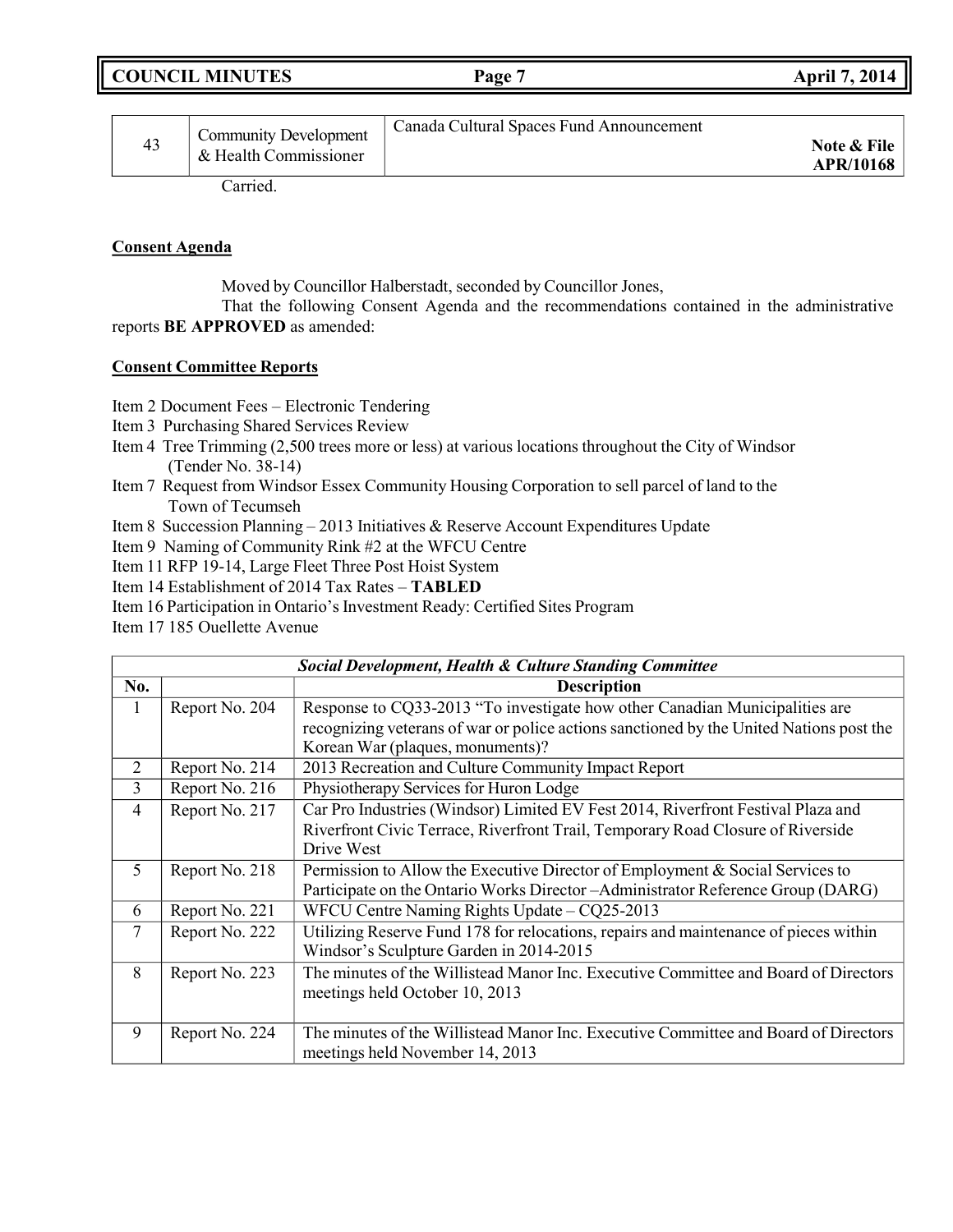**COUNCIL MINUTES Page 8 April 7, 2014**

| <b>Environment, Transportation &amp; Public Safety Standing Committee</b> |                |                                                                                      |
|---------------------------------------------------------------------------|----------------|--------------------------------------------------------------------------------------|
| No.                                                                       |                | <b>Description</b>                                                                   |
|                                                                           | Report No. 188 | The minutes of the Town and Gown Committee meeting held October 15, 2013             |
| $\gamma$                                                                  | Report No. 189 | Report No. 3 of Rail Issues Committee (VACIS System)                                 |
|                                                                           | Report No. 190 | Report No. 4 of the Rail Issues Committee (audit of CN Rail Crossing at Concession 7 |
|                                                                           |                | - recent safety issues)                                                              |

| <b>Windsor International Aquatic and Training Centre Steering Committee</b> |               |                                         |
|-----------------------------------------------------------------------------|---------------|-----------------------------------------|
| No.                                                                         |               | <b>Description</b>                      |
|                                                                             | Report No. 25 | Consideration of Potential Enhancements |

| <b>Executive Committee</b> |                |                                                                                        |  |
|----------------------------|----------------|----------------------------------------------------------------------------------------|--|
| No.                        |                | <b>Description</b>                                                                     |  |
|                            | Report No. 167 | Upcoming Rt. Hon. Herb Gray Parkway Construction and Truck Detour                      |  |
| 2                          | Report No. 168 | Internal Audit Performance Dashboard, December 31, 2013                                |  |
| 3                          | Report No. 169 | 2013/14 Internal Audit Plan Revised - December 31, 2013                                |  |
| $\overline{4}$             | Report No. 170 | The Corporation of the City of Windsor 2013 Internal Audit: Governance and             |  |
|                            |                | Strategic Leadership - status update: January 27, 2014                                 |  |
|                            | Report No. 171 | The Corporation of the City of Windsor Concerned Citizen/Employee Hotline and          |  |
|                            |                | Notification Process – Proposed modifications to include section 7 – Effort allocation |  |
|                            |                | for Call Analysis                                                                      |  |

Carried.

### **Deferrals and/or Referrals and Withdrawals**

None.

### **Presentations & Delegations:**

#### **PRESENTATIONS:**

#### **Snow Angels Volunteer Snow Removal Program**

### **Mario Sonego, City Engineer; Vincenza Mihalo, Executive Director of Human Resources; and Jill Braido, Marketing and Communications Officer – City of Windsor**

Mario Sonego, City Engineer; Vincenza Mihalo, Executive Director of Human Resources; and Jill Braido, Marketing and Communications Officer- City of Windsor, appear before Council to provide a brief overview of the Snow Angels Program highlighting the successes of the Program, and along with Mayor Francis present the following Snow Angel Prizes:

- Grand Prize Winner iPadAir to the Koekstat family (Karrie, Paisley, Burke and Peter Burke)
- Winners of one-year passes for Adventure Bay:
	- 1) Jeff Gage
	- 2) Shi Kui Wu
	- 3) Eliot Sharpe.

SW2014 6

(For final disposition of this matter, see Clause **CR82/2014** in Schedule "A" attached hereto.)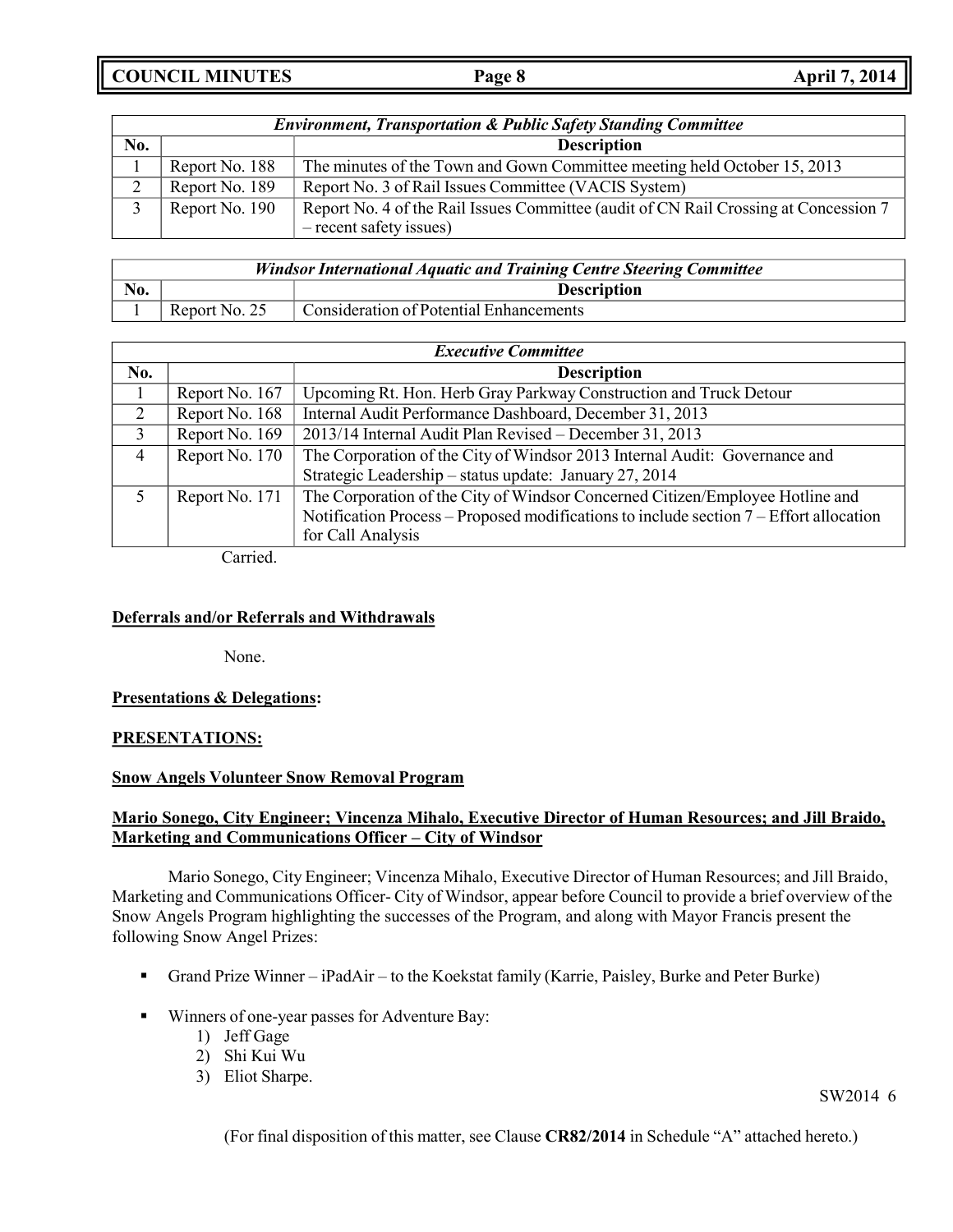### **DELEGATIONS**

### **415 Ouellette, Site Plan Approval, SPC-025/13**

### **Jack Jorgensen, President, Advance Business Systems and Glen Muir**

Jack Jorgensen, President, Advance Business Systems and Glen Muir appear before Council and provide a brief overview of their application for 415 Ouellette Avenue, and conclude by requesting that for Site Plan approval, that the required height of the railing for their outdoor rooftop patio **BE CHANGED** from the recommended 60 inches to 42 inches.

Moved by Councillor Halberstadt, seconded by Councillor Sleiman,

- I. That the application by **2380836 Ontario Inc,** (represented by Jack Jorgensen) **File No.: SPC-025/13** permitting development in accordance with Appendix A, **BE APPROVED**.
- II. That the owner **ENTER INTO** a site plan control agreement with the Corporation, providing for the following:
	- a. Basic Provisions
	- b. General Provisions
	- c. Special Provisions prior to construction permit issuance:
		- i. Security:

| Lighting | \$2,000 |
|----------|---------|
| Total    | \$2,000 |

- III. That approval of the application is given a condition that:
	- a. The owner agrees, prior to the issuance of a construction permit, to obtain Committee of Adjustment variances for building height, bicycle parking, loading space and parking requirements.
	- b. The owner agrees, prior to the issuance of a construction permit, to contribute the sum of \$500.00 payable to the City of Windsor and deposited in the General Fund intended for the upkeep of alleys within the City of Windsor.
	- c. The owner agrees to submit an updated site plan illustrating noise attenuation to shield the open rooftop patio area to the satisfaction of the City Planner.
	- d. The owner agrees to raise the translucent safety barrier around the perimeter of the cantilevered patio to a minimum height of 1.524 meters (5 feet) to the satisfaction of the City Planner.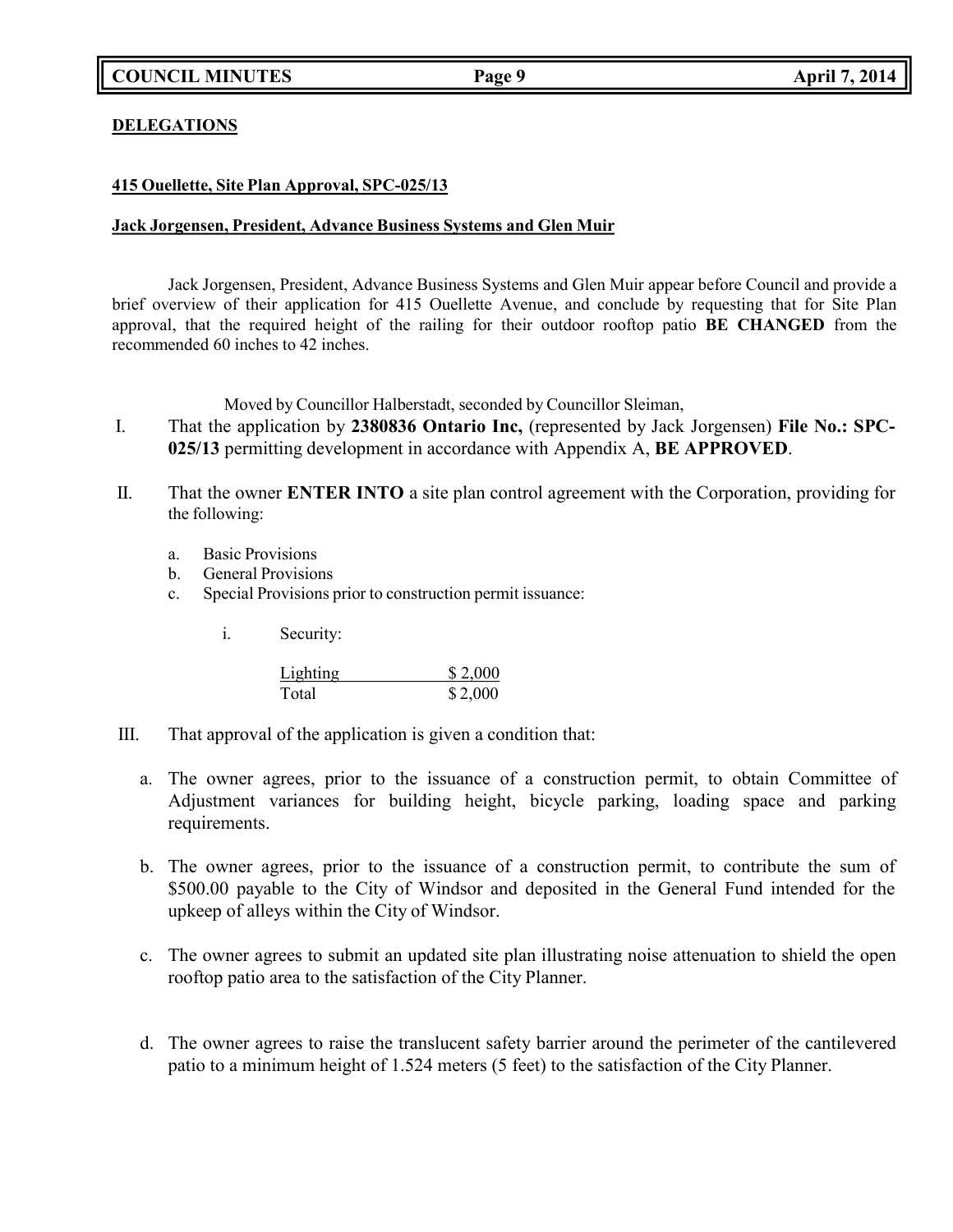- e. The owner will be required to obtain a permit from the Engineering Department to connect to existing sanitary and/or storm sewer connections. Existing connections are to be utilized wherever possible at the entire cost and risk of the owner. If an existing connection is not utilized, it shall be capped and abandoned to the satisfaction of the City Engineer. If a new connection is required, it shall be installed, by trenchless method under the existing pavement from the sewer main tap pit, except when specific consent is given by the City Engineer.
- f. The owner agrees to install a sanitary sampling manhole accessible at the property line of the subject lands to the City Engineer at all times. The determination of the requirement or interpretation if a sampling manhole exists or exceptions to such will be to the satisfaction of the City Engineer.
- g. The owner agrees, prior to the issuance of a construction permit, to submit an application for a Sign By-law amendment for the proposed television sign to the satisfaction of the City Planner.
- h. The owner agrees, prior to the issuance of a construction permit, to submit application for and execute an agreement with the Corporation for the proposed encroachments into the right-of-way consisting of the cantilevered portion of the roof top lounge located in the Ouellette right-of-way to the satisfaction of the City Engineer.
- i. The owner agrees, prior to the issuance of a construction permit, to enter into a construction and maintenance agreement with the Corporation for the proposed pedestrian overhead bridge connection to Parking Garage  $#2$  on the west side of the alley to the satisfaction of the City Engineer.
- j. The owner agrees, prior to the issuance of a construction permit, to submit application for and execute an agreement with the Corporation for the proposed encroachments into the right-of-way consisting of the overhead bridge connection to Parking Garage #2 on the west side of the alley to the satisfaction of the City Engineer.
- IV. That **COUNCIL APPROVES** the waiving of All Items in General Provision G-3, Landscaping of the Site Plan Control Agreement.
- V. That **COUNCIL APPROVES** the waiving of General Provision G7-(1), Photometric Plan of the Site Plan Control Agreement
- VI. That in accordance with By-law 11275, the City Planner **BE AUTHORIZED** to approve any future changes to the approved site plan and building elevations.

The motion is put and is <u>lost</u>. Aye Votes: Councillors Gignac, Halberstadt, Maghnieh and Sleiman Nay Votes: Councillors Valentinis, Marra, Dilkens, Payne, Jones and Kusmierczyk

#### **ZS2014** 10

(For final disposition of this matter, see Clause **CR86/2014** in Schedule "A" attached hereto.)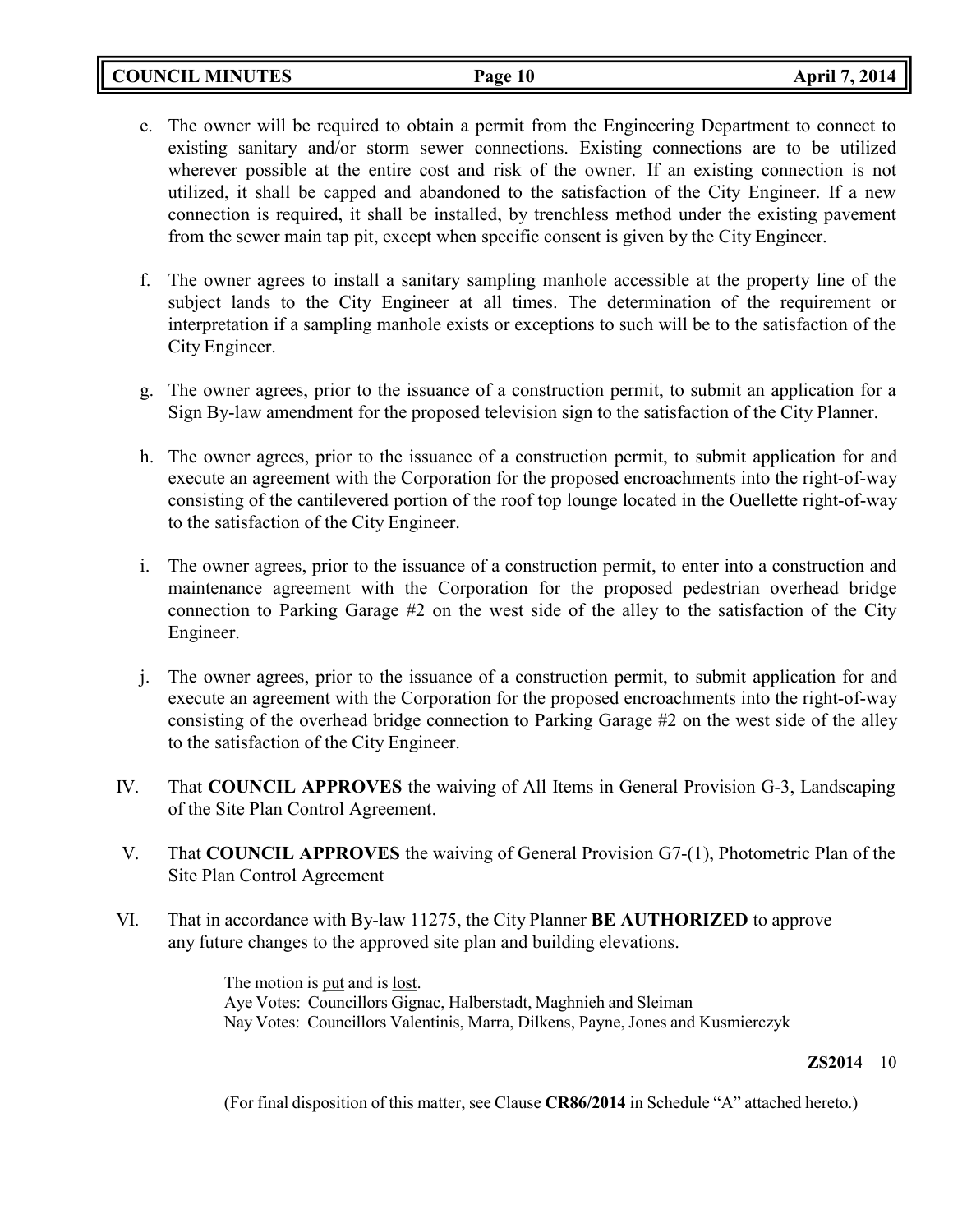# **COUNCIL MINUTES Page 11 April 7, 2014**

Mayor Francis leaves the meeting at 6:58 o'clock p.m. and Councillor Maghnieh assumes

the Chair.

## **Self Watering Planters & Hanging Baskets – Green City Initiative**

### **Dave Grimaldi, Sandwich BIA**

Dave Grimaldi, Sandwich BIA, appears before Council to state support of the City's proposed Self Watering Planters & Hanging Baskets – Green City Initiative program, and concludes by encouraging a fair and equitable distribution of City resources across all BIA's.

### **Caroline Postma, Wyandotte Street BIA**

Caroline Postma, Wyandotte Street BIA, appears before Council to state support of the City's proposed Self Watering Planters & Hanging Baskets – Green City Initiative program.

## **Larry Horwitz, Chair, Downtown Windsor BIA**

Larry Horwitz, Chair, Downtown Windsor BIA, appears before Council to state support of the City's proposed Self Watering Planters & Hanging Baskets – Green City Initiative program, and concludes by stressing the importance of synergy and standardization across all BIA's.

#### **SR2014** 15

(For final disposition of this matter, see Clause **CR91/2014** in Schedule "A" attached hereto.)

Mayor Francis returns to the meeting at 7:50 o'clock p.m. and Councillor Maghnieh returns to his seat at the Council table.

### **Regular Business Items (for final disposition of these matters see Schedule "A" attached)**

Item 1 Waiver of Fees & Grant Funding Policy – Response to CQ27-2013 Item 5 2013 Year-End operating Budget Variance Report Item 12 Approval to Proceed with Alley Closing Subsidy Pilot Program Item 13 2013 & 2014 Enhanced Capital Plan Forecast and Allocation

### **Consideration of Committee Reports**

| M139-2014           | Moved by Councillor Marra, seconded by Councillor Payne,<br>That the Report of the special In-camera meeting held April 7, 2014, BE ADOPTED                                                                                                                                                                                                                 |         |
|---------------------|-------------------------------------------------------------------------------------------------------------------------------------------------------------------------------------------------------------------------------------------------------------------------------------------------------------------------------------------------------------|---------|
| as presented.       | Carried.                                                                                                                                                                                                                                                                                                                                                    | ACO2014 |
| <b>BE4 10 804 1</b> | Moved by Councillor Marra, seconded by Councillor Payne,<br>$\mathbf{m}$ at $\mathbf{m}$ and $\mathbf{m}$ are $\mathbf{m}$ and $\mathbf{m}$ and $\mathbf{m}$ and $\mathbf{m}$ and $\mathbf{m}$ and $\mathbf{m}$ and $\mathbf{m}$ and $\mathbf{m}$ and $\mathbf{m}$ and $\mathbf{m}$ and $\mathbf{m}$ and $\mathbf{m}$ and $\mathbf{m}$ and $\mathbf{m}$ and |         |

**M140-2014** That the **Report of the special In-Camera Meeting** held March 19, 2014 (Revised) **BE ADOPTED** as presented. Carried.

ACO2014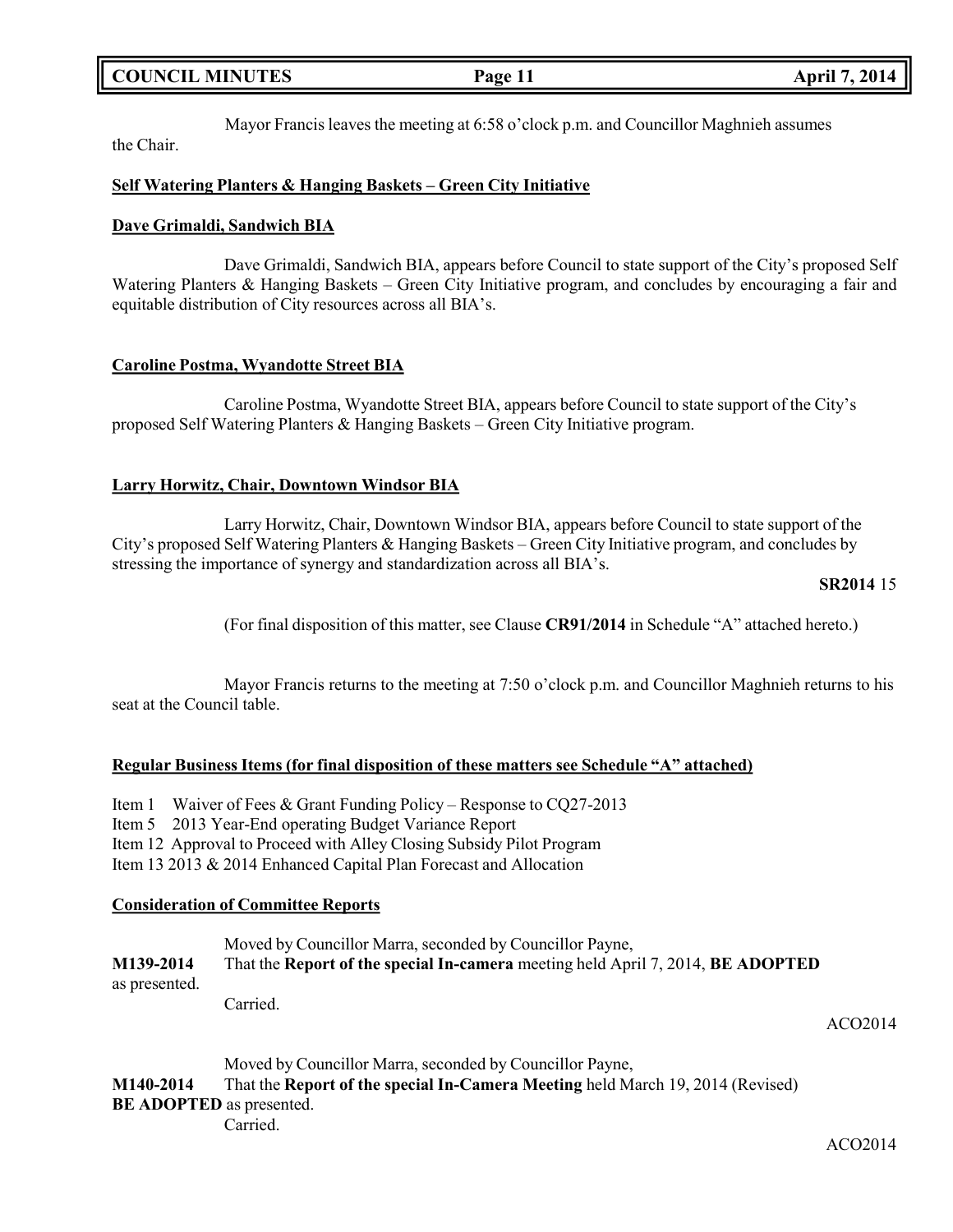|  | <b>COUNCIL MINUTES</b> |
|--|------------------------|
|--|------------------------|

| <b>By-laws</b>         |                                                                                                                                                                                                                                                                                                                                                                                 |
|------------------------|---------------------------------------------------------------------------------------------------------------------------------------------------------------------------------------------------------------------------------------------------------------------------------------------------------------------------------------------------------------------------------|
|                        | Moved by Councillor Sleiman, seconded by Councillor Valentinis,<br>That the following By-laws No. 52-2014 through 68-2014 (inclusive), be introduced and read a                                                                                                                                                                                                                 |
| first and second time: |                                                                                                                                                                                                                                                                                                                                                                                 |
| 52-2014                | "A BY-LAW TO ESTABLISH A POLICY FOR THE DISPOSAL OF LAND", authorized by<br>CR30/2014, adopted February 3, 2014                                                                                                                                                                                                                                                                 |
| 53-2014                | "A BY-LAW TO AMEND BY-LAW 208-2008, BEING A BY-LAW TO DELEGATE TO<br>ADMINISTRATION THE AUTHORITY TO PROCESS, MAKE DECISIONS ON, AND TO<br>EXECUTE AGREEMENTS FOR CERTAIN MATTERS", authorized by CR30/2014, adopted<br>February 3, 2014                                                                                                                                        |
| 54-2014                | "A BY-LAW TO FURTHER AMEND BY-LAW 11275 WHICH DELEGATED AUTHORITY<br>TO THE CITY PLANNER, MANAGER OF DEVELOPMENT APPLICATION AND<br>COMMITTEE TEAM OR SITE PLAN APPROVAL OFFICER TO APPROVE SITE PLAN<br>CONTROL PLANS AND DRAWINGS AND TO IMPOSE CONDITIONS OF THE<br>APPROVAL", authorized by CR44/2014, adopted February 18, 2014                                            |
| 55-2014                | "A BY-LAW TO ESTABLISH LANDS AS A PUBLIC HIGHWAY KNOWN AS ZANZIBAR<br>CRESCENT AND MANZANILLO COURT, IN THE CITY OF WINDSOR", authorized by<br>CR575/2006, adopted December 18, 2006                                                                                                                                                                                            |
| 56-2014                | "A BY-LAW TO FURTHER AMEND BY-LAW NUMBER 8600 CITED AS THE "WINDSOR<br>CORE AREA ZONING BY-LAW"", authorized by CR901/2004 adopted February 9, 2004                                                                                                                                                                                                                             |
| 57-2014                | "A BY-LAW TO AMEND BY-LAW NUMBER 11879 BEING A BY-LAW TO DESIGNATE<br>THE LANDS AND PREMISES SITUATED WITHIN THE CITY OF WINDSOR, KNOWN AS<br>650 DEVONSHIRE ROAD, TO BE OF ARCHITECTURAL AND/OR HISTORIC VALUE OR<br>SIGNIFICANCE UNDER THE PROVISIONS OF THE ONTARIO HERITAGE ACT, R.S.O.<br>1990, CHAPTER 0.18, AS AMENDED", authorized by M50-2014, adopted January 6, 2014 |
| 58-2014                | "A BY-LAW TO ASSUME FOR PUBLIC USE AS A PUBLIC HIGHWAY PART OF THE 4.57<br>METRE (15.0 FEET) WIDE NORTH/SOUTH AND EAST/WEST ALLEYS, BETWEEN<br>WALLACE AVENUE AND SCOFIELD AVENUE, NEXT EAST OF HOWARD AVENUE,<br>CITY OF WINDSOR", authorized by M330-2013, adopted September 9, 2013                                                                                          |
| 59-2014                | "A BY-LAW TO CLOSE, STOP UP AND CONVEY PART OF THE 4.57 METRE (15.0 FEET)<br>WIDE NORTH/SOUTH AND EAST/WEST ALLEYS, BETWEEN WALLACE AVENUE AND<br>SCOFIELD AVENUE, NEXT EAST OF HOWARD AVENUE, CITY OF WINDSOR",<br>authorized by M330-2013, adopted September 9, 2013                                                                                                          |
| 60-2014                | "A BY-LAW TO ASSUME FOR PUBLIC USE AS A PUBLIC HIGHWAY PART OF THE 4.9<br>METRE (16.0 FEET) WIDE NORTH/SOUTH ALLEY BETWEEN TOURNIER STREET AND<br>BROCK STREET, NEXT EAST OF PETER STREET, CITY OF WINDSOR", authorized by<br>M364-2013, adopted October 7, 2013                                                                                                                |
| 61-2014                | "A BY-LAW TO CLOSE, STOP UP AND CONVEY PART OF THE 4.9 METRE (16.0 FEET)<br>WIDE NORTH/SOUTH ALLEY BETWEEN TOURNIER STREET AND BROCK STREET,<br>NEXT EAST OF PETER STREET, CITY OF WINDSOR", authorized by M364-2013, adopted<br>October 7, 2013                                                                                                                                |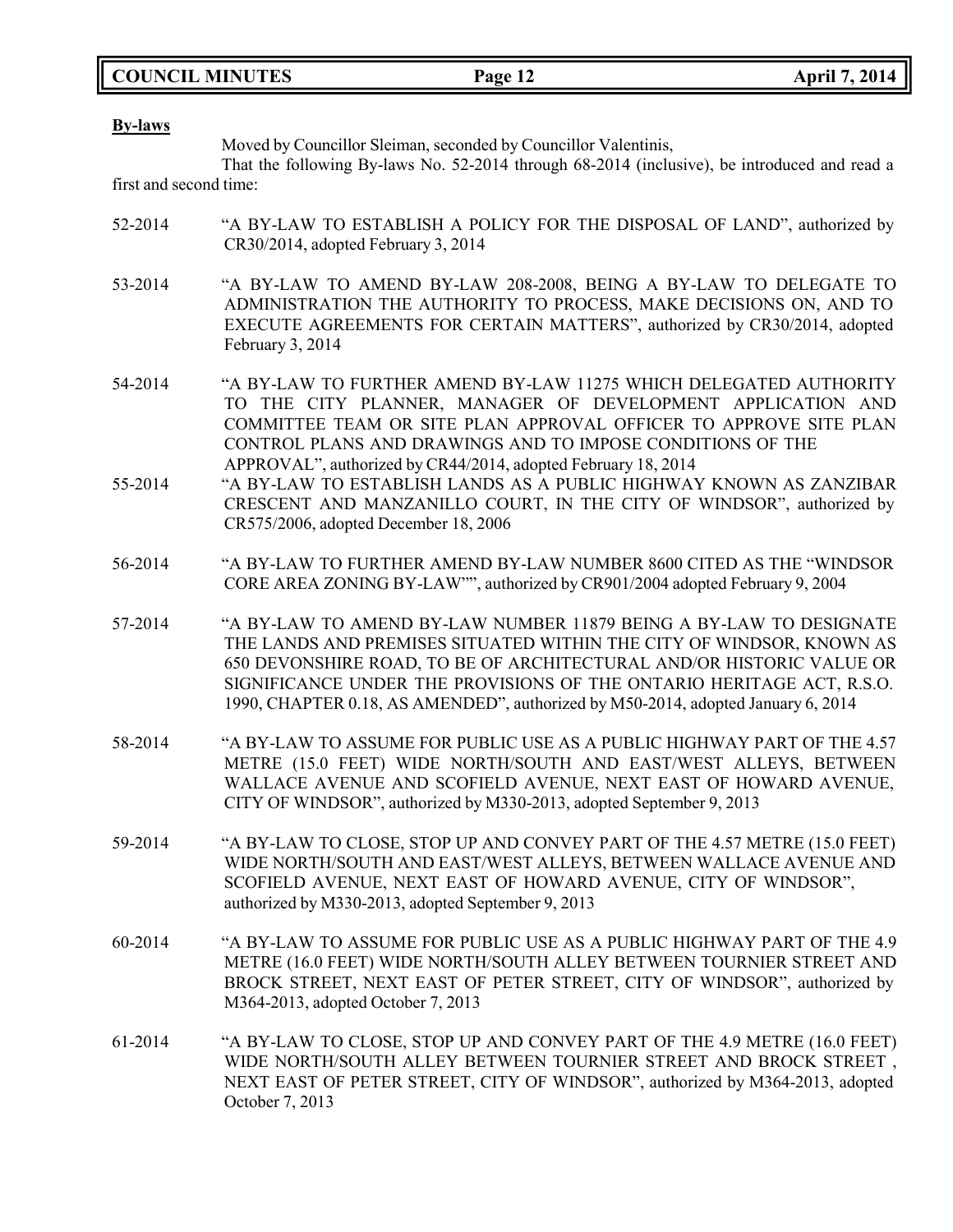|         | <b>COUNCIL MINUTES</b>             | Page 13                                                                                                                                                                                                                                                               | <b>April 7, 2014</b> |
|---------|------------------------------------|-----------------------------------------------------------------------------------------------------------------------------------------------------------------------------------------------------------------------------------------------------------------------|----------------------|
| 62-2014 |                                    | "A BY-LAW TO ASSUME FOR PUBLIC USE AS A PUBLIC HIGHWAY PART OF THE<br>4.267 METRE (14.0 FEET) WIDE EAST/WEST ALLEY BETWEEN EDWARD AVENUE<br>AND VIRGINIA AVENUE, NEXT SOUTH OF ST. ROSE AVENUE, CITY OF WINDSOR",<br>authorized by M365-2013, adopted October 7, 2013 |                      |
| 63-2014 | M365-2013, adopted October 7, 2013 | "A BY-LAW TO CLOSE, STOP UP AND CONVEY PART OF THE 4.267 METRE (14.0)<br>FEET) WIDE EAST/WEST ALLEY BETWEEN EDWARD AVENUE AND VIRGINIA<br>AVENUE, NEXT SOUTH OF ST. ROSE AVENUE, CITY OF WINDSOR", authorized by                                                      |                      |
| 64-2014 | October 7, 2013                    | "A BY-LAW TO ASSUME FOR SUBSEQUENT CLOSURE THAT PART OF THE 4.27<br>METRE (14.0 FEET) WIDE NORTH/SOUTH ALLEY SOUTH OF GROVE AVENUE, NEXT<br>WEST OF JOSEPHINE AVENUE, CITY OF WINDSOR", authorized by M368-2013, adopted                                              |                      |
| 65-2014 |                                    | "A BY-LAW TO CLOSE, STOP UP AND RETAIN FOR MUNICIPAL PURPOSES THAT<br>PART OF THE 4.27 METRE (14.0 FEET) WIDE NORTH/SOUTH ALLEY SOUTH OF<br>GROVE AVENUE, NEXT WEST OF JOSEPHINE AVENUE, CITY OF WINDSOR",<br>authorized by M368-2013, adopted October 7, 2013        |                      |
| 66-2014 | October 7, 2013                    | "A BY-LAW TO ASSUME FOR SUBSEQUENT CLOSURE THAT PART OF THE 4.57<br>METRE (15.0 FEET) WIDE NORTH/SOUTH ALLEY SOUTH OF GROVE AVENUE, NEXT<br>EAST OF PARTINGTON AVENUE, CITY OF WINDSOR", authorized by M368-2013, adopted                                             |                      |
| 67-2014 |                                    | "A BY-LAW TO CLOSE, STOP UP AND RETAIN FOR MUNICIPAL PURPOSES THAT<br>PART OF THE 4.57 METRE (15.0 FEET) WIDE NORTH/SOUTH ALLEY SOUTH OF<br>GROVE AVENUE, NEXT EAST OF PARTINGTON AVENUE, CITY OF WINDSOR",<br>authorized by M368-2013, adopted October 7, 2013       |                      |
| 68-2014 | OF APRIL, 2014"                    | "A BY-LAW TO CONFIRM THE PROCEEDINGS OF THE COUNCIL OF THE<br>CORPORATION OF THE CITY OF WINDSOR AT ITS MEETING HELD ON THE 7TH DAY                                                                                                                                   |                      |
|         | Carried.                           |                                                                                                                                                                                                                                                                       |                      |
|         |                                    |                                                                                                                                                                                                                                                                       |                      |

Moved by Councillor Dilkens, seconded by Councillor Gignac,

That the Committee of the Whole does now rise and report to Council respecting the business items considered by the Committee:

- **1) Communication Items (as amended)**
- **2) Consent Agenda (as amended)**
- **3) Items Deferred**
- **Items Referred**
- **4) Consideration of the Balance of Business Items (see Schedule "A")**
- **5) Committee Reports (as presented**
- **6) By-laws given first and second readings (as presented)**

Carried.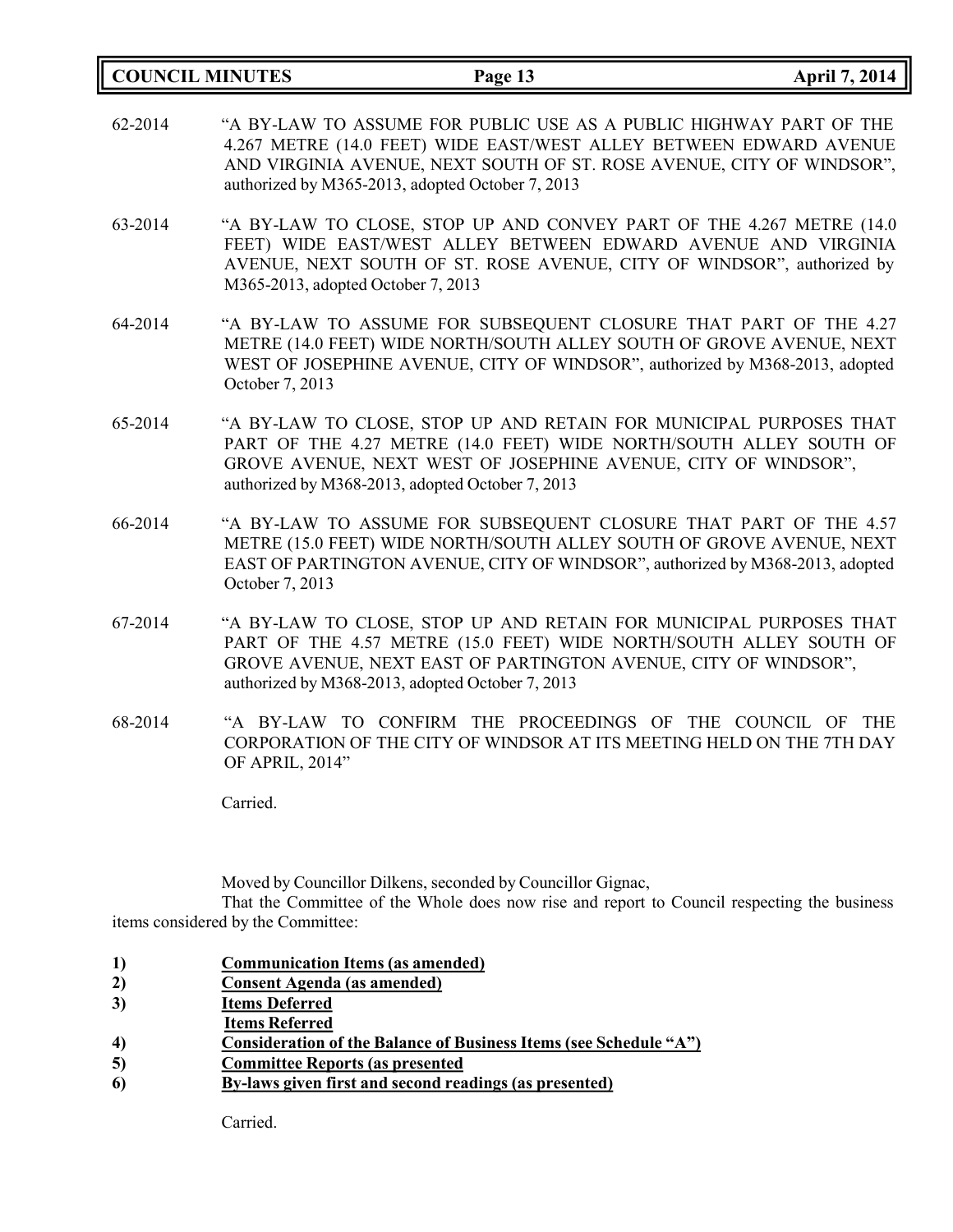### **COUNCIL MINUTES Page 14 April 7, 2014**

#### **Notices of Motion**

Moved by Councillor Valentinis, seconded by Councillor Jones,

**M145-2014** That Rule 13.9 of the Procedure By-law regarding business not already before Council **BE WAIVED t**o permit the introduction of a motion for consideration without prior notice regarding Wigle Park.

Carried.

Moved by Councillor Valentinis, seconded by Councillor Jones,

**M146-2014 WHEREAS** there has been recent confusion and uncertainty in the community with regards to the City's intentions for Wigle Park; and

**WHEREAS** there have been rumours in the community that the City of Windsor is looking to sell Wigle Park;

**THEREFORE BE IT RESOLVED** that Windsor City Council **CONFIRMS** for the official record that Wigle Park, the oldest park in the system, is **NOT** for sale or transfer.

Carried.

SR2014

Councillor Payne gives notice that at the April 22, 2014 meeting of Council he will introduce a motion for Council consideration regarding the Province of Ontario's proposal to strengthen accountability and transparency in Ontario.

Moved by Councillor Sleiman, seconded by Councillor Maghnieh,

**M147-2014** That Rule 13.9 of the Procedure By-law regarding business not already before Council **BE** WAIVED to permit the introduction of a motion for consideration without prior notice regarding the protected lands at Sprucewood and Matchette.

Carried.

Moved by Councillor Kusmierczyk, seconded by Councillor Halberstadt That the following proposed motion BE DEFERRED to the next meeting of Council to allow for consultation with the Windsor Essex County Environment Committee:

> "That administration **BE AUTHORIZED** to enter into discussions and act as a liaison with the Ministry of Natural Resources and Coco Paving Inc. to identify our role overseeing the works/responsibilities with respect to requirements in a permit for speciesat-risk under the *Endangered Species Act* regarding the area at Sprucewood and Matchette and report the results to Council."

The motion is put and is lost Aye votes: Councillors Halberstadt and Kusmierczyk Nay votes: Councillors Maghnieh, Payne, Sleiman, Gignac, Dilkens, Valentinis, Jones and Marra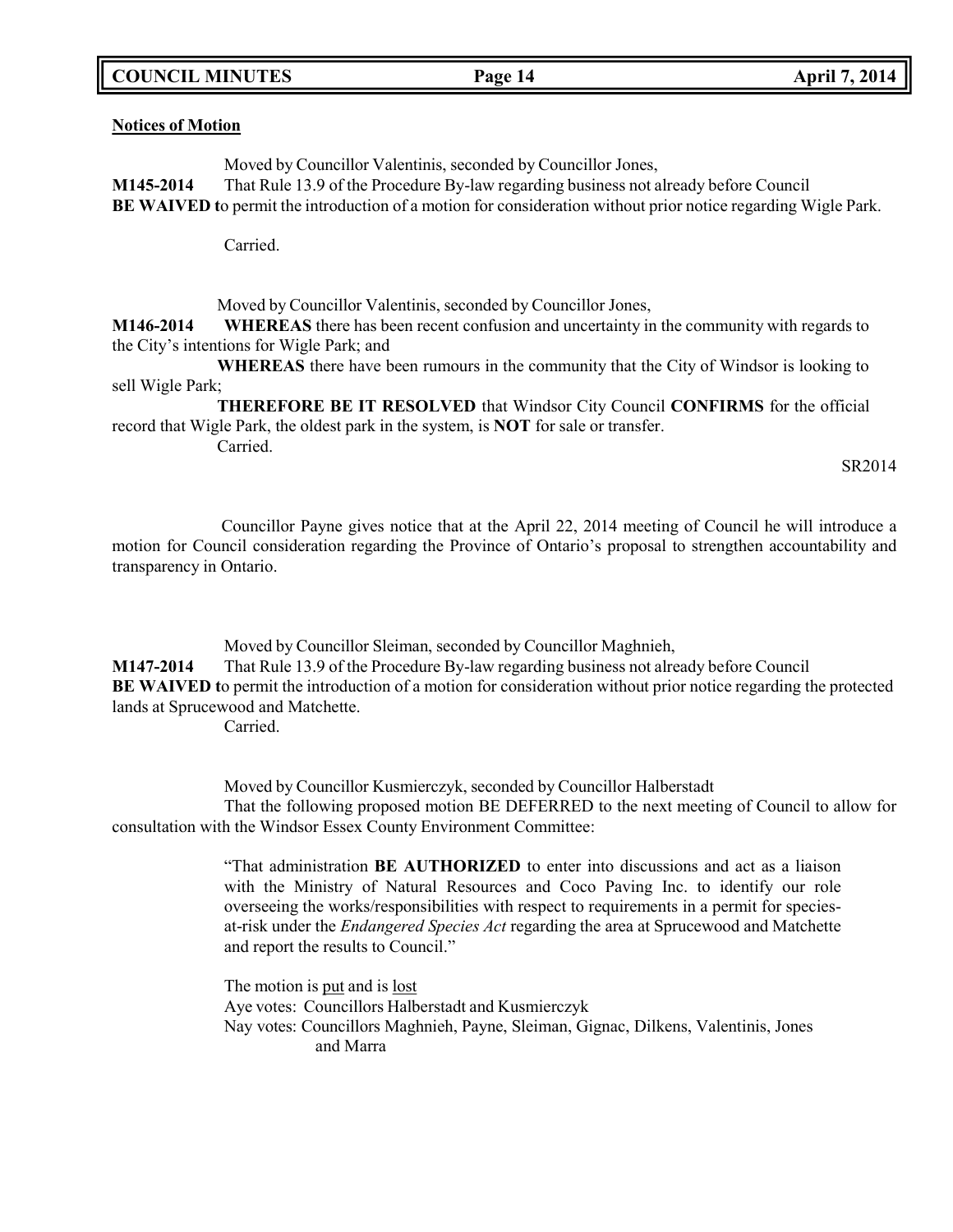Moved by Councillor Gignac, seconded by Councillor Sleiman,

M148-2014 That administration **BE AUTHORIZED** to enter into discussions and act as a liaison with the Ministry of Natural Resources and Coco Paving Inc. to identify our role overseeing the works/responsibilities with respect to requirements in a permit for species-at-risk under the *Endangered Species Act* regarding the area at Sprucewood and Matchette and report the results to Council.

Carried.

Councillors Halberstadt and Kusmierczyk voting nay.

SW2014

## **Third Reading of By-laws**

Moved by Councillor Halberstadt, seconded by Councillor Jones,

That the following By-laws No. 52 -2014 through 68-2014 (inclusive), having been read a first and second time be now read a third time and finally passed and that the Mayor and Clerk **BE AUTHORIZED** to sign and seal the same notwithstanding any contrary provision of the Council.

Carried.

## **Petitions**

None presented.

### **Council Questions**

Moved by Councillor Marra, seconded by Councillor Payne,

**M144-2014** That the following Council Question by Councillor Dilkens **BE APPROVED**, and that Administration **BE DIRECTED** to proceed with the necessary actions to respond to the Council Question in the form of a written report, consistent with Council's instructions, and in accordance with Section 17.1 of the Procedure By-law 98-2011:

# **CQ12-2014**

Asks for Administration to come back with a report on how City Council could pass a by-law creating a "no panhandling" area in the downtown core.

AB2014

Carried.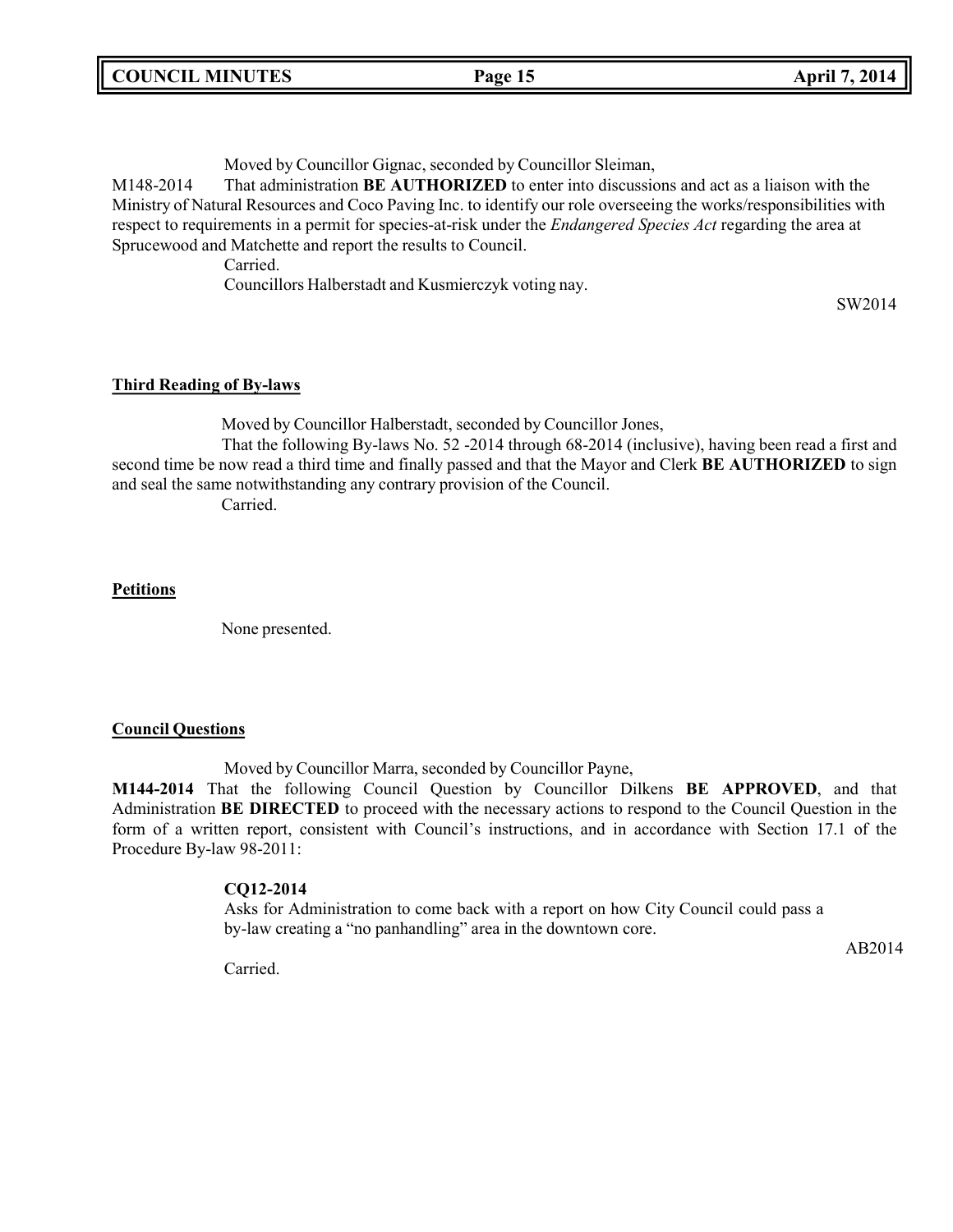# **COUNCIL MINUTES Page 16 April 7, 2014**

### **Adjournment**

of the Mayor. Moved by Councillor Sleiman, seconded by Councillor Valentinis, That this Council meeting stand adjourned until the next regular meeting of Council or at the call

Carried.

Accordingly, the meeting is adjourned at 8:15 o'clock p.m.

**MAYOR**

### **CITY CLERK**

**THIS IS A DRAFT COPY**

# **DEPUTY CITY CLERK/SENIOR MANAGER OF COUNCIL SERVICES**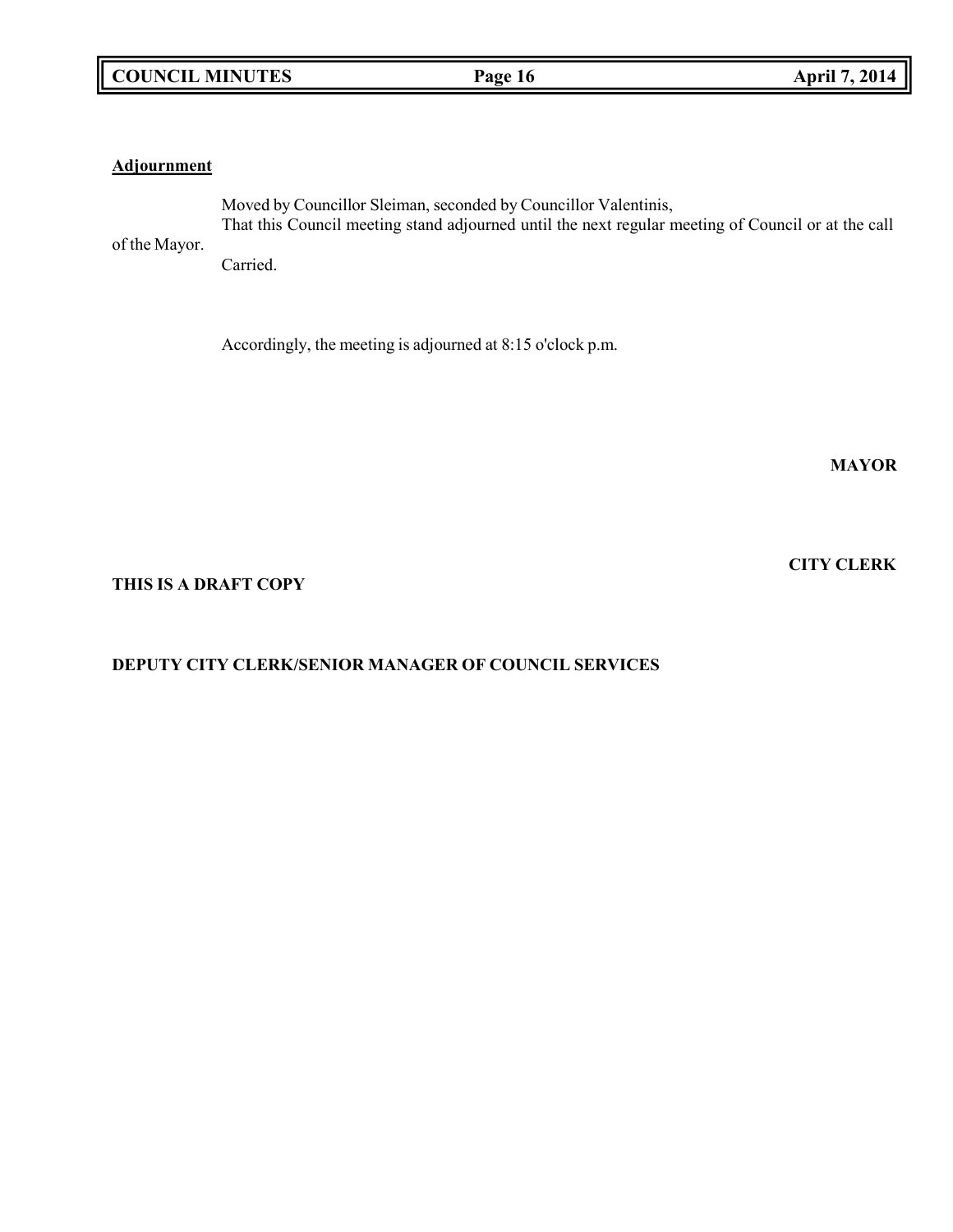# **COUNCIL MINUTES Page 17 April 7, 2014**

Payne Jones

### CR77/2014

THAT City Council **APPROVE** the Waiver of Fees and Grant Funding Policy attached as Appendix B to this report as amended for Section 5.3 to also exclude "Charitable status organizations" (anyone that can issue a tax receipt) and **RESCIND** the Waiver of Fees Policy previously adopted by City Council back on May 8, 2012 (Appendix A);

That City Council **REAFFIRM APPROVAL** under the CAO's Delegation of Authority to consider and approve any requests for Waiver of Fees below \$3,000 however in cases where the request is for grant funding, that all such requests **BE FORWARDED** to City Council for approval irrespective of the dollar value of the request;

And FURTHER that City Council **DIRECT** Administration to track all amounts approved under this policy during 2014 and that consideration of said amounts **BE DEFERRED** for discussion during the 2015 budget deliberations

Carried.

Report Number **17065 AF2014 1**

Halberstadt Jones

#### CR78/2014

That the Fees and Charges Bylaw for 2014 **BE AMENDED** to include all document fees for purchasing documents as follows:

#### *Counter Documents:*

| <b>Estimated Project Value</b> | <b>Document Fee</b> |            |
|--------------------------------|---------------------|------------|
| \$100,000 or less              |                     | \$25.00    |
| \$100,001 to \$1,000,000       |                     | \$50.00    |
| \$1,000,001 to \$5,000,000     |                     | \$75.00    |
| \$5,000,001 to \$10,000,000    |                     | \$175.00   |
| \$10,000,000 or more           |                     | $$200.00*$ |

\*refundable to compliant unsuccessful bidders

*Electronic Documents:* \$25.00.

Carried.

Report Number **17097 AF2014 C2**

Halberstadt Jones

### CR79/2014

I. That Administration **BE DIRECTED** to develop a joint procurement protocol for shared tenders, requests for proposals and other purchasing projects with EnWin Utilities Ltd., which protocol shall include a mechanism for information sharing and analysis of common purchases; and,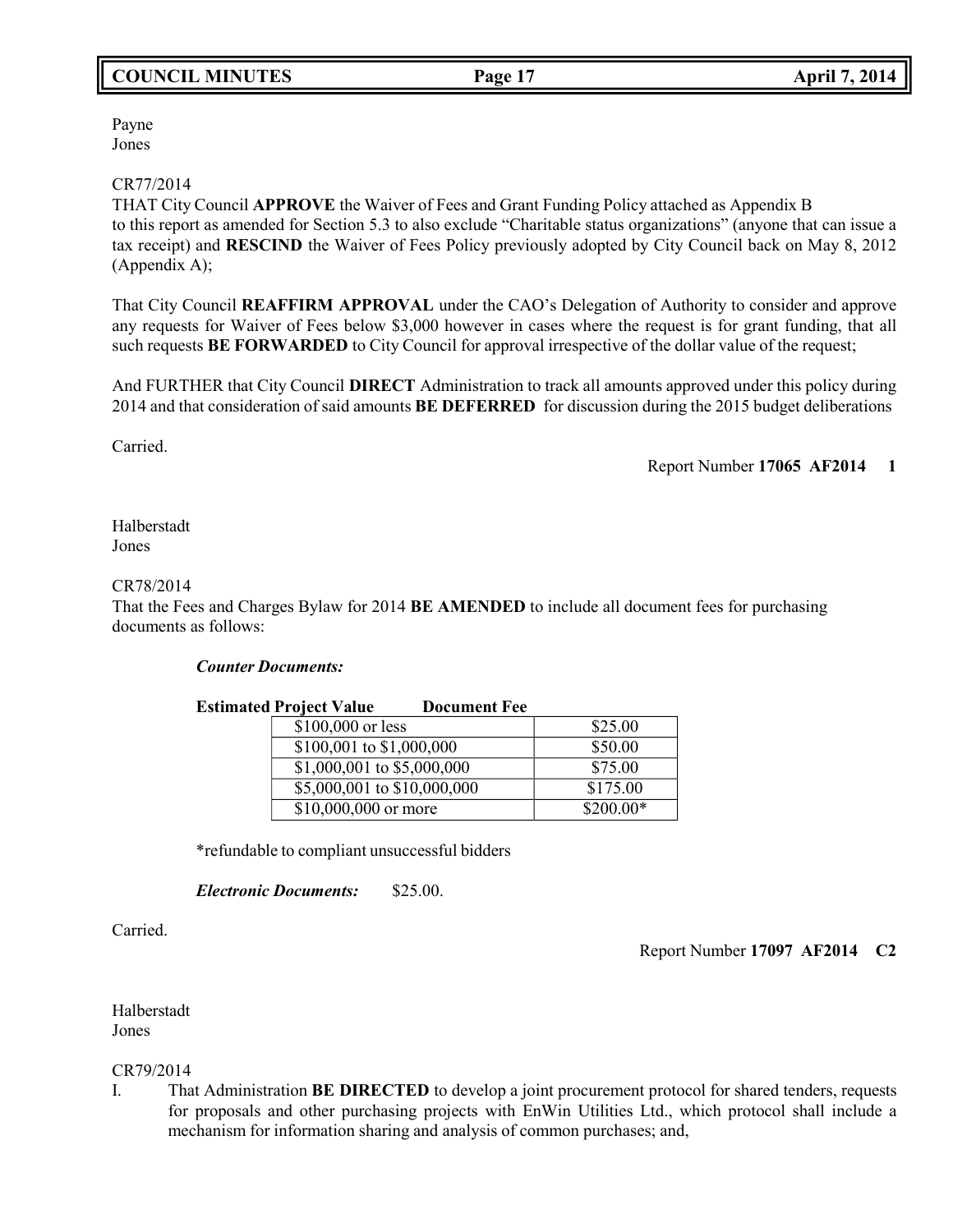**COUNCIL MINUTES Page 18 April 7, 2014**

- II. That the Chief Administrative Officer and City Clerk **BE AUTHORIZED** to execute a reciprocal service and indemnity agreement with EnWin Utilities Ltd. in respect of shared procurements, satisfactory in form and content to the City Solicitor; and,
- III. That the City **BE AUTHORIZED** to participate in shared procurements run by EnWin that, in the opinion of the Purchasing Manager and the responsible department head: (a) would benefit the City, and (b) comply with the requirements of the Purchasing Bylaw 93-2012; and further that the results of such procurements **SHALL BE AWARDED** in accordance with the terms of the Purchasing Bylaw as though they were conducted by the City; and,
- IV. That Administration **BE AUTHORIZED** to collaborate with EnWin Utilities Ltd. on training opportunities that may be shared between the organizations.

Carried.

Report Number **17096 AF/11878 C3**

Halberstadt Jones

CR80/2014

That the tender, as submitted by Columbia Utility Services, Inc. **BE ACCEPTED** for the trimming of 2,500 trees (more or less) at various locations throughout the City of Windsor for a term of one year at a total tender price of \$164,875.00 plus H.S.T. to **BE CHARGED** to account 001 2980 0464 02942 0280325; and 007-2980-7131021; and further

That the CAO and City Clerk **BE AUTHORIZED** to sign an agreement satisfactory in form to the City Solicitor in technical content to the Executive Director of Parks and Facilities, and in financial content to the City Treasurer; and

That upon the expiration of the one year term set out in the agreement, the Executive Director of Parks and Facilities **BE AUTHORIZED** to extend the contract for one additional one year term as identified in the tender documents upon mutual consent based on the same conditions and price of the original tender.

Carried.

Report Number **17085 SR/11879 C4**

Valentinis Sleiman

CR81/2014

- 1. THAT Council RECEIVE FOR INFORMATION the 2013 Year-end Operating Budget Variance Report, dated March 10, 2014;
- 2. THAT the 2013 Operating Budget Surplus of \$3,961,778 (net of the contingency transfer) BE ALLOCATED as follows:
	- a. \$2,200,000 BE TRANSFERRED to the Building Permit Fee Reserve Contra Account;
	- b. the remaining operating surplus of \$1,511,778 BE TRANSFERRED to the Budget Stabilization Reserve (BSR) Fund;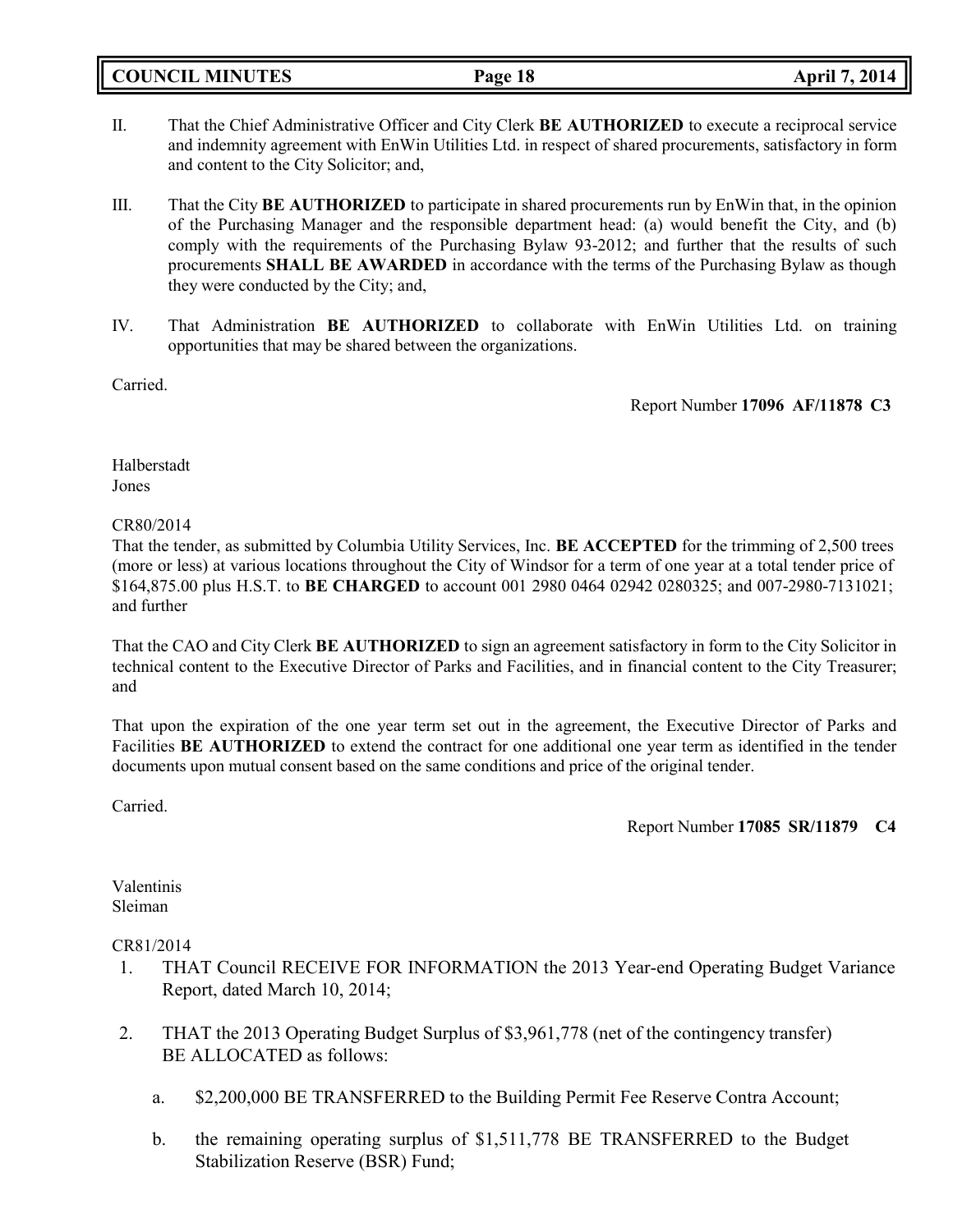- c. an allocation of up to \$250,000. to clean sidewalks, streets and beautify parks and repair damages due to extensive winter season.
- 3. THAT in order to avoid the need to re-budget for various items, Council APPROVE \$2,637,757 in budget carryovers as detailed in Appendix C: 2013 Budget Carry-Forwards;
- 4. THAT Council APPROVE the balancing of and transfers from Capital Projects, as detailed in Appendix D: 2013 Capital Closeouts;
- 5. THAT Council APPROVE the establishment of a new reserve fund entitled BIA Maintenance Reserve – PW Operations for the purpose of contingency funding for annual BIA Maintenance with transfers to/from the Reserve taking place and being reported each year end;
- 6. THAT Council APPROVE the establishment of a new reserve account entitled Landfill #3 Perpetual Care Reserve – PW Environmental for the purpose of contingency funding for annual perpetual care costs related to Landfill #3 with transfers to/from the Reserve taking place and being reported each year end;
- 7. THAT Council APPROVE the following housekeeping items and various transfers to/from reserves:
	- a. \$140,579.19 from the Capital Expenditure Reserve (Fund#160) to the City owned Vacant Lands (Dept ID#0122623) to fund the lawn maintenance and grounds upkeep of vacant land owned by the City of Windsor.
	- b. \$6,168.26 transferred from the Buskers Festival Reserve account (Account #1767) to the revenue contingency account (Dept ID#0229611) and further that the reserve account BE CLOSED as funding is no longer required
	- c. Close the strike related reserve (account #1779) as the balance is zero and no future revenue or expenses are expected
- 8. THAT Council APPROVE the attached Development Charges 2010 to 2013 Income Statement Schedules (Appendix E)
- 9. THAT, as per the request of the Police Services Board, Council APPROVE the transfer of \$198,251.65 from Police Equipment Replacement Reserve fund (195) to the Windsor Police 2013 Operating budget for the purchase of Health and Safety related equipment in 2013 (Appendix F).

Carried.

Report Number **17075 AFB/11544 5**

Appendices Appendix E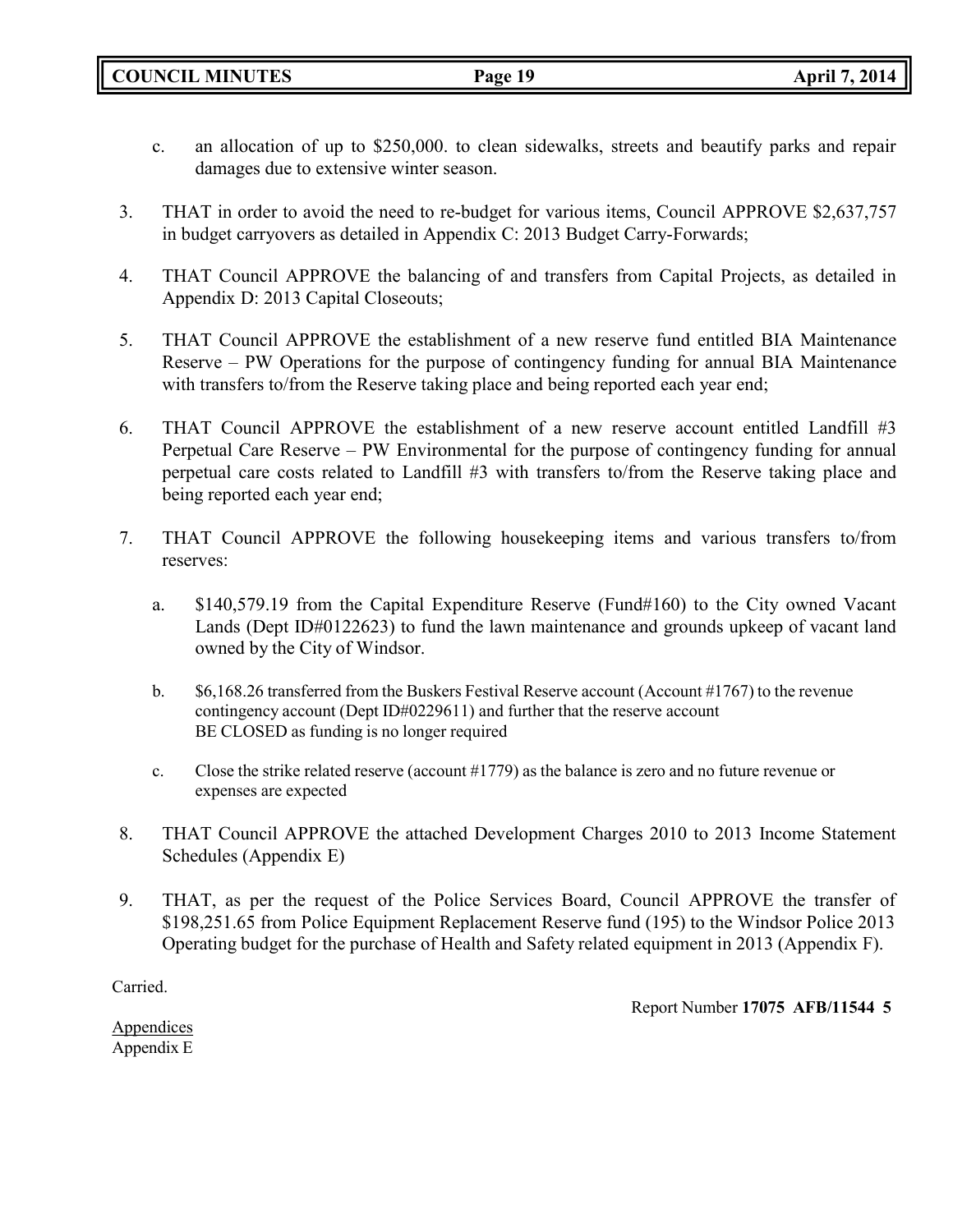# **COUNCIL MINUTES Page 20 April 7, 2014**

Sleiman Gignac

CR82/2014

- I THAT the Snow Angels Volunteer Snow Removal Program **BE CONTINUED**; and
- II THAT an annualized budget of \$25,000 be **APPROVED** and included as a pre-commitment in the 2015 operating budget for the Public Works Operations Department winter control budget; and
- III THAT the Snow Angels program be delivered by City Staff into the future; and
- IV THAT administration continue to work with Volunteer organizations to recruit volunteers; and
- V THAT an accompanying presentation be made to recognize the winners of the of the draw for participatingin the program and helping those who needed this service; and further
- VI THAT Paisley Koekstat and Burke Koekstat **BE AWARDED** a year round pass to Adventure Bay at the Windsor International Aquatic and Training Centre.

Carried.

Report Number **17092 SW2014 6**

Halberstadt Jones

## CR83/2014

a) THAT Council, as the service manager designated by the Housing Services Act for social housing programs in the Windsor Essex service area and as sole shareholder of the Windsor Essex Community Housing Corporation **CONSENT** to the sale of a parcel of land at 11934 Arbour St., Tecumseh Ontario to the Town of Tecumseh for road improvement work provided further:

i) the Board of Directors of the Windsor Essex Community Housing Corporation **APPROVES** the sale and;

- ii) the sale price **BE AT LEAST** for the appraised value of \$6100.00 and;
- iii) the Town of Tecumseh **PAY** for all costs including legal fees related to this transaction and;
- iv) the Town of Tecumseh **PAY** all expenses to restore any damaged property owned by the Windsor Essex Community Housing Corporation and;
- b) THAT the Windsor Essex Community Housing Corporation **BE AUTHORIZED TO RETAIN** all proceeds from the sale of the land for use in their general operational revenue account for the 2014 fiscal year and;
- c) THAT the Commissioner of Community Development and Health Services **BE AUTHORIZED** to sign agreements and related documents if necessary to enable the sale of the parcel of land provided the agreements and related documents if any, are in a form satisfactory to the City Solicitor and satisfactory in financial content to the Chief Financial Officer and City Treasurer and satisfactory in technical content to the Executive Director of Housing and Children's Services.

Carried.

Report Number **17090 APM2014 C7**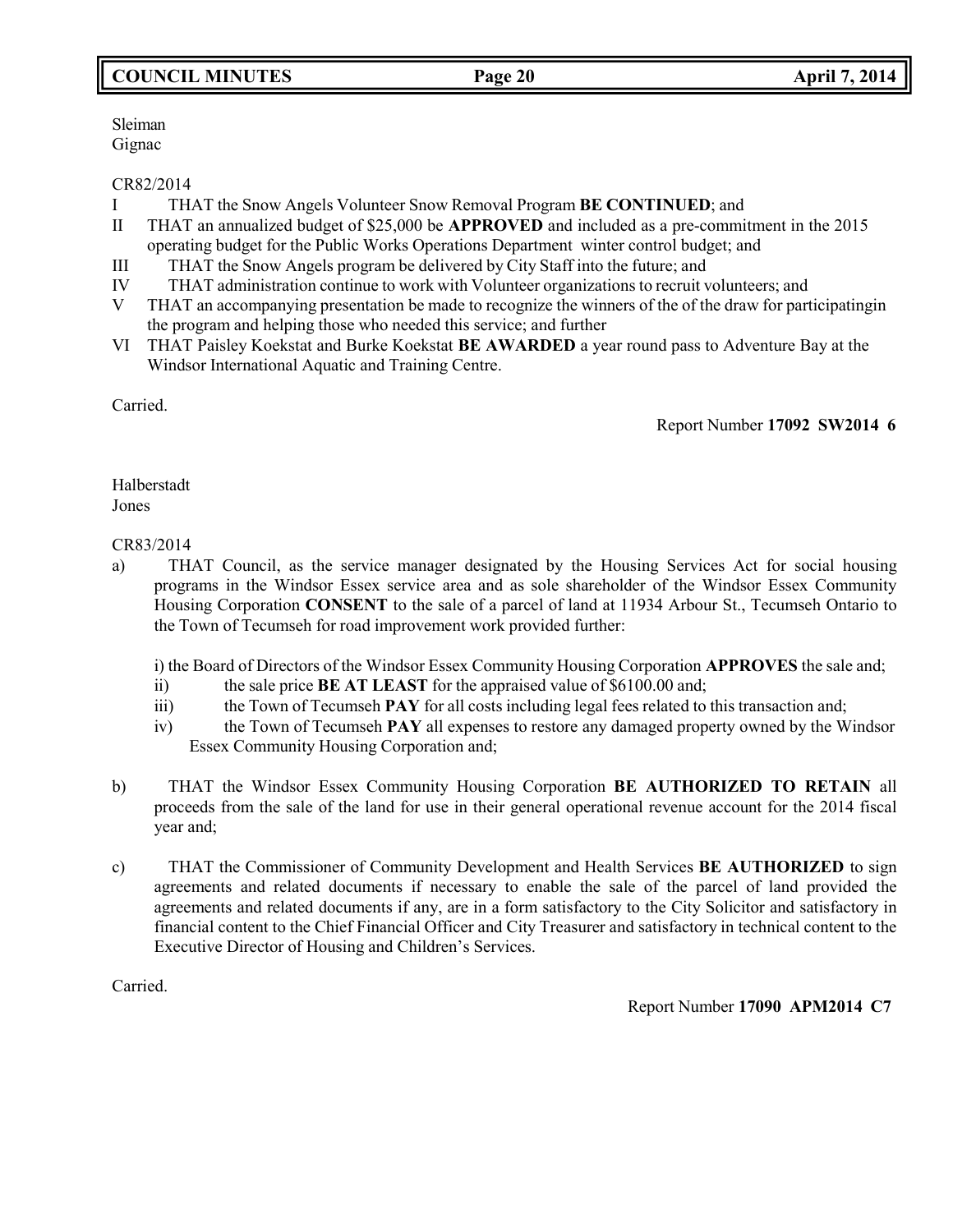# **COUNCIL MINUTES Page 21 April 7, 2014**

Halberstadt Jones

#### CR84/2014

**THAT** the report of the Executive Director of Human Resources dated February 25, 2014 providing Council with an update on program initiatives and expenses that flowed through the Succession Planning Reserve Account (1784) in 2013 **BE RECEIVED** for information; and

Additionally that City Council **APPROVE** a maximum amount of \$15,000 from the Succession Planning Reserve Account in 2014 towards the development of a Talent Management Program (Career Counselling) to build on existing succession planning strategies.

Carried.

Report Number **17070 AS/10122 C8**

Halberstadt Jones

### CR85/2014

**THAT** City Council **APPROVE** the renaming of Community Rink #2 at the Windsor Family Credit Union Centre to the "Corporal A.P. Grenon and Canadian Veterans Memorial Rink".

Carried.

Report Number **17091 GM/9330 C9**

Marra Dilkens

#### CR86/2014

- I. That the application by **2380836 Ontario Inc,** (represented by Jack Jorgensen) **File No.: SPC-025/13** permitting development in accordance with Appendix A, **BE APPROVED**.
- II. That the owner **ENTER INTO** a site plan control agreement with the Corporation, providing for the following:
	- a. Basic Provisions
	- b. General Provisions
	- c. Special Provisions prior to construction permit issuance:

i. Security:

| Lighting | \$2,000 |
|----------|---------|
| Total    | \$2,000 |

- III. That approval of the application is given a condition that:
- k. The owner agrees, prior to the issuance of a construction permit, to obtain Committee of Adjustment variances for building height, bicycle parking, loading space and parking requirements.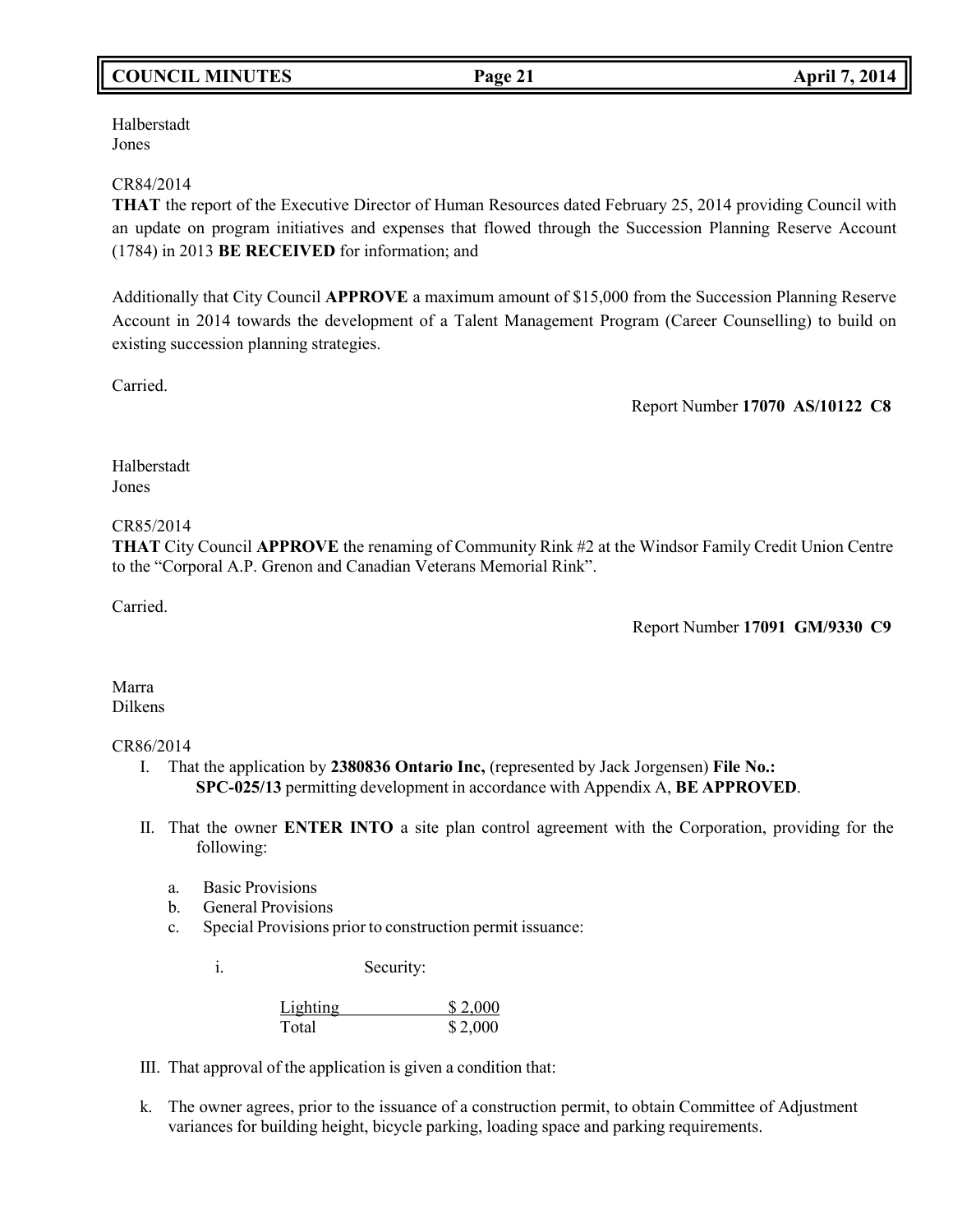- l. The owner agrees, prior to the issuance of a construction permit, to contribute the sum of \$500.00 payable to the City of Windsor and deposited in the General Fund intended for the upkeep of alleys within the City of Windsor.
- m. The owner agrees to submit an updated site plan illustrating noise attenuation to shield the open rooftop patio area to the satisfaction of the City Planner.
- n. The owner agrees to install a translucent safety barrier around the perimeter of the cantilevered patio to a minimum height of 42 inches including rail to the satisfaction of the City Planner.
- o. The owner will be required to obtain a permit from the Engineering Department to connect to existing sanitary and/or storm sewer connections. Existing connections are to be utilized wherever possible at the entire cost and risk of the owner. If an existing connection is not utilized, it shall be capped and abandoned to the satisfaction of the City Engineer. If a new connection is required, it shall be installed, by trenchless method under the existing pavement from the sewer main tap pit, except when specific consent is given by the City Engineer.
- p. The owner agrees to install a sanitary sampling manhole accessible at the property line of the subject lands to the City Engineer at all times. The determination of the requirement or interpretation if a sampling manhole exists or exceptions to such will be to the satisfaction of the City Engineer.
- q. The owner agrees, prior to the issuance of a construction permit, to submit an application for a Sign Bylaw amendment for the proposed television sign to the satisfaction of the City Planner.
- r. The owner agrees, prior to the issuance of a construction permit, to submit application for and execute an agreement with the Corporation for the proposed encroachments into the right-of-way consisting of the cantilevered portion of the roof top lounge located in the Ouellette right-of-way to the satisfaction of the City Engineer.
- s. The owner agrees, prior to the issuance of a construction permit, to enter into a construction and maintenance agreement with the Corporation for the proposed pedestrian overhead bridge connection to Parking Garage #2 on the west side of the alley to the satisfaction of the City Engineer.
- t. The owner agrees, prior to the issuance of a construction permit, to submit application for and execute an agreement with the Corporation for the proposed encroachments into the right-of-way consisting of the overhead bridge connection to Parking Garage #2 on the west side of the alley to the satisfaction of the City Engineer.
- IV. That **COUNCIL APPROVES** the waiving of All Items in General Provision G-3, Landscaping of the Site Plan Control Agreement.
- V. That **COUNCIL APPROVES** the waiving of General Provision G7-(1), Photometric Plan of the Site Plan Control Agreement
- VI. That in accordance with By-law 11275, the City Planner **BE AUTHORIZED** to approve any future changes to the approved site plan and building elevations.

Carried.

Councillor Gignac voting nay.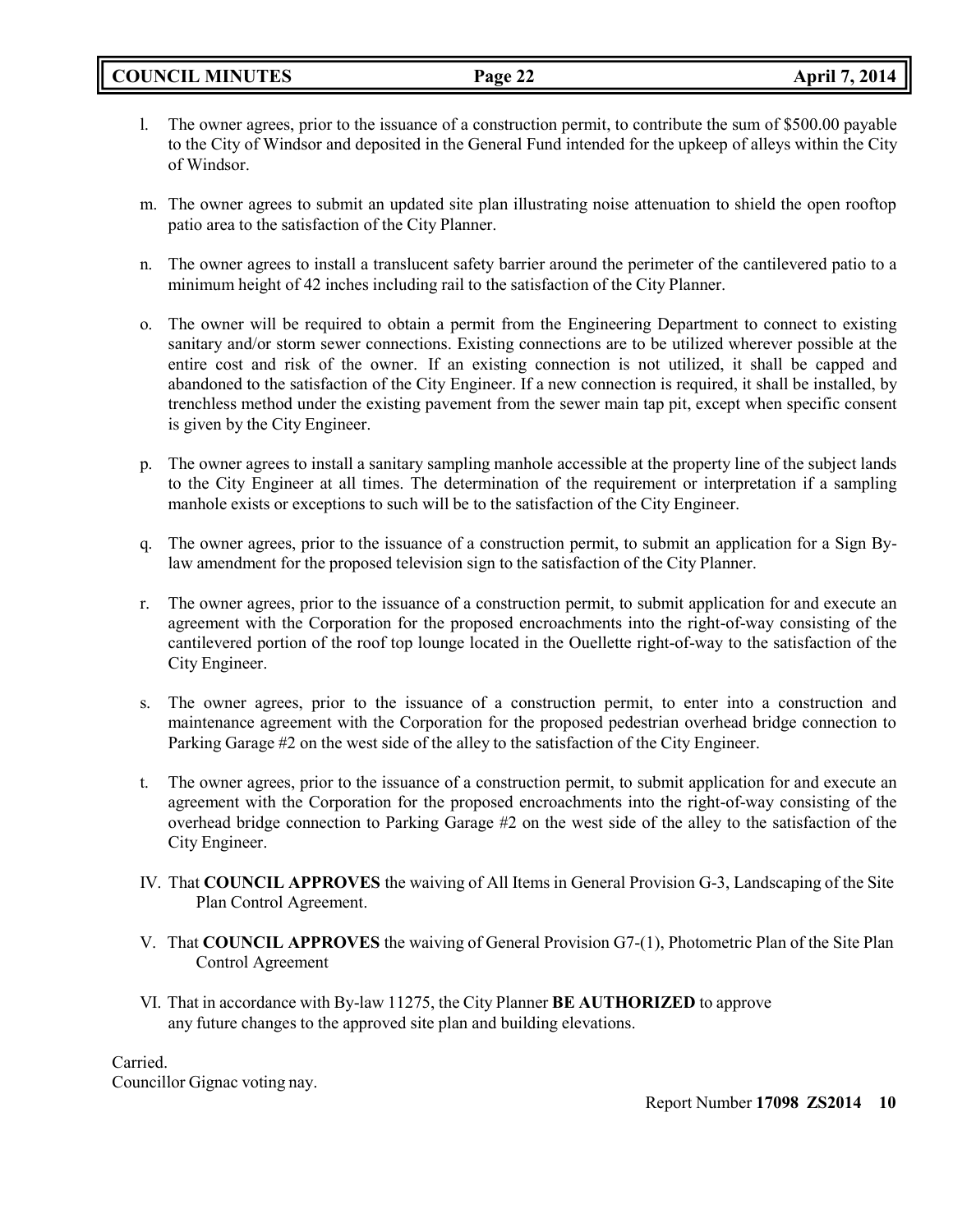# **COUNCIL MINUTES Page 23 April 7, 2014**

Halberstadt Jones

### CR87/2014

THAT Council **APPROVE** the purchase and installation of a three post in-ground hoist system with a total lifting capacity of 90,000lbs, as well as the removal and disposal of the existing apparatus hoist and/or any contaminated soil at a net City cost of \$264,200 plus HST, to **BE FUNDED** from Fire Apparatus Hoist Repair/Maintenance project 7074071; and

THAT Council **APPROVE** the selection of All Tool Canada Inc. as the successful proponent to provide the aforementioned services, and that the City Solicitor **BE AUTHORIZED** to prepare a contract for those services, and that the Chief Administrative Officer and the City Clerk **BE AUTHORIZED** to sign the contract, satisfactory in form to the City Solicitor, in technical content to the Executive Director and in financial content to the City Treasurer; and

THAT Council **APPROVE** additional funding of \$106,750 to Fire Apparatus Hoist Repair/Maintenance project 7074071 from Capital Expenditure Reserve Fund 160 in order to offset the projected deficit.

Carried.

Report Number **17099 AF2014 C11**

#### Payne Marra

### CR88/2014

- I. That Council **AUTHORIZE** Administration to proceed with the **Alley Closing Subsidy Program (ACSP)**, as identified in CR240/2013, to **BE FUNDED** through the 2014 enhanced Capital Plan via B38/2013; for a total of \$790,000 and;
- II. That Council **AUTHORIZE** the Planning Department to implement the program using the process and alley closing classification criteria provided in Appendices "A" and "B" to this report, and;
- III. That Council **AUTHORIZE** Administration to proceed with recruitment for the Temporary Planner II and Temporary Street and Alley Legal Clerk positions described in CR240/2013;
- IV. That Administration **REPORT BACK** to City Council with a status report regarding the results of the Alley Closing Subsidy Program (ACSP) prior to 2016 budget deliberations.

### Carried.

Councillor Halberstadt discloses an interest and abstains from voting on this matter.

Report Number **17038 SW2014 12**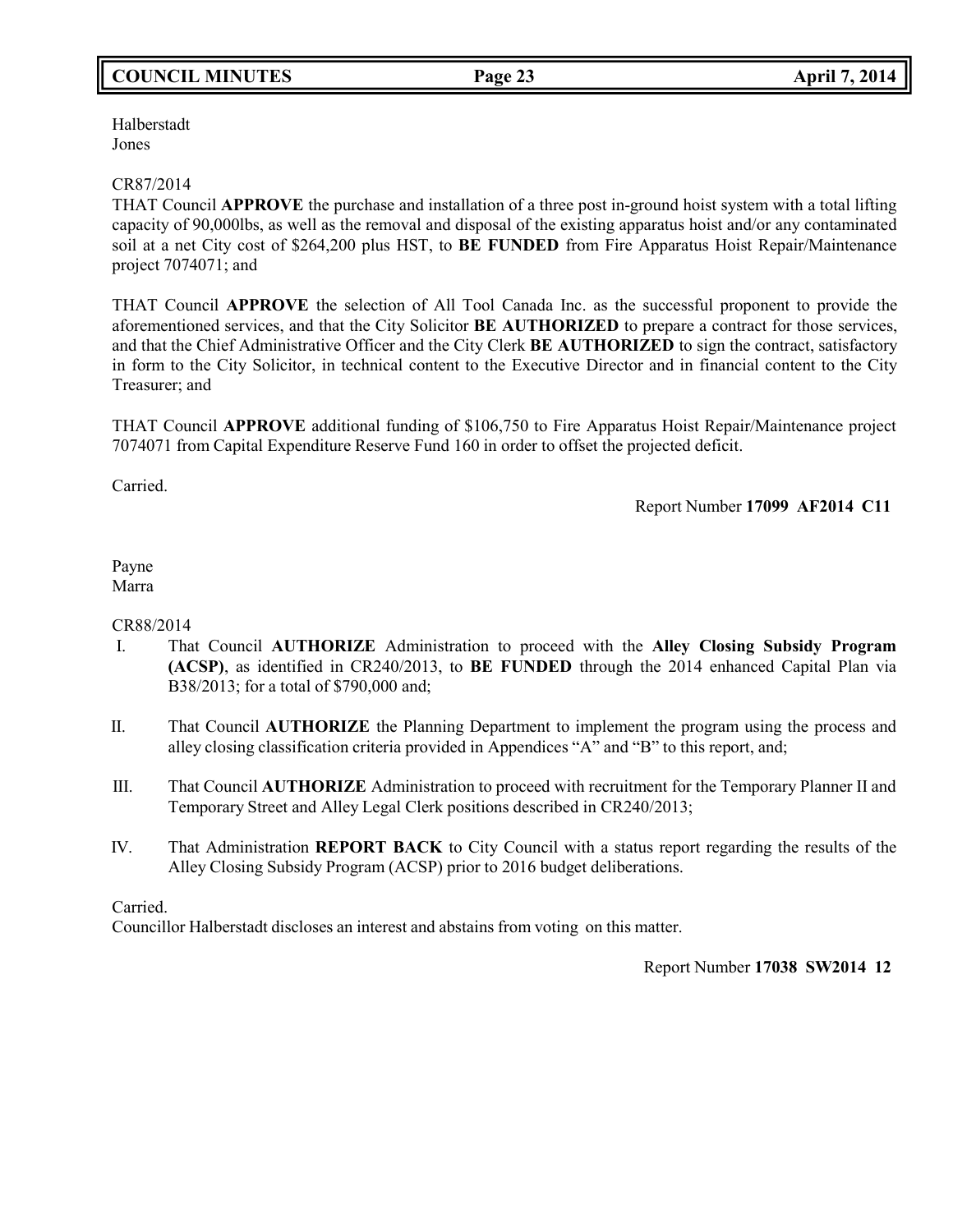Gignac Sleiman

### *CR89/2014 ITEM 43 REPLACED BY CR269/2014 ADOPTED NOVEMBER 17, 2014* CR89/2014

- I. THAT City Council **AUTHORIZE** Administration to **MOVE FORWARD** with the 2013 and 2014 Enhanced Capital Project as well as 2018 Debt Reduction work identified in Schedule A; and
- II. THAT projects (3 to 7, 13 to 15, 22, 23, 25, 43, 54, 57 & 58) highlighted in Schedule A **BE APPROVED** and have the \$37.771M in funding allocated as identified in Schedule A; and
- III. THAT all tenders for the works **BE PRE-APPROVED**, subject to being within the allocated budget, and that the Chief Administrative Officer and City Clerk **BE AUTHORIZED** to sign the agreements, in form satisfactory to the City Solicitor, financial content satisfactory to the City Treasurer and technical content to the City Engineer; and
- IV. THAT Administration **REPORT BACK** to City Council through a Communication Report(s) the results of all tenders that were awarded and approved. Any that require additional funding will be reported to Council separately; and
- V. THAT Council **BE ADVISED** that the projects contained in Schedule A may be accelerated or delayed from the current projection schedule due either to available capacity to perform the work or due to complicating factors which may develop (i.e. environmental assessment); and
- VI. THAT Council **APPROVE** the use of \$2M from the 2014 Enhanced Plan contingency placeholder previously approved by Council for the purpose of funding interim financing costs AND that Council **AUTHORIZE** the City Treasurer to distribute these budget funds, based on his discretion, to those 2013 and 2014 enhanced capital plan projects that may require such funding due to the timing of the project and timing of the availability of permanent financing.

Carried.

Report Number **17088 AFB/11647 13**

Halberstadt Jones

# CR90/2014

That the report of the Chief Financial Officer and City Treasurer dated March 24, 2014 entitled "Establishment of 2014 Tax Rates" **BE TABLED** to allow for public review and that City Council **CONSIDER** this matter at the meeting of April 22, 2014.

Carried.

Report Number **17104 AF2014 C14**

Halberstadt Marra

CR91/2014

1) That City Council **REAFFIRM** its past committment to the self watering baskets program, specifically as it relates to inclusion of the hanging baskets and maintentence by city forces, within the BIA's in as equitable a distribution as is possible based on Parks Administration's recommendation for reallocation in the BIA's and other city owned locations .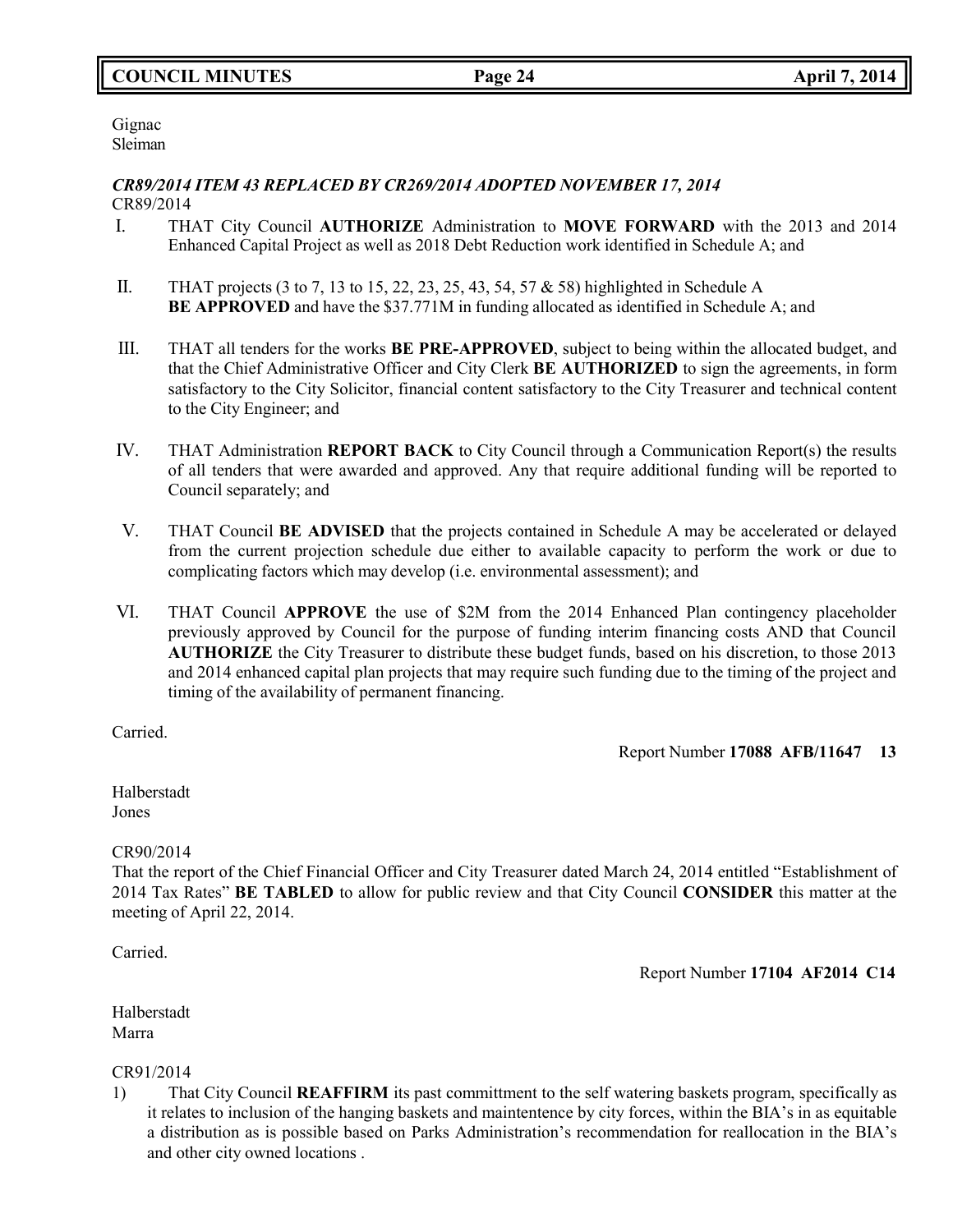**COUNCIL MINUTES Page 25 April 7, 2014**

- 2) That the City of Windsor Parks and Facility Operations Department **BE AUTHORIZED** to acquire 119 self-watering hanging baskets from the DWBIA at a net cost of \$3,888.54 (representing a refund of the purchase price of \$21,369.64 paid by the DWBIA (which includes non-recoverable HST) less 2013 maintenance costs related to these baskets of \$17,481.10), to **BE FUNDED** from the Parks 2014 Operating Budget, and to **BE INCLUDED** in the City inventory.
- 3) That the City of Windsor Parks and Facility Operations Department **BE DIRECTED** to provide the BIAs with the option to participate and to consult with the BIAs re: the distribution of the new inventory of 845 hanging baskets to the BIA's using BIA levy assessments for each BIA as an evaluating factor to determine distribution numbers (Option #2 – Hanging Basket allocation table).
- 4) That the Executive Director of Parks & Facilities and the Manager of Employee Relations **BE DIRECTED** to negotiate the necessary MOA allowing for the use of a part-time/temporary workforce for the delivery of Parks and Facilities seasonal services related to the maintenance of all city-owned hanging baskets, in cooperation with Local 82 and ensuring that the provision of these services remains within budget; and
- 5) That the City Clerk, Manager of Employee Relations, Executive Director of Parks and Facilities, and Executive Director of Human Resources **BE AUTHORIZED** to sign this MOA; and
- 6) That in conjunction with the hanging baskets program (Option #2) the fixed planter program **BE PROVIDED** by the Parks and Facility Operations Department utilizing part time/temporary staff and managed as part of the overall Green Cities Initiative to ensure a consistent service level, with no increased additional annual funding required.

Carried.

Councillors Gignac, Dilkens and Maghnieh voting nay. Mayor Francis discloses an interest and abstains from voting on this matter.

Report Number **16751 SR2014 15**

Halberstadt Jones

CR92/2014

- I. THAT the CAO and City Clerk **BE AUTHORIZED** to sign a funding agreement and associated schedules with the Ministry of Economic Development, Trade and Employment acknowledging the City's participation in Ontario's Investment Ready: Certified Sites Program, in technical content satisfactory to the City Planner, in form satisfactory to the City Solicitor, and financial content satisfactory to the City Treasurer;
- II. THAT the City Planner **BE DIRECTED** to coordinate the certified site process for the area highlighted on Map 1; and
- III. THAT The City Planner **REPORT BACK** on the cost of required information needed to support the certification process for Council's consideration.

Carried.

Report Number **17105 GP/11825 C16**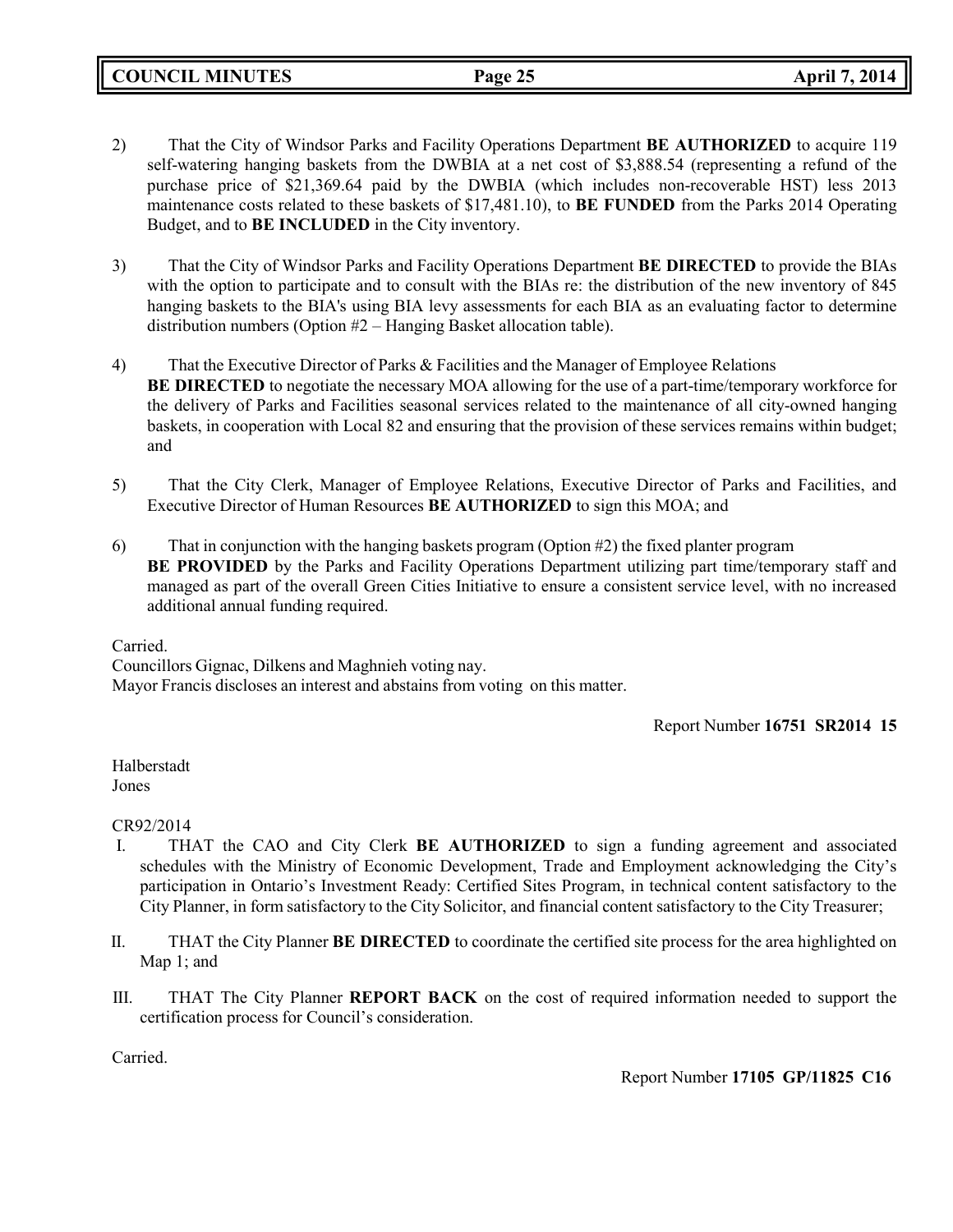# **COUNCIL MINUTES Page 26 April 7, 2014**

Halberstadt Jones

### CR93/2014

- I) That Public Works Canada **BE INFORMED** of the following conditions related to 185 Ouellette Avenue, Windsor, and the occupancy of the City right-of-way:
	- a) The existing permit for hoarding WILL BE RENEWED until July 2<sup>nd</sup>, 2014 only;
	- b) After July 2<sup>nd</sup>, 2014, an Encroachment Agreement MUST BE ENTERED INTO to occupy the City of Windsor right-of-way which will include the following terms:
		- i. Fee for use of the right-of-way under the new fee structure for long-term encroachments until plans for renovations can be put in place;

ii.Indemnity and insurance in an amount satisfactory to the City Solicitor will be deposited;

- iii. The Encroachment Agreement is to be reviewed yearly by City Council;
- iv. That any other appropriate terms be included in this agreement, satisfactory in content to the City Engineer and form to the City Solicitor; and
- v.That the CAO and City Clerk be authorized to sign the necessary Encroachment Agreement satisfactory in technical content to the City Engineer and form satisfactory to the City Solicitor.
- II) That Public Works and Government Services Canada **BE REQUESTED TO FOLLOW** their own Facility Maintenance Policy to address the facade and building at 185 Ouellette and to maintain this heritage building.
- III) That a new City wide Encroachment Agreement fee for use of City lands and rights-of-ways **BE ESTABLISHED** for all properties, subject to the following conditions:
	- a) For properties that have had hoarding of City rights-of-ways and/ or City property for two (2) or more years and construction and repair is not proceeding or ongoing, that an Encroachment Agreement be required and that the fee for use of City lands / rights-of-way will be calculated on the following formula:

### **Cost to encroach on ROW/City Lands = Area of Encroachment x Land Value x Encroachment Factor (1.25)**

b) Such Encroachment Agreements shall contain the following terms:

i. The Encroachment Agreement must be approved yearly by City Council;

ii.Proper Insurance must be submitted, to the satisfaction of the City Solicitor;

- iii. The City Engineer and Chief Building Official (CBO), upon concurrence by the CAO, can extend the temporary hoarding to a period beyond two (2) years if construction is ongoing and the construction schedule is presented;
- iv. Any other terms deemed appropriate by the City Solicitor;
- v.That the CAO and City Clerk **BE AUTHORIZED** to sign the agreement satisfactory in technical content to the City Engineer and form satisfactory to the City Solicitor.

Carried.

Report Number **17115 SE2014 C17**

# **STANDING COMMITTEE RESOLUTIONS**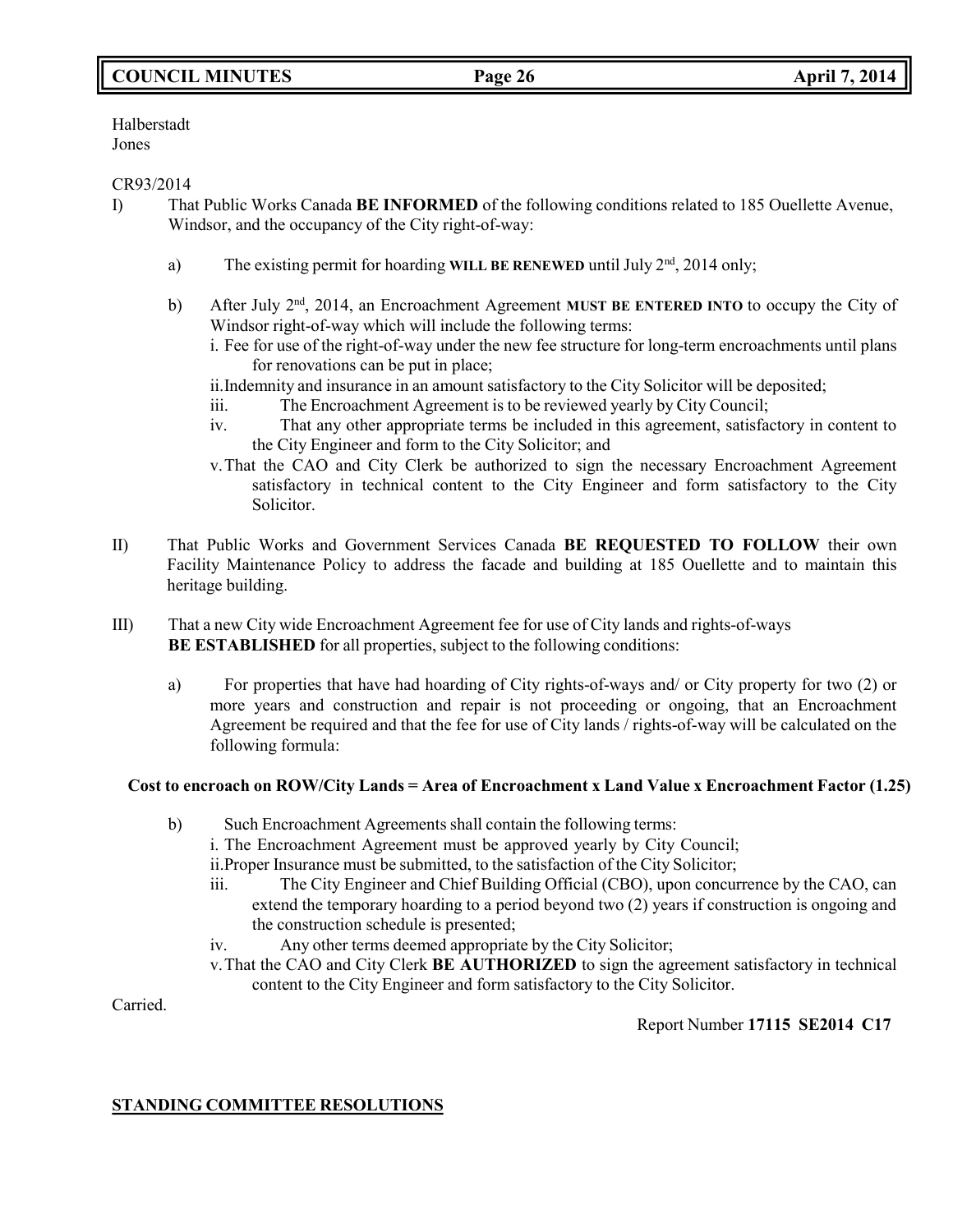| <b>COUNCIL MINUTES</b> | Page 27 | <b>April 7, 2014</b> |
|------------------------|---------|----------------------|
|                        |         |                      |

Moved by Councillor Halberstadt, seconded by Councillor Jones, **M150-2014** That **Report No. 204 of the Social Development, Health & Culture Standing Committee** of its meeting held February 5, 2014 regarding "Response to CQ33-2013 "To investigate how other Canadian Municipalities are recognizing veterans of war or police actions sanctioned by the United Nations post the Korean War (plaques, monuments)?"" **BE ADOPTED** as presented. Carried.

Report Number 16942 GM2014

Moved by Councillor Halberstadt, seconded by Councillor Jones,

**M151-2014** That **Report No. 214 of the Social Development, Health & Culture Standing Committee** of its meeting held March 5, 2014 regarding "2013 Recreation and Culture Community Impact Report" **BE ADOPTED** as presented.

Carried.

Report Number 17025 SR2014

Moved by Councillor Halberstadt, seconded by Councillor Jones, **M152-2014** That **Report No. 216 of the Social Development, Health & Culture Standing Committee** of its meeting held March 5, 2014 regarding "Physiotherapy Services for Huron Lodge" **BE ADOPTED** as presented. Carried.

Report Number 17029 AH/11782

Moved by Councillor Halberstadt, seconded by Councillor Jones,

**M153-2014** That **Report No. 217 of the Social Development, Health & Culture Standing Committee** of its meeting held March 5, 2014 regarding "Car Pro Industries (Windsor) Limited EV Fest 2014, Riverfront Festival Plaza and Riverfront Civic Terrace, Riverfront Trail, Temporary Road Closure of Riverside Drive West" **BE ADOPTED** as presented.

Carried.

Report Number 17030 SR2014

Moved by Councillor Halberstadt, seconded by Councillor Jones,

**M154-2014** That **Report No. 218 of the Social Development, Health & Culture Standing Committee** of its meeting held March 5, 2014 regarding "Permission to Allow the Executive Director of Employment & Social Services to Participate on the Ontario Works Director-Administrator Reference Group (DARG)" **BE ADOPTED** as presented.

Carried.

Report Number 17018 AS2014

Moved by Councillor Halberstadt, seconded by Councillor Jones,

**M155-2014** That **Report No. 221 of the Social Development, Health & Culture Standing Committee** of its meeting held March 5, 2014 regarding "WFCU Centre Naming Rights Update –

CQ25-2013" **BE ADOPTED** as presented.

Carried.

Report Number 16960 SR/8880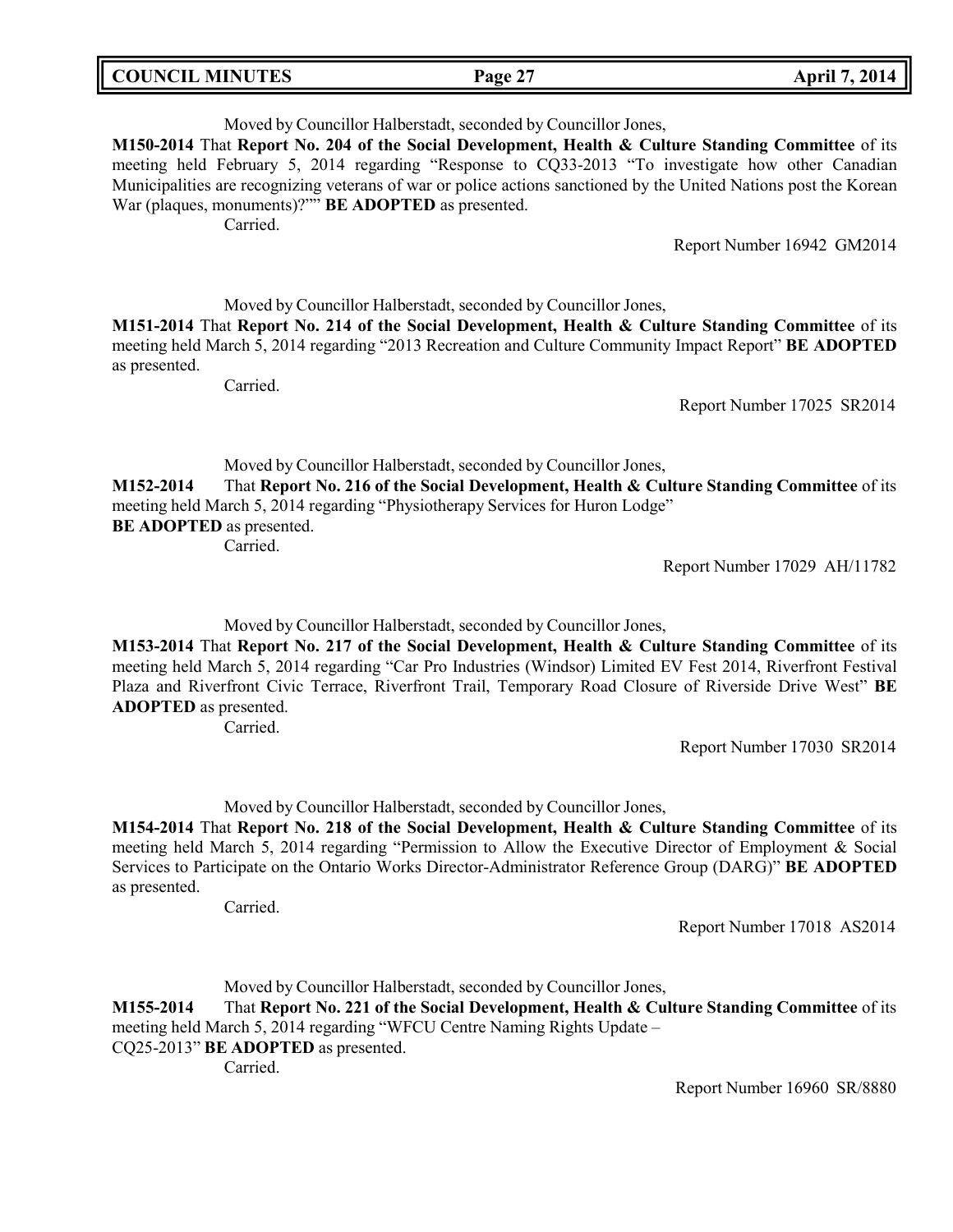| <b>COUNCIL MINUTES</b> | Page 28 | <b>April 7, 2014</b> |
|------------------------|---------|----------------------|
|                        |         |                      |

Moved by Councillor Halberstadt, seconded by Councillor Jones, **M156-2014** That **Report No. 222 of the Social Development, Health & Culture Standing Committee** of its meeting held March 5, 2014 regarding "Utilizing Reserve Fund 178 for relocations, repairs and maintenance of pieces within Windsor's Sculpture Garden in 2014-2015" **BE ADOPTED** as presented.

Carried.

Report Number 17024 SR/7573

Moved by Councillor Halberstadt, seconded by Councillor Jones, **M157-2014** That **Report No. 223 of the Social Development, Health & Culture Standing Committee** of its

meeting held March 5, 2014 regarding "The minutes of the Willistead Manor Inc. Executive Committee and Board of Directors meetings held October 10, 2013" **BE ADOPTED** as presented.

Carried.

Moved by Councillor Halberstadt, seconded by Councillor Jones,

**M158-2014** That **Report No. 224 of the Social Development, Health & Culture Standing Committee** of its meeting held March 5, 2014 regarding "The minutes of the Willistead Manor Inc. Executive Committee and Board of Directors meetings held November 14, 2013" **BE ADOPTED** as presented.

Carried.

Moved by Councillor Halberstadt, seconded by Councillor Jones,

**M159-2014** That **Report No. 188 of the Environment, Transportation & Public Safety Standing Committee** of its meeting held February 19, 2014 regarding "The minutes of the Town and Gown Committee meeting held October 15, 2013" **BE ADOPTED** as presented. Carried.

MB2014

MB2014

MB2014

Moved by Councillor Halberstadt, seconded by Councillor Jones,

**M160-2014** That **Report No. 189 of the Environment, Transportation & Public Safety Standing Committee** of its meeting held February 19, 2014 regarding "Report No. 3 of Rail Issues Committee (VACIS System)" **BE ADOPTED** as presented.

Carried.

MB2014

Moved by Councillor Halberstadt, seconded by Councillor Jones,

**M161-2014** That **Report No. 190 of the Environment, Transportation & Public Safety Standing Committee** of its meeting held February 19, 2014 regarding "Report No. 4 of the Rail Issues Committee (audit of CN Rail Crossing at Concession 7 – recent safety issues)" **BE ADOPTED** as presented. Carried.

Report Number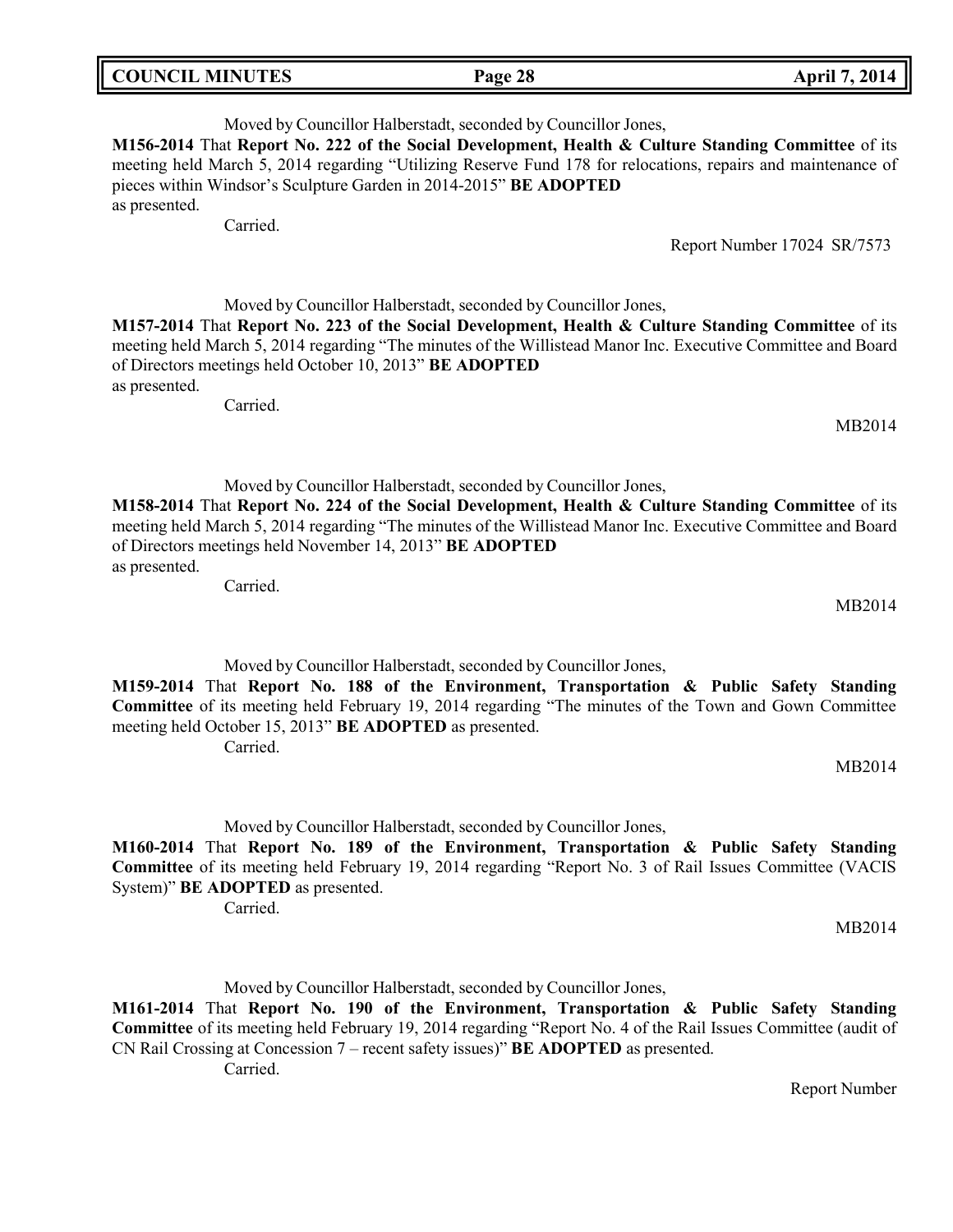| <b>COUNCIL MINUTES</b>                       |          | Page 29                                                                                                                                                                                                                                                                                                                                        | <b>April 7, 2014</b> |
|----------------------------------------------|----------|------------------------------------------------------------------------------------------------------------------------------------------------------------------------------------------------------------------------------------------------------------------------------------------------------------------------------------------------|----------------------|
| <b>ADOPTED</b> as presented.                 | Carried. | Moved by Councillor Halberstadt, seconded by Councillor Jones,<br>M162-2014 That Report No. 25 of the Windsor International Aquatic and Training Centre Steering<br>Committee of its meeting held February 21, 2014 regarding "Consideration of Potential Enhancements" BE                                                                     |                      |
|                                              |          |                                                                                                                                                                                                                                                                                                                                                | SR/11026             |
| M163-2014<br><b>ADOPTED</b> as presented.    |          | Moved by Councillor Halberstadt, seconded by Councillor Jones,<br>That Report No. 167 of the Executive Committee of Council of its meeting<br>held February 24, 2014 regarding "Upcoming Rt. Hon. Herb Gray Parkway Construction and Truck Detour" BE                                                                                          |                      |
|                                              | Carried. |                                                                                                                                                                                                                                                                                                                                                | SW2014               |
| M164-2014<br>BE ADOPTED as presented.        | Carried. | Moved by Councillor Halberstadt, seconded by Councillor Jones,<br>That Report No. 168 of the Executive Committee of Council of its meeting<br>held February 24, 2014 regarding "Internal Audit Performance Dashboard, December 31, 2013"                                                                                                       | AF2014               |
| M165-2014<br><b>BE ADOPTED</b> as presented. | Carried. | Moved by Councillor Halberstadt, seconded by Councillor Jones,<br>That Report No. 169 of the Executive Committee of Council of its meeting<br>held February 24, 2014 regarding "2013/14 Internal Audit Plan Revised - December 31, 2013"                                                                                                       | AF2014               |
| M166-2014                                    | Carried. | Moved by Councillor Halberstadt, seconded by Councillor Jones,<br>That Report No. 170 of the Executive Committee of Council of its meeting<br>held February 24, 2014 regarding "The Corporation of the City of Windsor 2013 Internal Audit: Governance and<br>Strategic Leadership - status update: January 27, 2014" BE ADOPTED as presented. | AF2014               |
|                                              |          |                                                                                                                                                                                                                                                                                                                                                |                      |

Moved by Councillor Halberstadt, seconded by Councillor Jones, **M167-2014** That **Report No. 171 of the Executive Committee of Council** of its meeting held February 24, 2014 regarding "The Corporation of the City of Windsor Concerned Citizen/Employee Hotline and Notification Process – Proposed modifications to include section 7 – Effort allocation for Call Analysis" **BE ADOPTED** as presented. Carried.

AF2014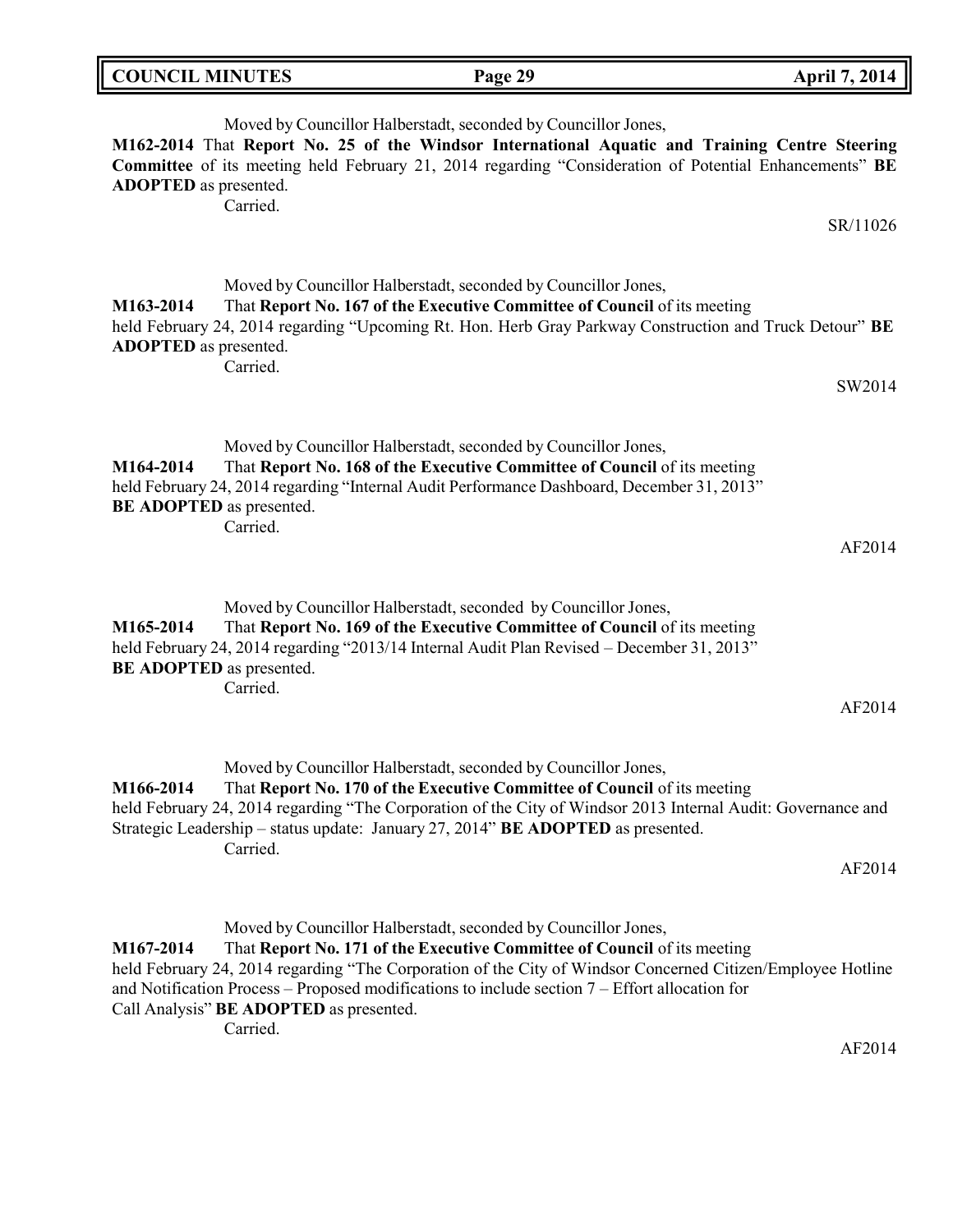**Adopted by Council at its meeting held April 7, 2014 [M150-2014] SG** Windsor, Ontario, April 7, 2014

# **REPORT NO. 204** of the **SOCIAL DEVELOPMENT, HEALTH & CULTURE STANDING COMMITTEE** of its meeting held February 5, 2014

**Present: Councillor Ed Sleiman, Chair Councillor Jo-Anne Gignac Councillor Alan Halberstadt Councillor Al Maghnieh Councillor Fulvio Valentinis**

That the following recommendation of the Social Development, Health and Culture Standing Committee **BE APPROVED** as follows**:**

Moved by Councillor Gignac, seconded by Councillor Halberstadt,

**THAT** Council **BE REQUESTED** to direct Administration to reach out to the Legion for the purpose of discussions on how to possibly incorporate recognition of the peacekeepers on the Cenotaph or an alternate location. Carried.

### **Livelink #16942, GM2014**

*Clerk's Note:* The administrative report authored by the Manager of Cultural Affairs dated January 6, 2014 entitled "*Response to CQ33-2013 To investigate how other Canadian municipalities are recognizing veterans of war or police actions sanctioned by the United Nations post the Korean War: plaques, monuments?"* is *attached* as background information.

**CHAIRPERSON**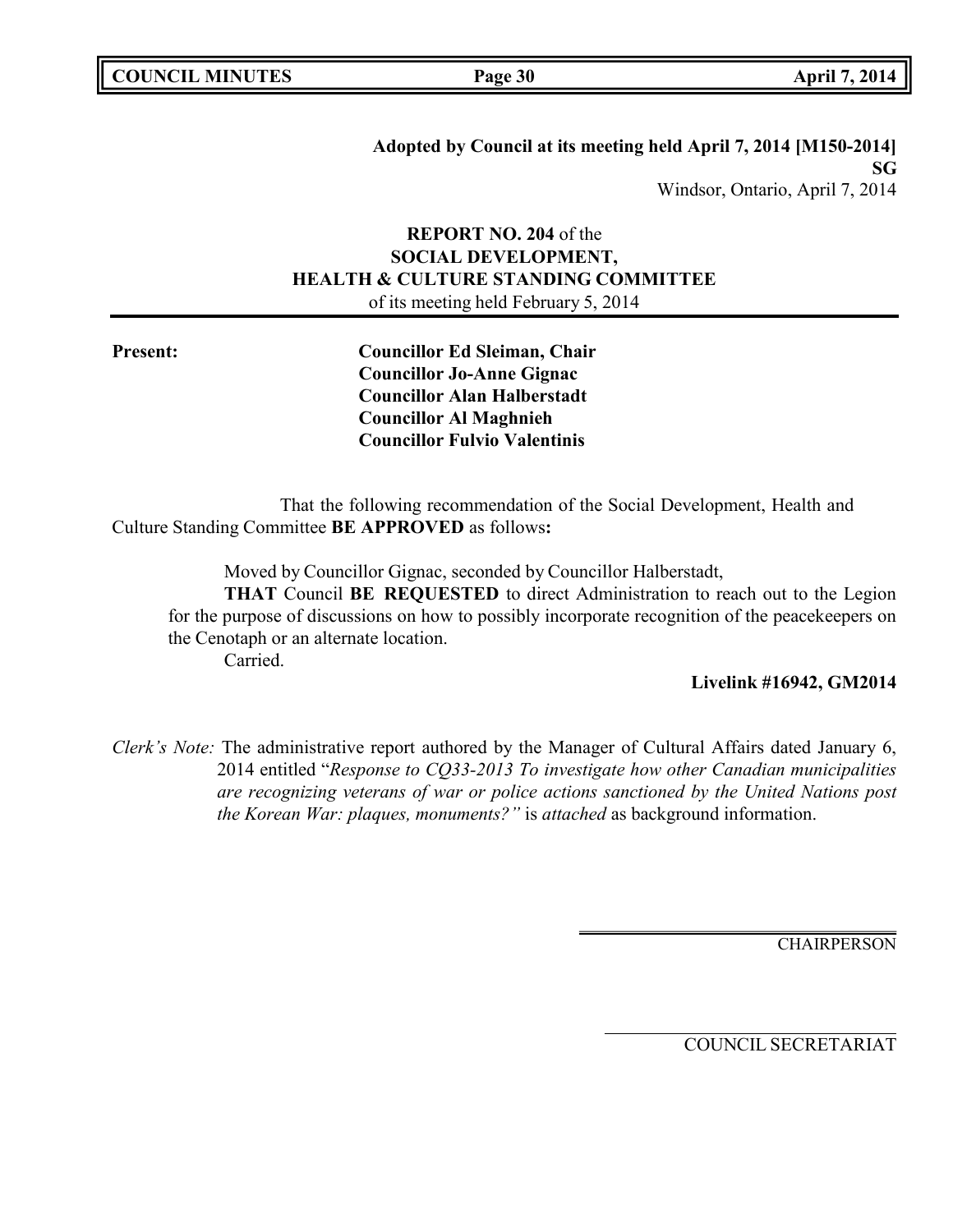**Adopted by Council at its meeting held April 7, 2014 [M151-2014] SG** Windsor, Ontario, April 7, 2014

# **REPORT NO. 214** of the **SOCIAL DEVELOPMENT, HEALTH & CULTURE STANDING COMMITTEE** of its meeting held March 5, 2014

**Present: Councillor Ed Sleiman, Chair Councillor Jo-Anne Gignac Councillor Alan Halberstadt Councillor Al Maghnieh Councillor Fulvio Valentinis**

That the following recommendation of the Social Development, Health and Culture Standing Committee **BE APPROVED** as follows**:**

Moved by Councillor Halberstadt, seconded by Councillor Valentinis,

**THAT** the administrative report authored by the Executive Director of Recreation and Culture dated February 14, 2014 entitled "2013 Recreation and Culture Community Impact Report" **BE RECEIVED** for information.

Carried.

# **Livelink 17025, SR2014**

Clerk's Note: The report authored by the Executive Director of Recreation and Culture dated February 14, 2014 entitled "*2013 Recreation and Culture Community Impact Report*" is *attached* as background information.

**CHAIRPERSON**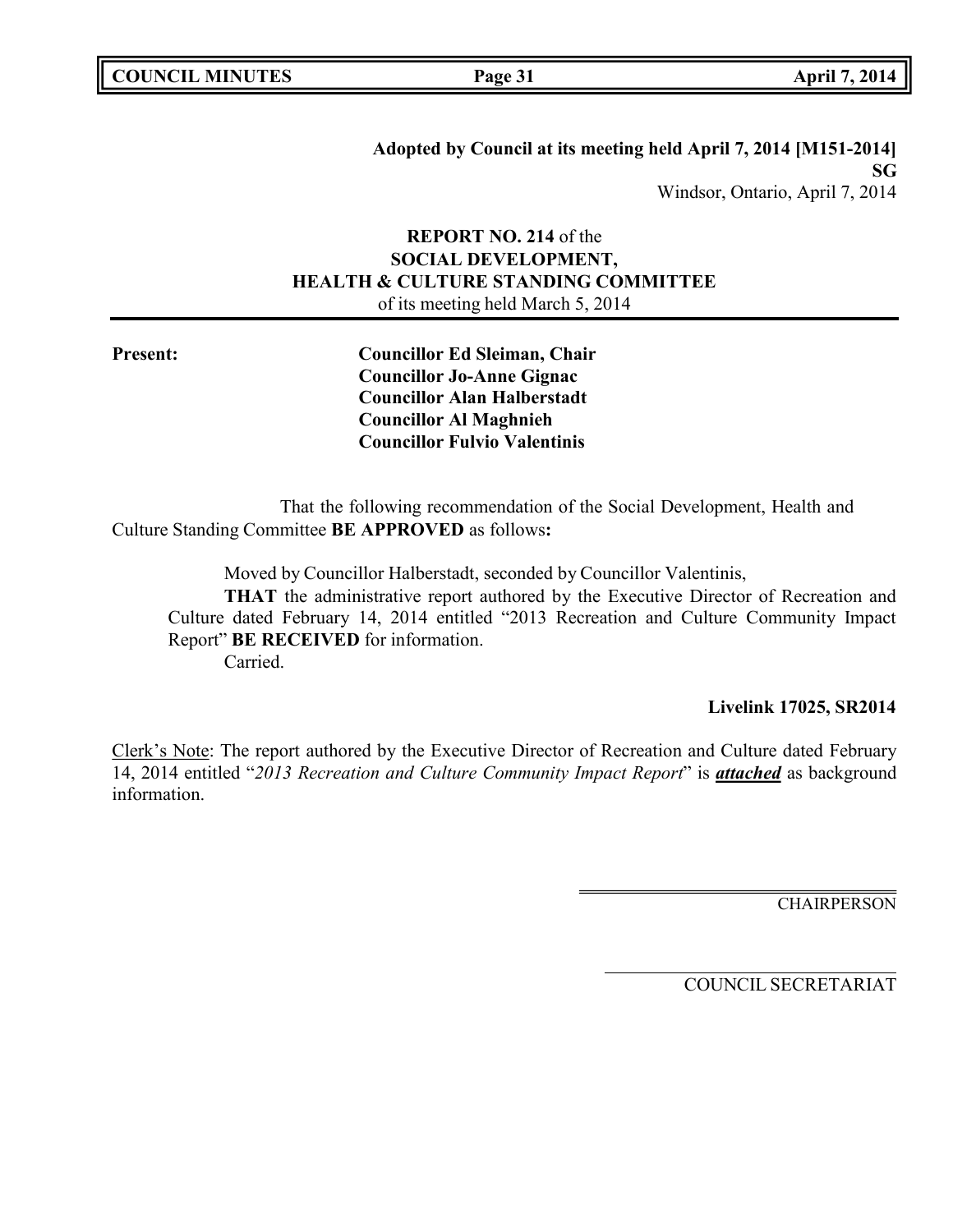**Adopted by Council at its meeting held April 7, 2014 [M152-2014] SG** Windsor, Ontario, April 7, 2014

# **REPORT NO. 216** of the **SOCIAL DEVELOPMENT, HEALTH & CULTURE STANDING COMMITTEE** of its meeting held March 5, 2014

**Present: Councillor Ed Sleiman, Chair Councillor Jo-Anne Gignac Councillor Alan Halberstadt Councillor Al Maghnieh Councillor Fulvio Valentinis**

That the following recommendation of the Social Development, Health and Culture Standing Committee **BE APPROVED** as follows**:**

Moved by Councillor Valentinis, seconded by Councillor Gignac,

**THAT** the Chief Administrative Officer and the City Clerk **BE AUTHORIZED** to sign the Service Agreement between Huron Lodge and the successful proponent, Centric Health for RFP #130-13 Physiotherapy Services – Huron Lodge subject to the approval by the City Solicitor as to form; subject to approval as to financial content by the City Treasurer, and approval as to technical content by the Acting Administrator of Huron Lodge. Carried.

### **Livelink 17029, AH/11782**

Clerk's Note: The report authored by the Director of Residents Services dated February 11, 2014 entitled "*Physiotherapy Services for Huron Lodge*" is *attached* as background information.

**CHAIRPERSON**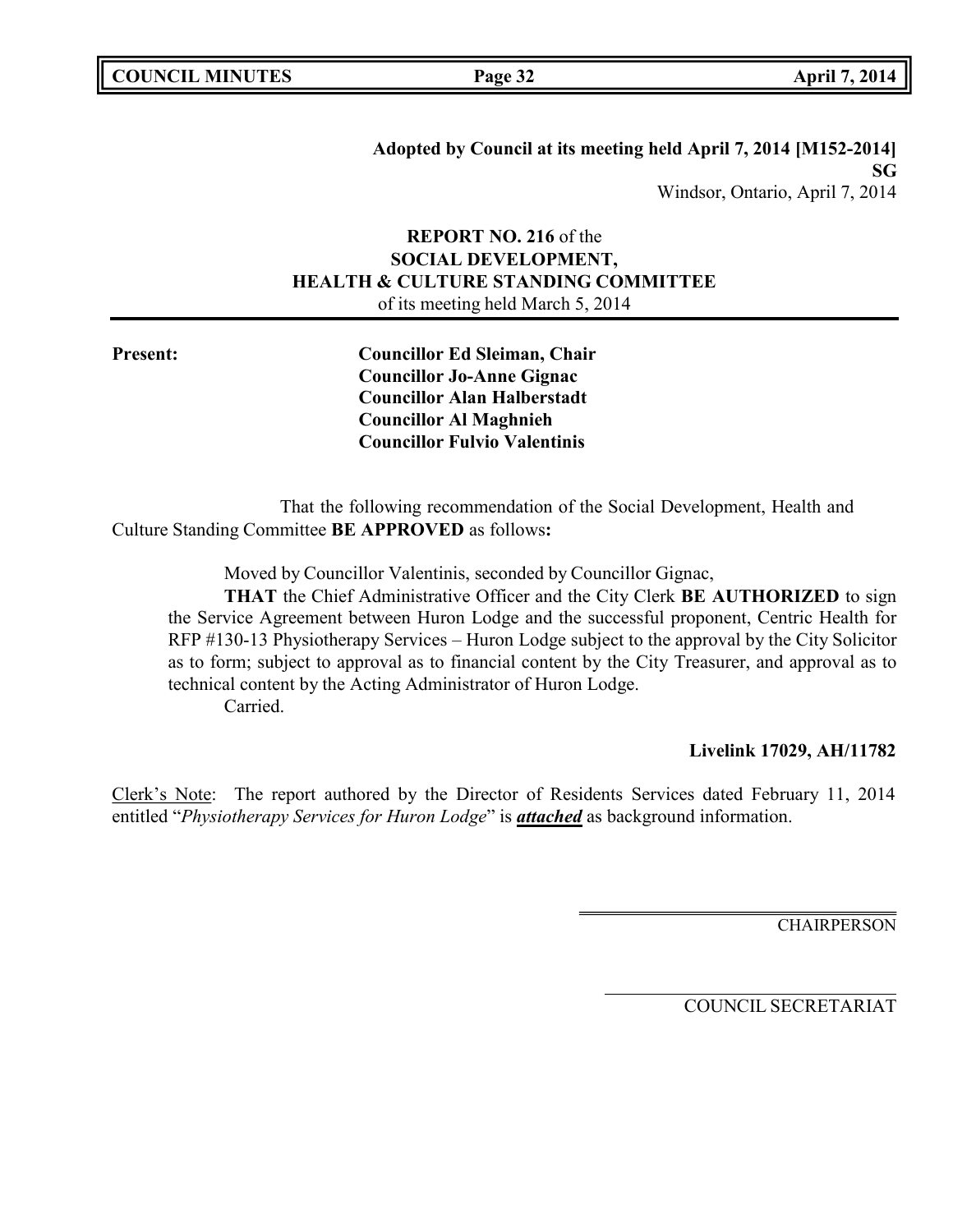# **REPORT NO. 217** of the **SOCIAL DEVELOPMENT, HEALTH & CULTURE STANDING COMMITTEE** of its meeting held March 5, 2014

**Present: Councillor Ed Sleiman, Chair Councillor Jo-Anne Gignac Councillor Alan Halberstadt Councillor Al Maghnieh Councillor Fulvio Valentinis**

That the following recommendation of the Social Development, Health and Culture Standing Committee **BE APPROVED** as follows**:**

Moved by Councillor Gignac, seconded by Councillor Valentinis,

**THAT** the application from Car Pro Industries (Windsor) Limited to host EV Fest at the Riverfront Festival Plaza and the Riverfront Civic Terrace and the Riverfront Trail on September 27 – 28, 2014 **BE APPROVED**; and further

**THAT** a temporary road closure on Riverside Drive West between Ouellette Avenue and Huron Church Road on September 28, 2014 **BE APPROVED** subject to the terms and conditions of the Special Event Agreement Carried.

### **Livelink 17030, SR2014**

Clerk's Note: The report authored by the Coordinator of Special Events, Recreation & Culture dated February 13, 2014 entitled "*Car Pro Industries (Windsor) Limited, EV Fest 2014, Riverfront Festival Plaza and Riverfront Civic Terrace, Riverfront Trail, Temporary Road Closure of Riverside Drive West*" is *attached* as background information.

**CHAIRPERSON**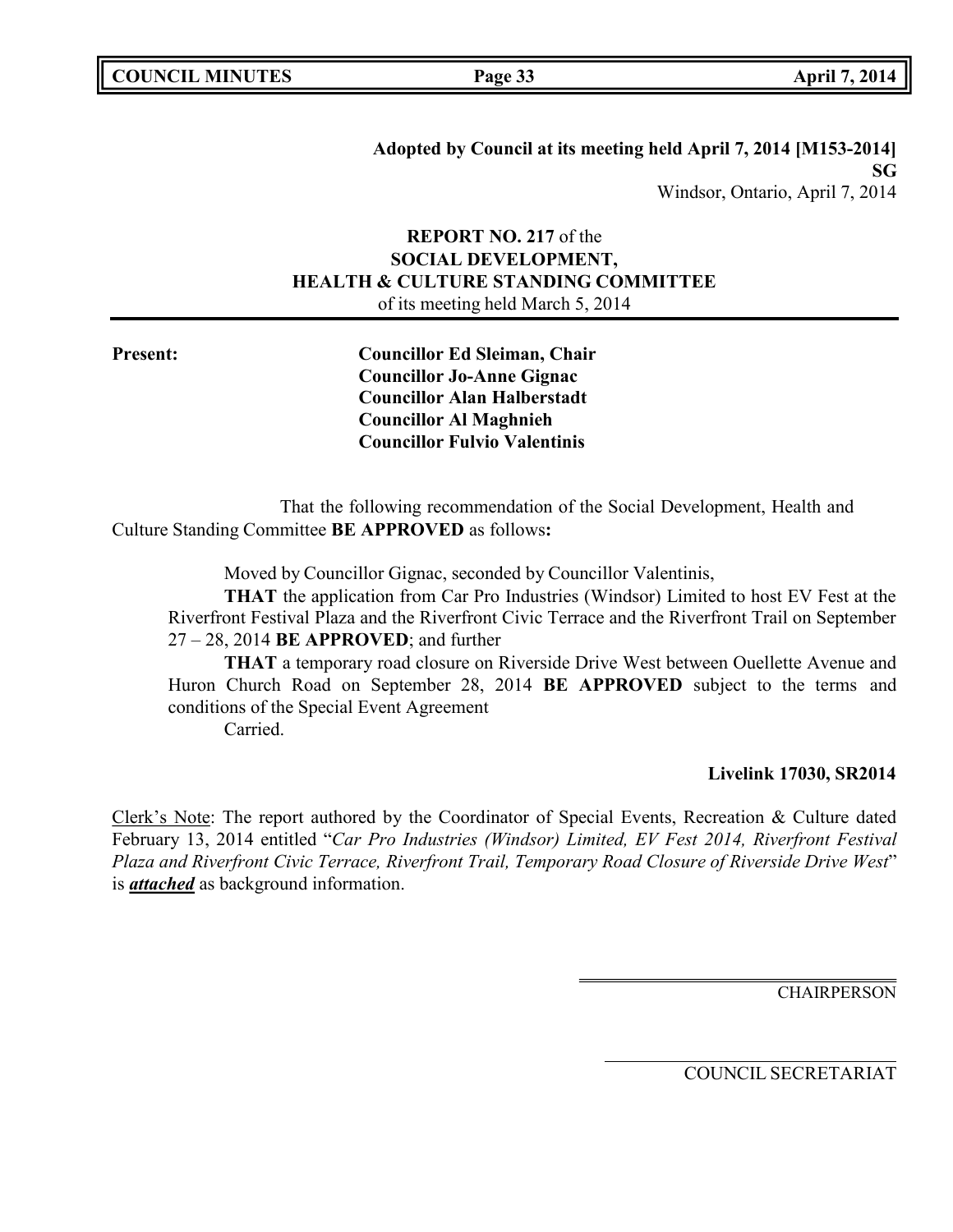# **REPORT NO. 218** of the **SOCIAL DEVELOPMENT, HEALTH & CULTURE STANDING COMMITTEE** of its meeting held March 5, 2014

**Present: Councillor Ed Sleiman, Chair Councillor Jo-Anne Gignac Councillor Alan Halberstadt Councillor Al Maghnieh Councillor Fulvio Valentinis**

That the following recommendation of the Social Development, Health and Culture Standing Committee **BE APPROVED** as follows**:**

Moved by Councillor Maghnieh, seconded by Councillor Halberstadt,

**THAT** City Council **AUTHORIZE** the Executive Director of Employment & Social Services to serve as the Municipal *Alternate* Member for the South West Region on the Ontario Works Director – Administrator Reference Group (DARG) for a period of two (2) years ending December 31, 2015; and further

**THAT** City Council **ALLOW** the Executive Director of Employment & Social Services to serve as the *Municipal Member* for the South West Region on the Ontario Works Director – Administrator Reference Group (DARG) for a period of an additional two (2) years ending December 31, 2017.

Carried.

# **Livelink 17018, AS2014**

Clerk's Note: The report authored by the Executive Director of Employment & Social Services dated January 24, 2014 entitled "*Permission to Allow the Executive Director of Employment & Social Services to Participate on the Ontario Works Director-Administrator Reference Group (DARG)*" is *attached* as background information.

**CHAIRPERSON**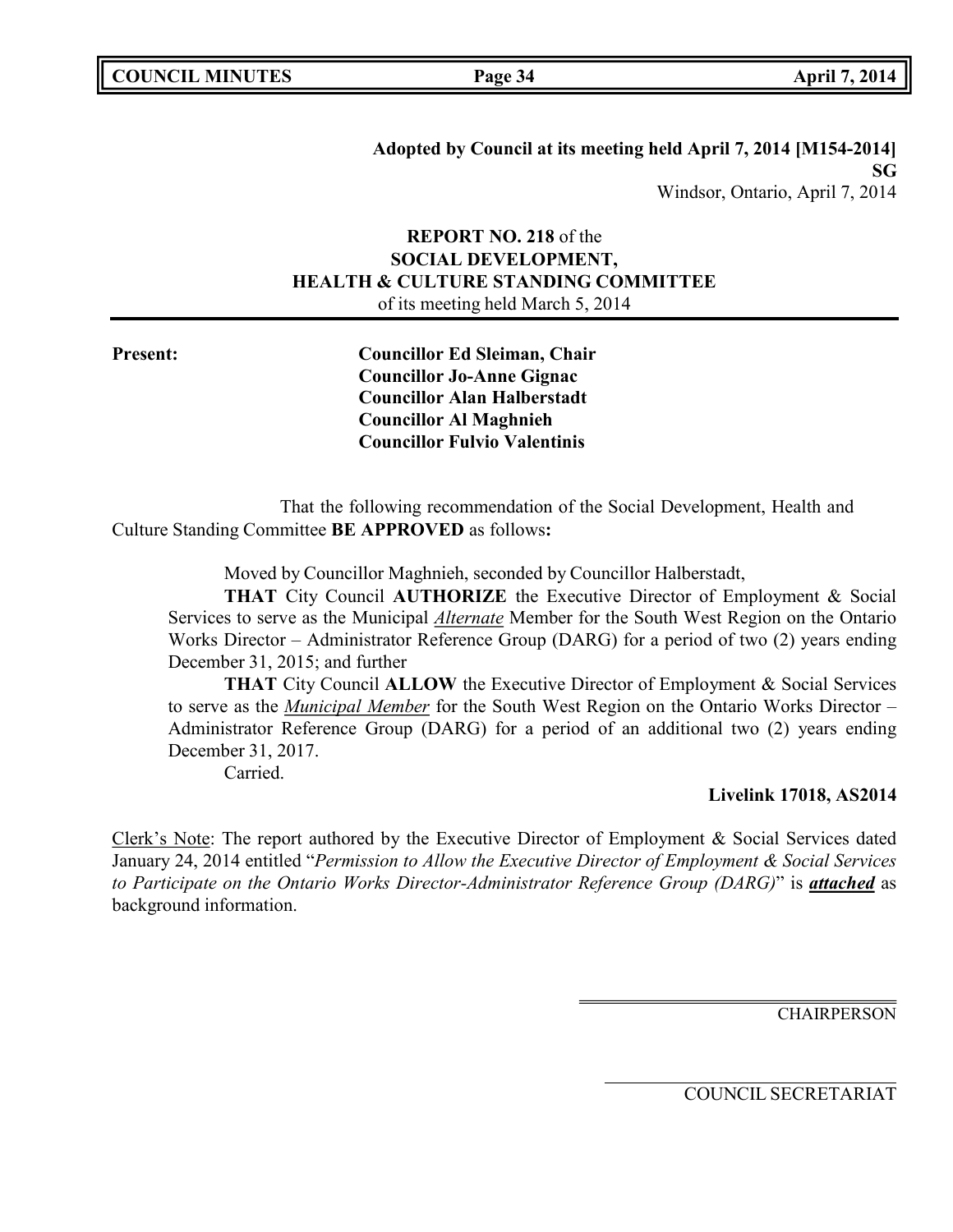**Adopted by Council at its meeting held April 7, 2014 [M155-2014] SG** Windsor, Ontario, April 7, 2014

# **REPORT NO. 221** of the **SOCIAL DEVELOPMENT, HEALTH & CULTURE STANDING COMMITTEE** of its meeting held March 5, 2014

**Present: Councillor Ed Sleiman, Chair Councillor Jo-Anne Gignac Councillor Alan Halberstadt Councillor Al Maghnieh Councillor Fulvio Valentinis**

That the following recommendation of the Social Development, Health and Culture Standing Committee **BE APPROVED** as follows**:**

Moved by Councillor Gignac, seconded by Councillor Valentinis,

**THAT** the administrative report authored by the Executive Director of Recreation & Culture dated January 16, 2014 entitled "WFCU Centre Naming Rights Update – CQ25-2013" **BE RECEIVED** for information.

Carried.

### **Livelink 16960, SR/8880**

Clerk's Note: The report authored by the Executive Director of Recreation & Culture dated January 16, 2014 entitled "*WFCU Centre Naming Rights Update – CQ25-2013*" is *attached* as background information.

**CHAIRPERSON**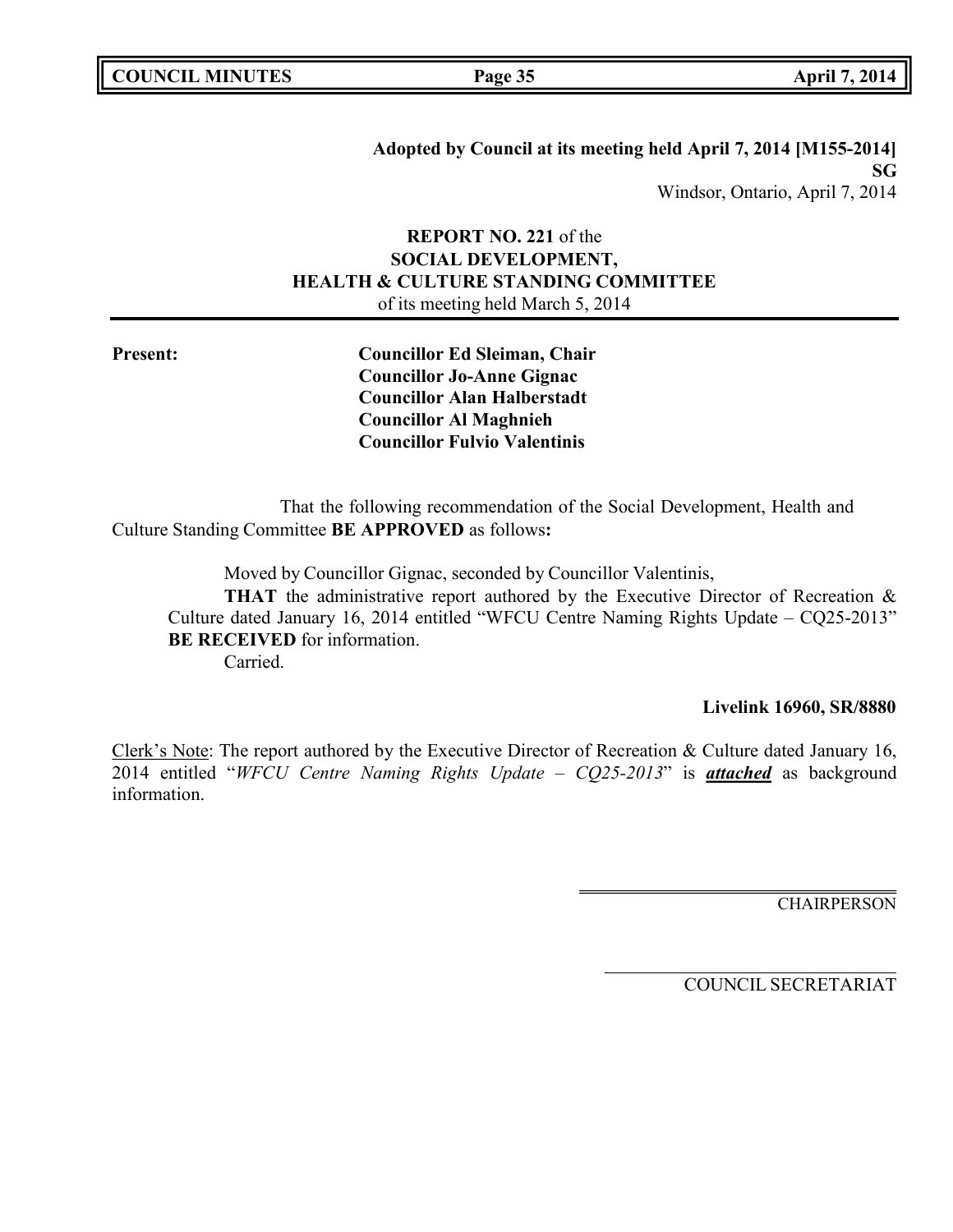**Adopted by Council at its meeting held April 7, 2014 [M156-2014] SG** Windsor, Ontario, April 7, 2014

# **REPORT NO. 222** of the **SOCIAL DEVELOPMENT, HEALTH & CULTURE STANDING COMMITTEE** of its meeting held March 5, 2014

# **Present: Councillor Ed Sleiman, Chair Councillor Jo-Anne Gignac Councillor Alan Halberstadt Councillor Al Maghnieh Councillor Fulvio Valentinis**

That the following recommendation of the Social Development, Health and Culture Standing Committee **BE APPROVED** as follows**:**

Moved by Councillor Maghnieh, seconded by Councillor Gignac,

**THAT** the report from the Manager of Cultural Affairs on Utilizing Reserve Fund 178 for relocations, repairs and maintenance of pieces within Windsor's Sculpture Garden in 2014-2015 **BE RECEIVED**; and further

**THAT** administration **BE AUTHORIZED** to issue an RFP for the painting of appropriate sculptures, an RFP for the relocation of appropriate sculptures and an RFP for other sculpture repairs to include plumbing and welding as appropriate be issued pursuant to the Purchasing Bylaw within the funding envelope of available funds within the Reserve Fund 178; and further

**THAT** the City Clerk and Chief Administrative Officer **BE AUTHORIZED** to award and execute the Agreement's with the successful services proponent(s) subject to technical content satisfactory to the Executive Director of Recreation and Culture and the Executive Director of Parks and Facilities, in form to the City Solicitor, and in financial content to the City Treasurer, and further;

**THAT** the Manager of Cultural Affairs and Executive Director of Parks and Facilities **BE AUTHORIZED** to hire 1 Temporary Museums Collection Assistant- Sculpture Park and up to 6 students through the Student Lottery who will work with Parks and Facilities staff to relocate the Sculptures identified as requiring a new location, provide up to date condition reports outlining all cleaning, maintenance, condition concerns and repairs completed.

Carried.

### **Livelink 17024, SR/7573**

Clerk's Note: The report authored by the Manager of Cultural Affairs dated February 14, 2014 entitled "*Utilizing Reserve Fund 178 for relocations, repairs and maintenance of pieces within Windsor's Sculpture Garden in 2014- 2015*" is *attached* as background information.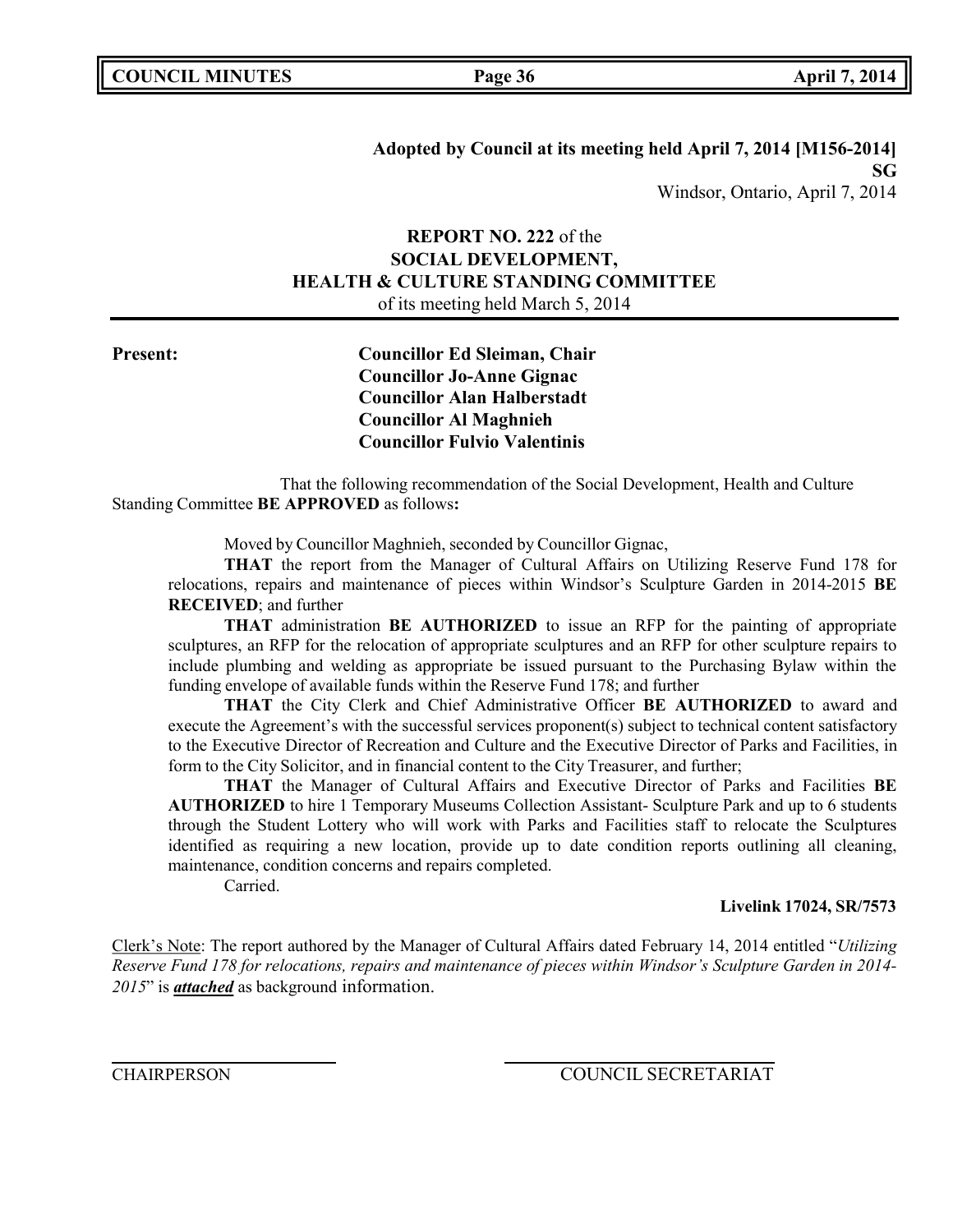**Page 37 April 7, 2014** 

# **Adopted by Council at its meeting held April 7, 2014 [M157-2014]**

**SG** Windsor, Ontario, April 7, 2014

# **REPORT NO. 223** of the **SOCIAL DEVELOPMENT, HEALTH & CULTURE STANDING COMMITTEE** of its meeting held March 5, 2014

**Present: Councillor Ed Sleiman, Chair Councillor Jo-Anne Gignac Councillor Alan Halberstadt Councillor Al Maghnieh Councillor Fulvio Valentinis**

That the following recommendation of the Social Development, Health and Culture Standing Committee **BE APPROVED** as follows**:**

Moved by Councillor Maghnieh, seconded by Councillor Gignac, **THAT** the minutes of the Willistead Manor Inc. Executive Committee and Board of Directors meetings held October 10, 2013 **BE RECEIVED** for information. Carried.

Clerk's Note: The minutes of the Willistead Manor Inc. Executive Committee and Board of Directors meetings held October 10, 2013 are *attached* as background information.

**CHAIRPERSON**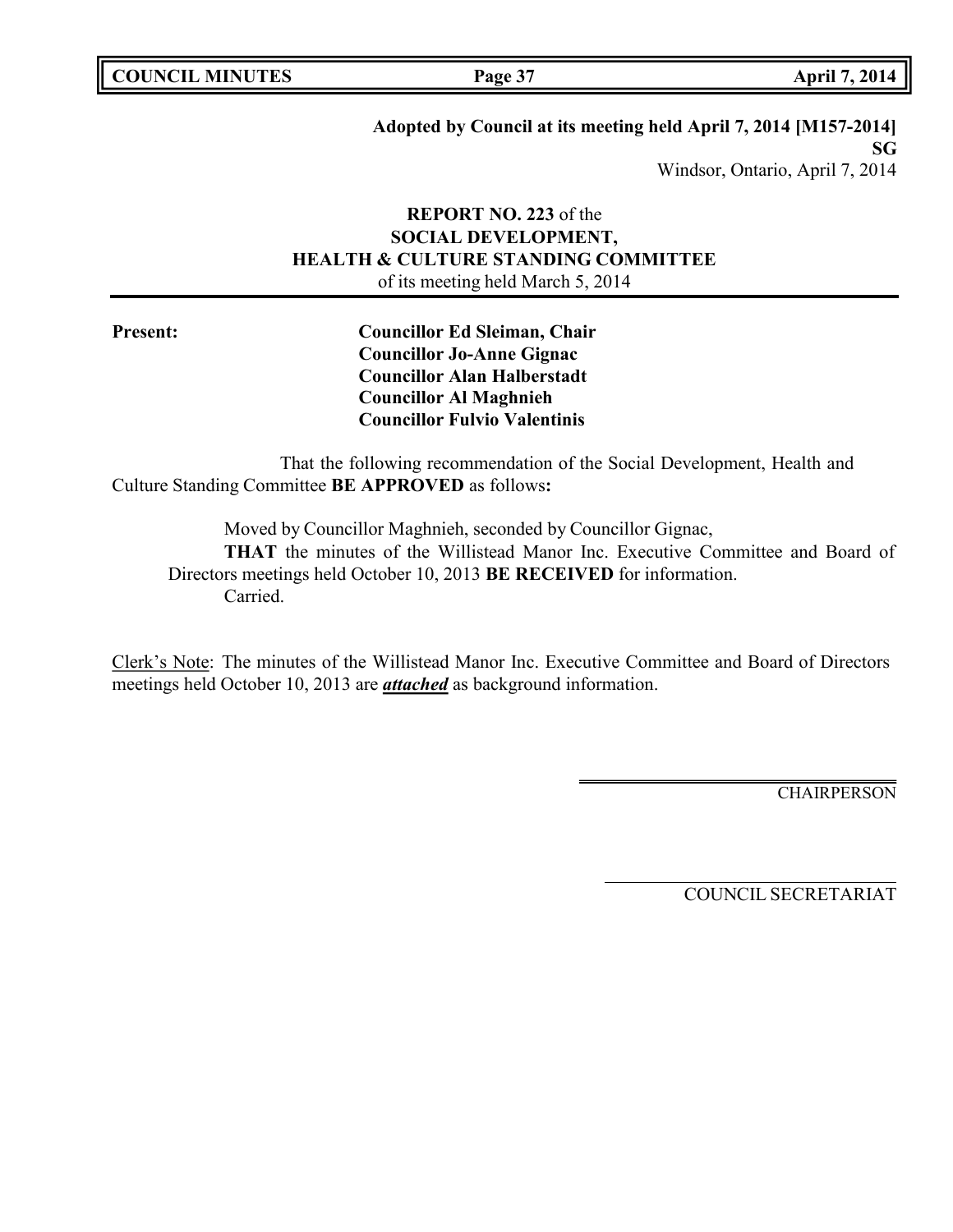**Adopted by Council at its meeting held April 7, 2014 [M158-2014] SG** Windsor, Ontario, April 7, 2014

# **REPORT NO. 224** of the **SOCIAL DEVELOPMENT, HEALTH & CULTURE STANDING COMMITTEE** of its meeting held March 5, 2014

**Present: Councillor Ed Sleiman, Chair Councillor Jo-Anne Gignac Councillor Alan Halberstadt Councillor Al Maghnieh Councillor Fulvio Valentinis**

That the following recommendation of the Social Development, Health and Culture Standing Committee **BE APPROVED** as follows**:**

Moved by Councillor Maghnieh, seconded by Councillor Gignac, **THAT** the minutes of the Willistead Manor Inc. Executive Committee and Board of Directors meetings held November 14, 2013 **BE RECEIVED** for information. Carried.

Clerk's Note: The minutes of the Willistead Manor Inc. Executive Committee and Board of Directors meetings held November 14, 2013 are *attached* as background information.

**CHAIRPERSON**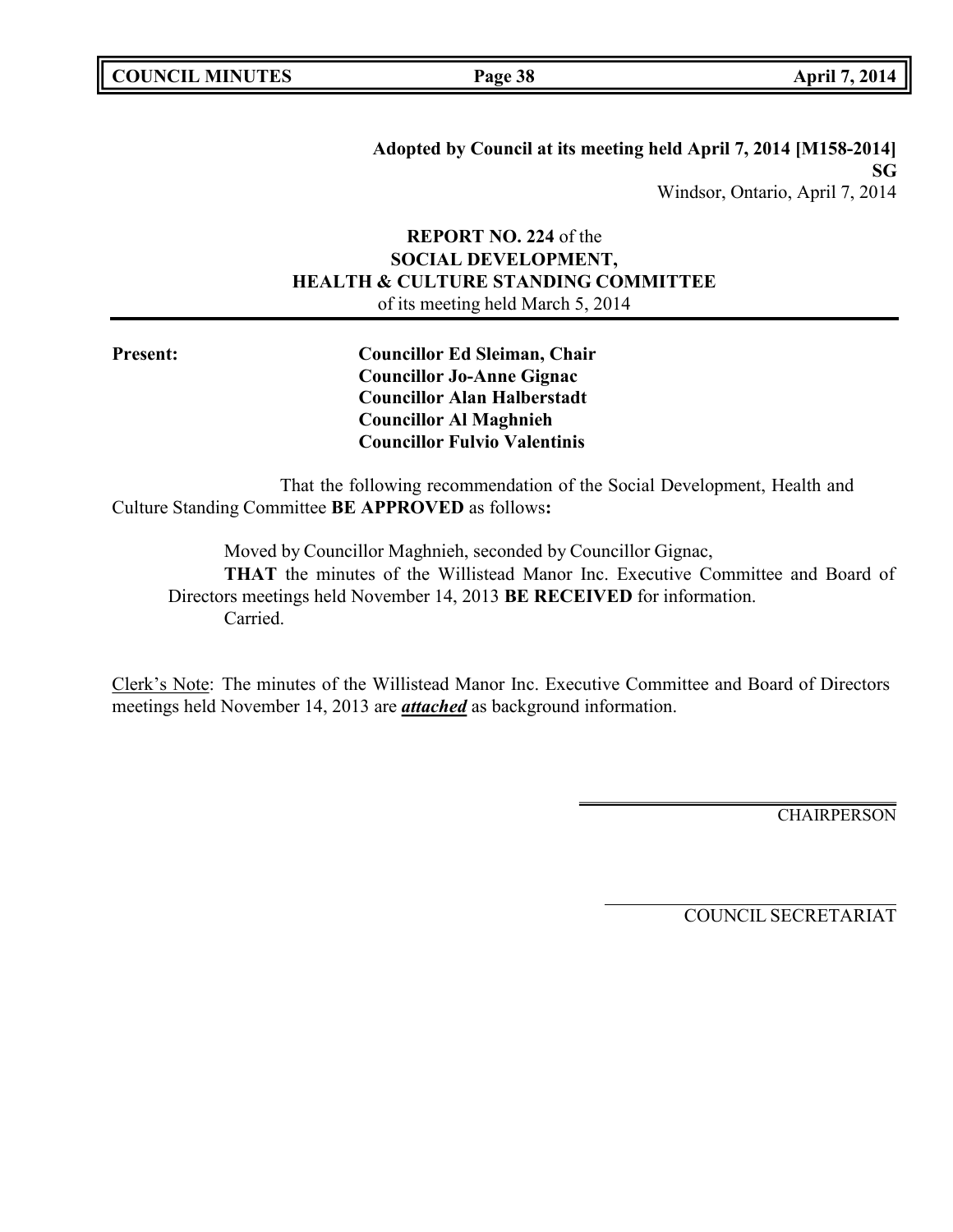**Adopted by Council at its meeting held April 7, 2014 [M159-2014] /RB** Windsor, Ontario April 7, 2014

# **REPORT NO. 188** of the **ENVIRONMENT, TRANSPORTATION & PUBLIC SAFETY STANDING COMMITTEE**

of its meeting held February 19, 2014

**Present: Councillor J. Gignac Councillor A. Halberstadt Councillor R. Jones Councillor H. Payne Councillor F. Valentinis, Chair**

That the following recommendations of the Environment, Transportation and Public Safety Standing Committee **BE APPROVED:**

Moved by Councillor Payne, seconded by Councillor Gignac,

**THAT** the minutes of the Town and Gown Committee meeting held October 15, 2013 **BE RECEIVED** for information.

Carried.

Councillor Jones was absent at the time the vote was taken.

Clerk's Note: The minutes of the Town and Gown Committee meeting held October 15, 2013 are *attached* as background information.

**CHAIRPERSON** 

COUNCIL ASSISTANT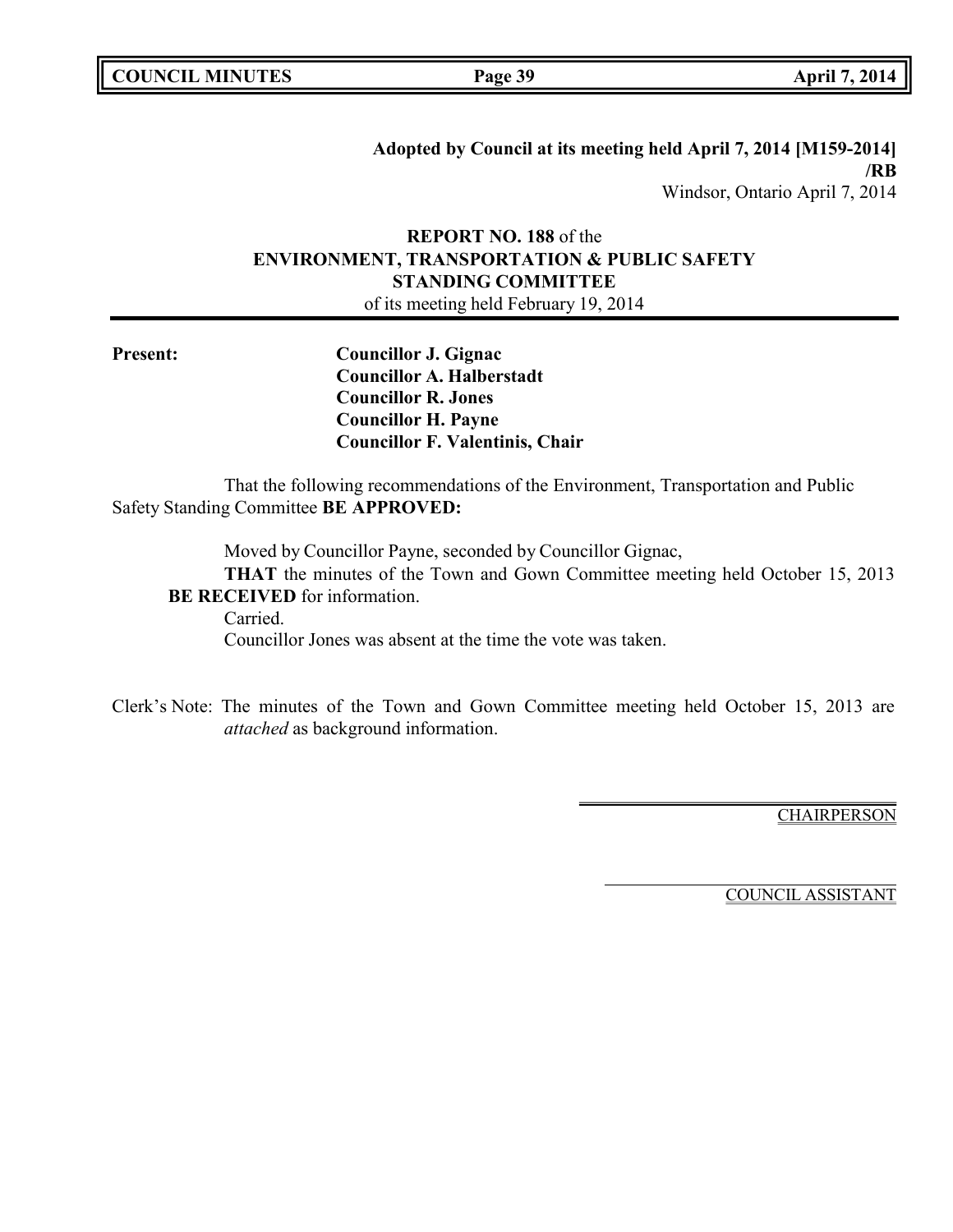| <b>COUNCIL MINUTES</b> |  |
|------------------------|--|
|------------------------|--|

**Page 40 April 7, 2014** 

**Adopted by Council at its meeting held April 7, 2014 [M160-2014] /RB** Windsor, Ontario April 7, 2014

# **REPORT NO. 189** of the **ENVIRONMENT, TRANSPORTATION & PUBLIC SAFETY STANDING COMMITTEE**

of its meeting held February 19, 2014

| <b>Present:</b>   | <b>Councillor J. Gignac</b><br><b>Councillor A. Halberstadt</b><br><b>Councillor R. Jones</b><br><b>Councillor H. Payne</b><br><b>Councillor F. Valentinis, Chair</b>                          |  |
|-------------------|------------------------------------------------------------------------------------------------------------------------------------------------------------------------------------------------|--|
| <b>Reference:</b> | <b>Report No. 3 of the Rail Issues Committee (VACIS System)</b>                                                                                                                                |  |
|                   | That the following recommendations of the Environment, Transportation and Public<br>Safety Standing Committee BE APPROVED:                                                                     |  |
|                   | Moved by Councillor Gignac, seconded by Councillor Halberstadt,<br><b>THAT</b> Report No. 3 of the Rail Issues Committee (Vehicle and Cargo Inspection<br>System) BE RECEIVED for information. |  |

Carried. Councillor Jones was absent at the time the vote was taken.

Clerk's Note: Report No. 3 of the Rail Issues Committee (VACIS System) is *attached* as background information.

**CHAIRPERSON** 

COUNCIL ASSISTANT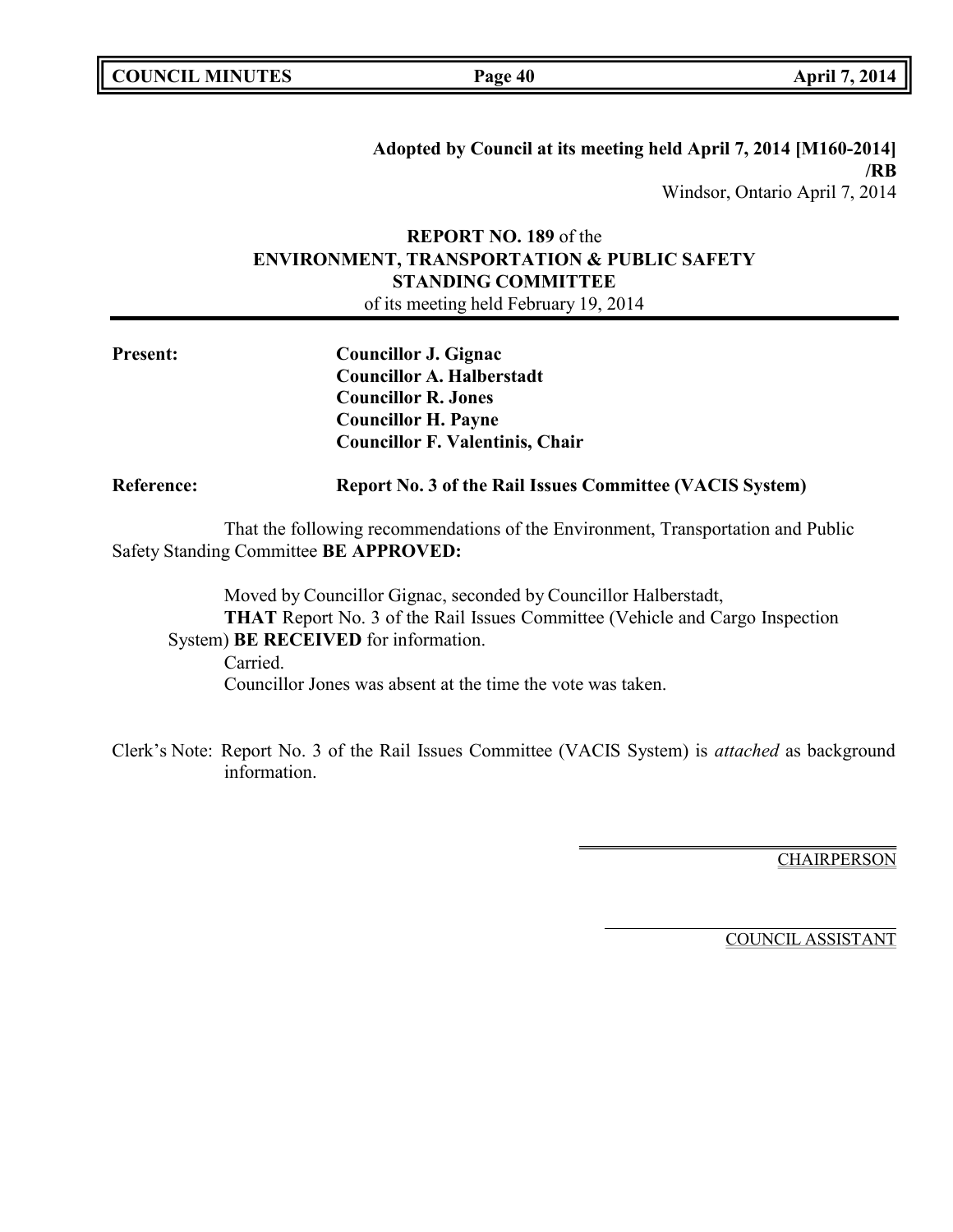| <b>COUNCIL MINUTES</b> |  |
|------------------------|--|
|------------------------|--|

**Page 41 April 7, 2014** 

# **REPORT NO. 190** of the **ENVIRONMENT, TRANSPORTATION & PUBLIC SAFETY STANDING COMMITTEE**

of its meeting held February 19, 2014

| <b>Present:</b> | Councillor J. Gignac                   |
|-----------------|----------------------------------------|
|                 | <b>Councillor A. Halberstadt</b>       |
|                 | <b>Councillor R. Jones</b>             |
|                 | <b>Councillor H. Payne</b>             |
|                 | <b>Councillor F. Valentinis, Chair</b> |

# **Reference: Report No. 4 of the Rail Issues Committee (audit of CN Rail Crossing at Concession 7 – recent safety issues)**

That the following recommendations of the Environment, Transportation and Public Safety Standing Committee **BE APPROVED:**

Moved by Councillor Gignac, seconded by Councillor Halberstadt, **THAT** Report No. 4 of the Rail Issues Committee (audit of CN Rail Crossing at Concession 7 – recent safety issues) **BE RECEIVED** for information. Carried. Councillor Jones was absent at the time the vote was taken.

Clerk's Note: Report No. 4 of the Rail Issues Committee (audit of CN Rail Crossing at Concession 7 – recent safety issues) is *attached* as background information.

**CHAIRPERSON** 

COUNCIL ASSISTANT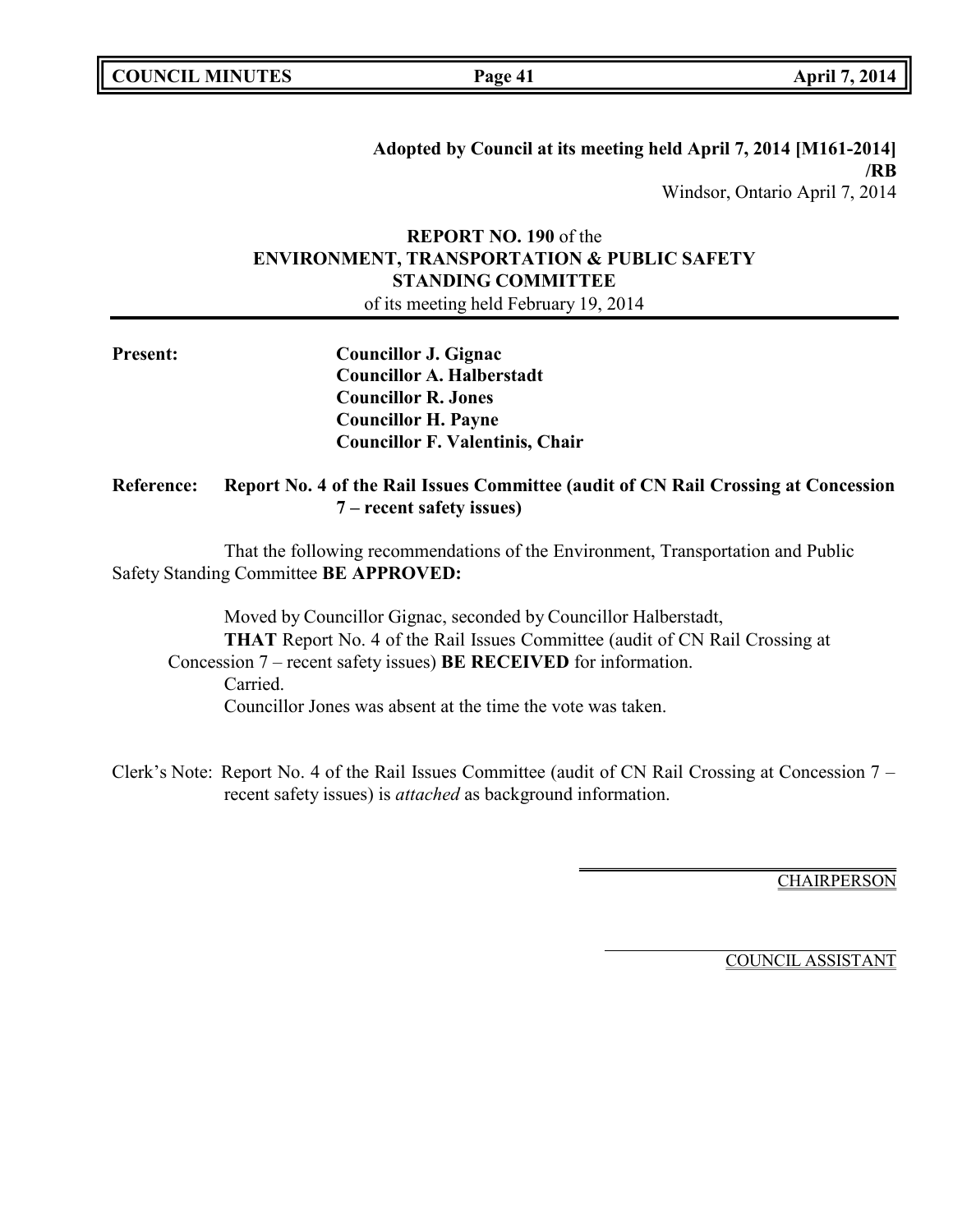**COUNCIL MINUTES Page 42 April 7, 2014**

# **Adopted by Council at its meeting held April 7, 2014 [M162-2014] KK/** Windsor, Ontario April 7, 2014

# **REPORT NO. 25** of the **WINDSOR INTERNATIONAL AQUATIC AND TRAINING CENTRE STEERING COMMITTEE**

| of its meeting held<br>February 21, 2014 |                                                                                                              |  |
|------------------------------------------|--------------------------------------------------------------------------------------------------------------|--|
| <b>Present:</b>                          | <b>Councillor Drew Dilkens, Chair</b><br><b>Councillor Ed Sleiman</b><br><b>Councillor Fulvio Valentinis</b> |  |
| Absent:                                  | <b>Councillor Ron Jones</b><br><b>Councillor Hilary Payne</b>                                                |  |

Your Committee submits the following recommendation:

Moved by Councillor Valentinis, seconded by Councillor Sleiman,

**WHEREAS** City Council at its meeting held March 19, 2012 approved the Project Charter for the Family Aquatic Facility (**M159-2012**); and

**WHEREAS** one of the responsibilities of the Steering Committee as noted in the Project Charter is to *"approve significant design/fit up decision valued over \$150,000 based on the recommendation of the Executive Committee and, to approve changes to budget allocations (within overall approved budget) over \$150,000",*

**THEREFORE BE IT RESOLVED** that the following prioritized list of enhancement and budget values for the Windsor International Aquatic and Training Centre **BE APPROVED**;

| 1. Share of upgraded Flooring                              | \$25,000  |
|------------------------------------------------------------|-----------|
| 2. Expanded Water Park and second floor patron seating are | \$360,000 |
| <b>3.</b> Slide Raft Conveyer                              | \$340,000 |

And that Administration **BE AUTHORIZED** to purchase items 1 and 2 through contract amendment with the design-builder, item 3 pursuant to the sole source provisions of the Purchasing Bylaw, and that the funding be earmarked from the net projected savings in the various budget line items of the project;

And further, that the Vinyl Mural West Wall in the amount of \$100,000 **BE DEFERRED** to allow for administration and the City Centre West Neighbourhood Association to meet to discuss ideas and concepts for the treatment of the west wall for the Windsor International Aquatic and Training Centre.

Carried.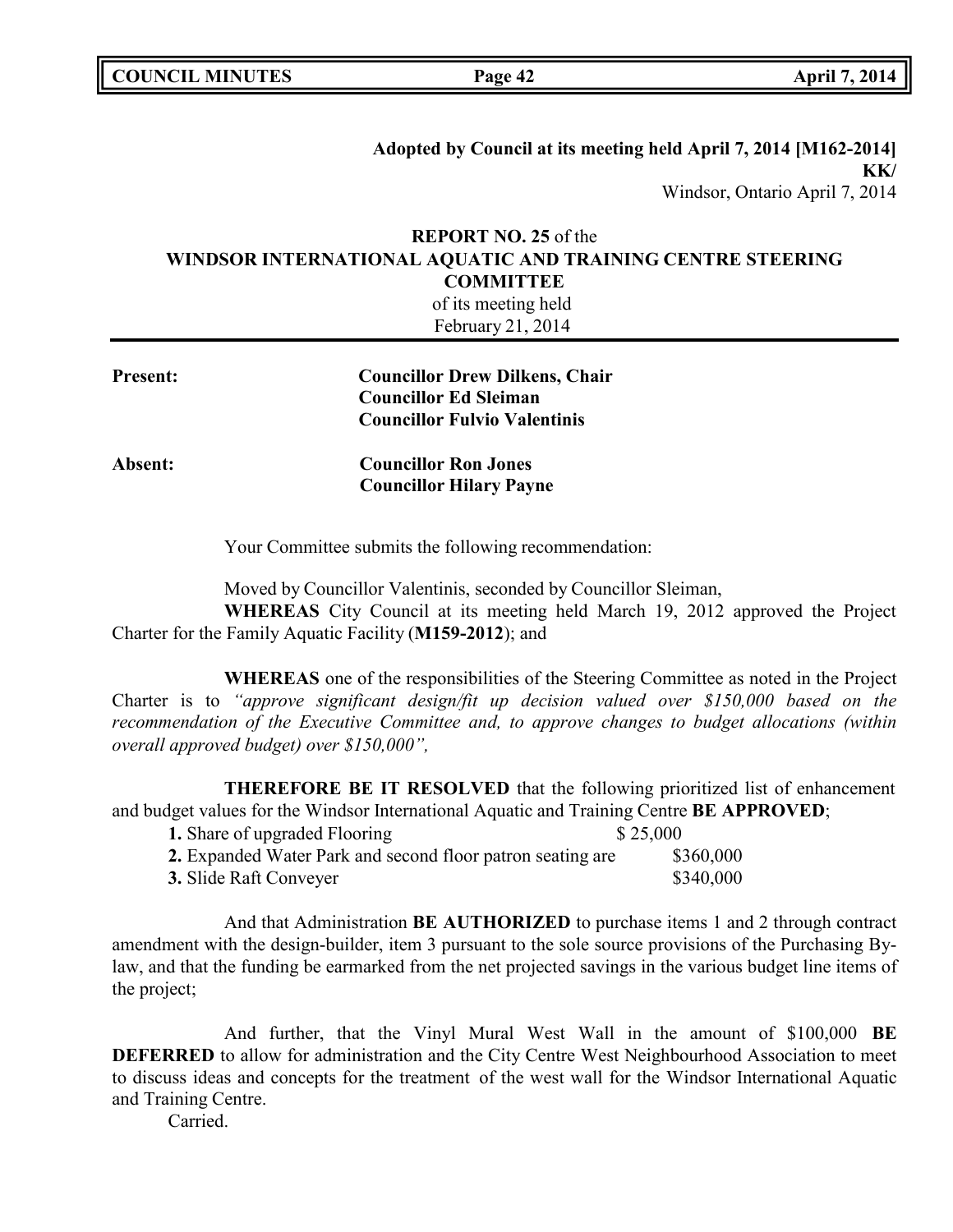| <b>COUNCIL</b><br><b>MINUTES</b> | Page<br>$\sqrt{2}$<br>ு | 2014<br>April |
|----------------------------------|-------------------------|---------------|
|                                  |                         |               |

NOTE The report of the Project Manager and the Chief Financial Officer/City Treasurer dated February 14, 2014 entitled "Consideration of Potential Enhancements" is *attached.*

**CHAIRPERSON** 

COMMITTEE COORDINATOR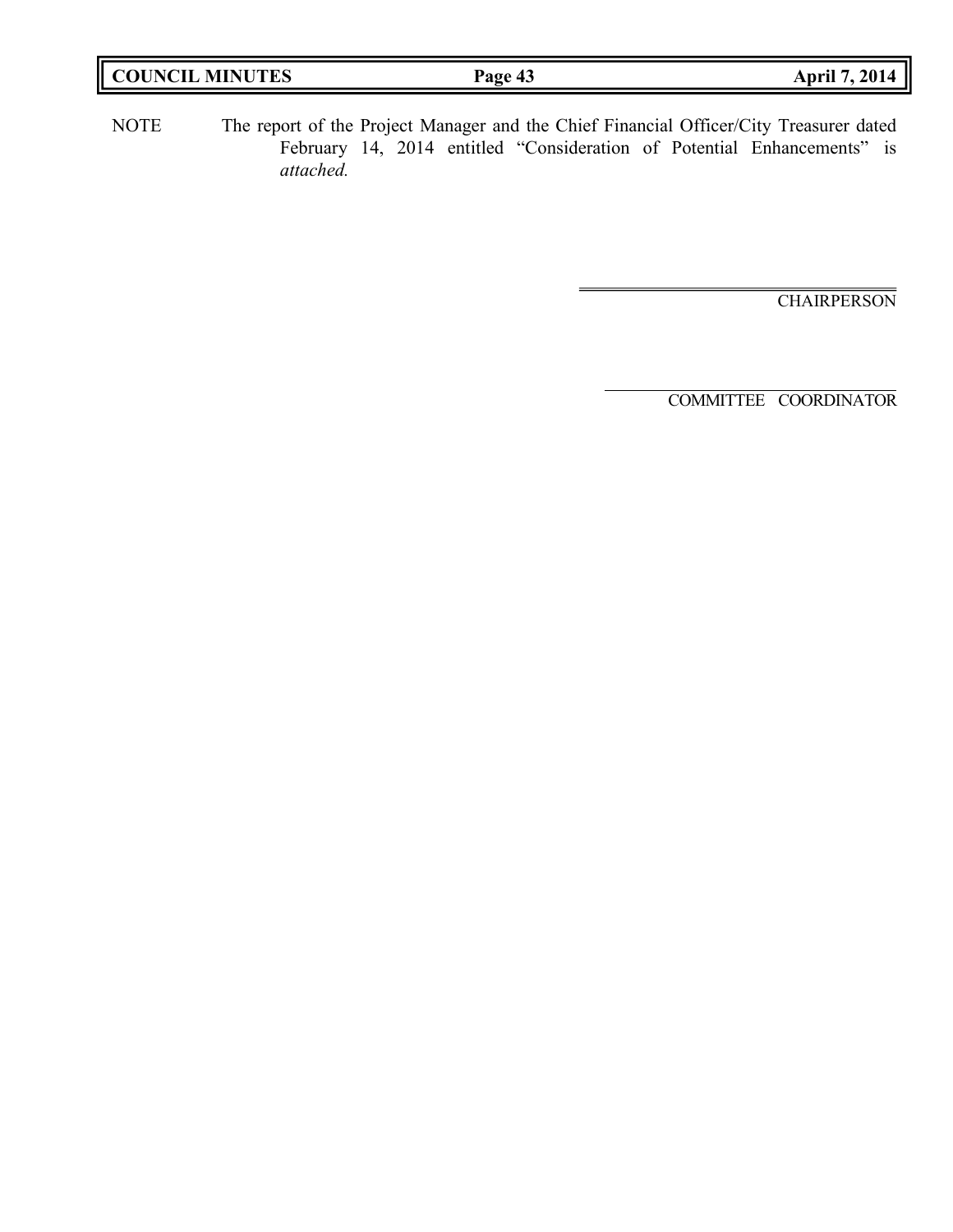**Page 44 April 7, 2014** 

**Adopted by Council at its meeting held April 7, 2014 [M163-2014] /SV** Windsor, Ontario April 7, 2014

# **REPORT NO. 167** of the **EXECUTIVE COMMITTEE** of its meeting held February 24, 2014

**Members Present: Mayor E. Francis (Chair) Councillor D. Dilkens Councillor J. Gignac Councillor A. Halberstadt Councillor I. Kusmierczyk Councillor R. Jones Councillor A. Maghnieh Councillor B. Marra Councillor H. Payne Councillor E. Sleiman Councillor F. Valentinis**

The following recommendation of the Executive Committee **BE APPROVED** as follows:

Moved by Councillor Jones, seconded by Councillor Valentinis,

**THAT** the communication correspondence from the Transportation Planning Division, Office of the City Engineer dated February 21, 2014 regarding "Upcoming Rt. Hon. Herb Gray Parkway Construction and Truck Detour" **BE RECEIVED** for information. Carried.

**Clerk's Note**: *Attached* for reference is the memo entitled "*Upcoming Rt. Hon. Herb Gray Parkway Construction and Truck Detour*" dated February 21, 2014.

**CHAIRPERSON**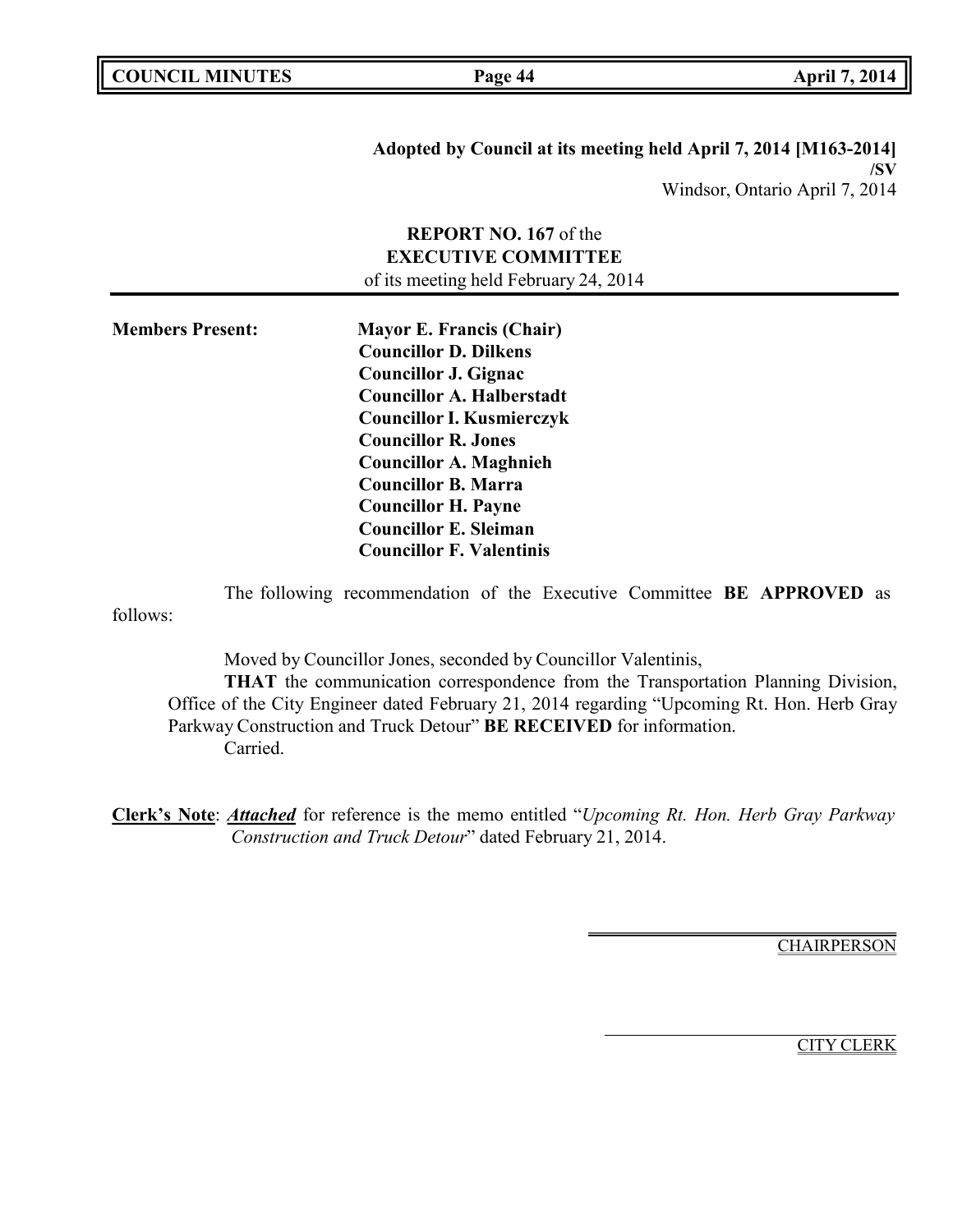**COUNCIL MINUTES Page 45 April 7, 2014**

**Adopted by Council at its meeting held April 7, 2014 [M164-2014] /SV** Windsor, Ontario April 7, 2014

# **REPORT NO. 168** of the **EXECUTIVE COMMITTEE** of its meeting held February 24, 2014

**Members Present: Mayor E. Francis (Chair) Councillor D. Dilkens Councillor J. Gignac Councillor A. Halberstadt Councillor I. Kusmierczyk Councillor R. Jones Councillor A. Maghnieh Councillor B. Marra Councillor H. Payne Councillor E. Sleiman Councillor F. Valentinis**

The following recommendation of the Executive Committee **BE APPROVED** as follows:

Moved by Councillor Sleiman, seconded by Councillor Valentinis, **THAT** the report of PricewaterhouseCoopers entitled "Internal Audit Performance Dashboard, December 31, 2013" **BE RECEIVED**. Carried.

**Clerk's Note**: The report authored by PricewaterhouseCoopers entitled "*Internal Audit Performance Dashboard, December 31, 2013*" is *attached* as background information.

**CHAIRPERSON**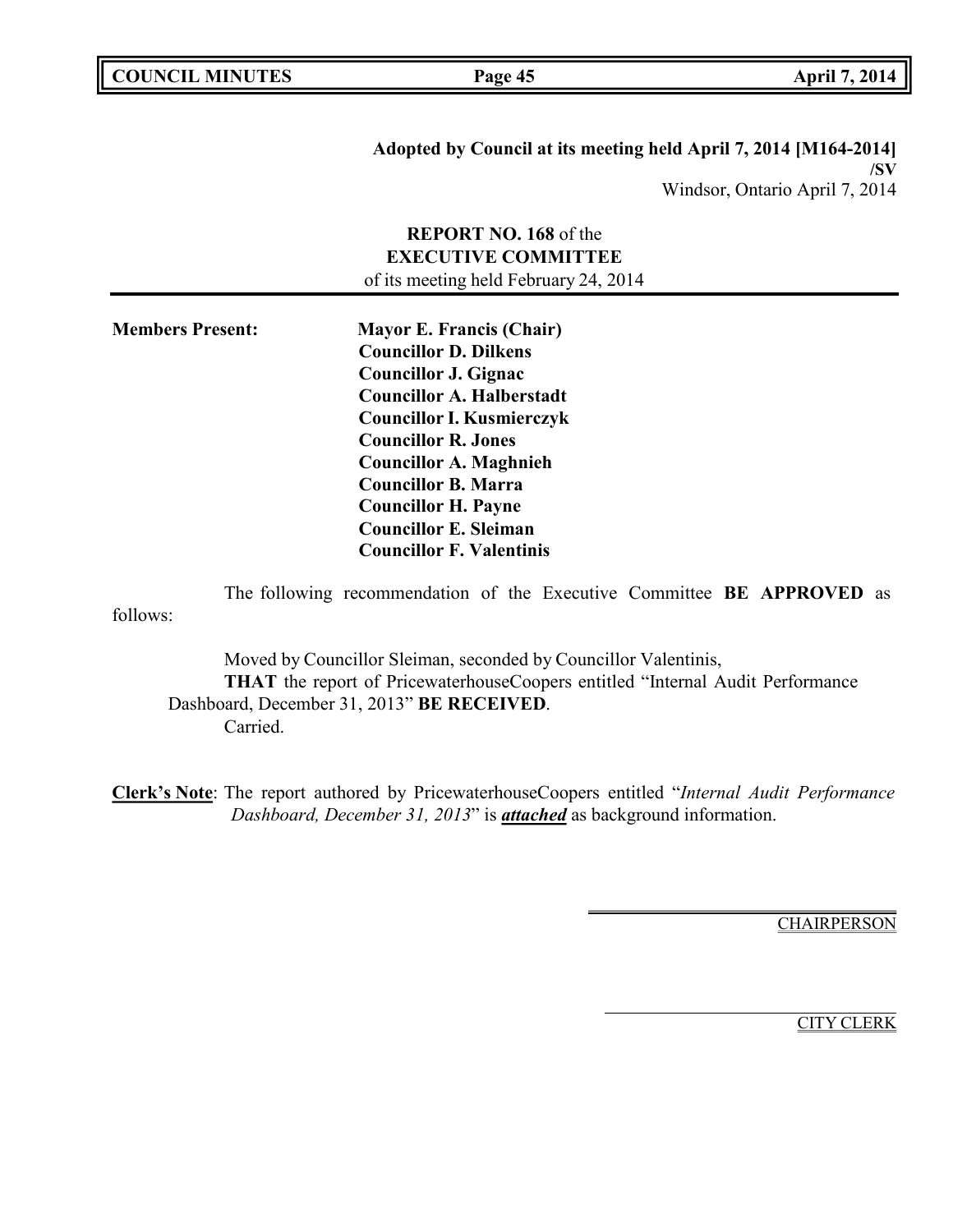**Page 46 April 7, 2014** 

**Adopted by Council at its meeting held April 7, 2014 [M165-2014] /SV** Windsor, Ontario April 7, 2014

# **REPORT NO. 169** of the **EXECUTIVE COMMITTEE**

of its meeting held February 24, 2014

**Members Present: Mayor E. Francis (Chair) Councillor D. Dilkens Councillor J. Gignac Councillor A. Halberstadt Councillor I. Kusmierczyk Councillor R. Jones Councillor A. Maghnieh Councillor B. Marra Councillor H. Payne Councillor E. Sleiman Councillor F. Valentinis**

The following recommendation of the Executive Committee **BE APPROVED** as follows:

Moved by Councillor Marra, seconded by Councillor Gignac,

**THAT** the report of PricewaterhouseCoopers entitled "2013/14 Internal Audit Plan Revised – December 31, 2013" **BE APPROVED**, and further

**THAT** Administration **BE DIRECTED** to extend an invitation to the Windsor-Essex County Health Unit and to the Essex Region Conservation Authority to appear before a future meeting of Council for discussions on the possibility of including them as auditable entities as well as to answer questions regarding budgeting. Carried.

**Clerk's Note**: The report authored by PricewaterhouseCoopers entitled "*2013/14 Internal Audit Plan Revised – December 31, 2013*" is *attached* as background information.

CHAIRPERSON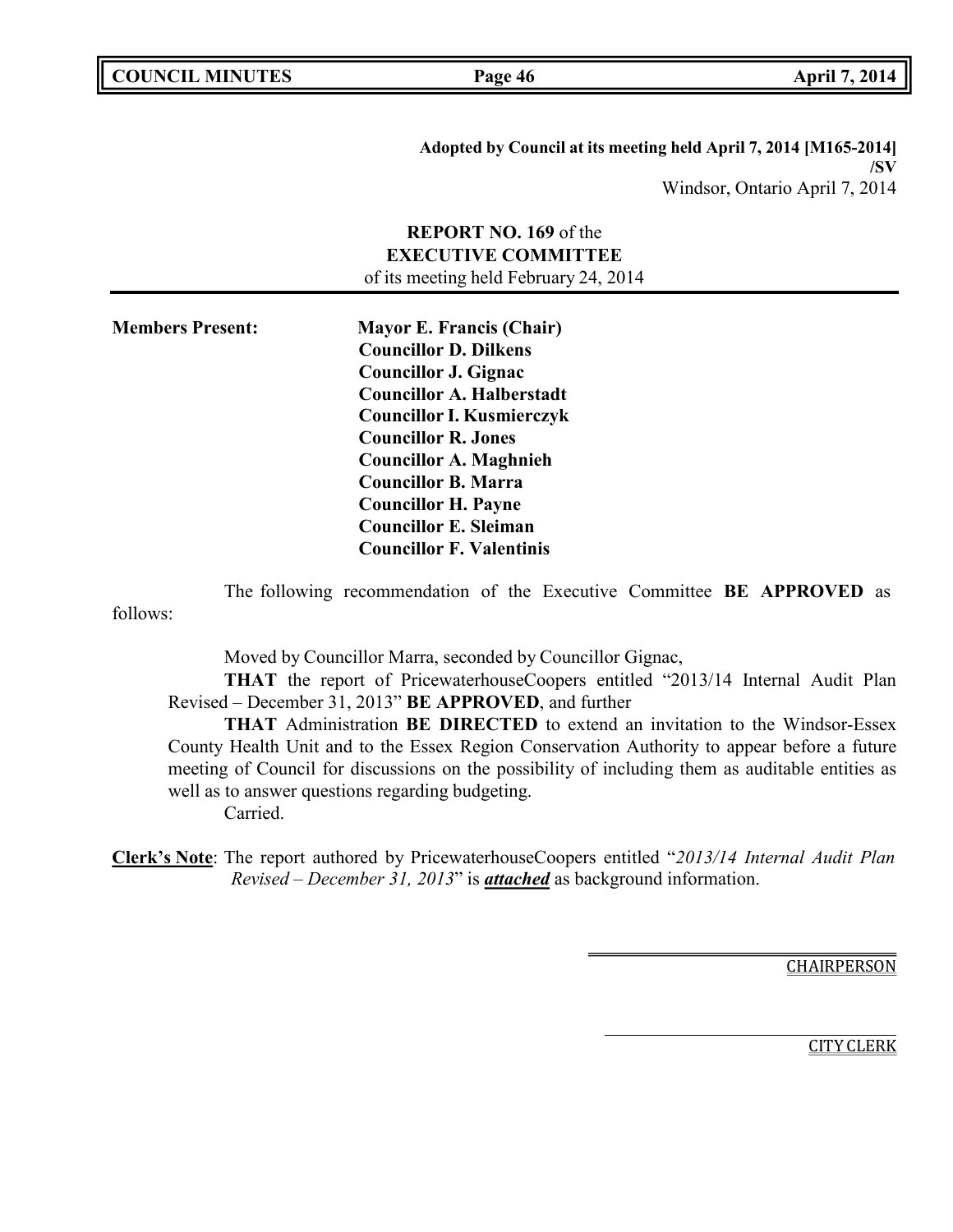**Page 47 April 7, 2014** 

**Adopted by Council at its meeting held April 7, 2014 [M166-2014] /SV** Windsor, Ontario April 7, 2014

# **REPORT NO. 170** of the **EXECUTIVE COMMITTEE** of its meeting held February 24, 2014

**Members Present: Mayor E. Francis (Chair) Councillor D. Dilkens Councillor J. Gignac Councillor A. Halberstadt Councillor I. Kusmierczyk Councillor R. Jones Councillor A. Maghnieh Councillor B. Marra Councillor H. Payne Councillor E. Sleiman Councillor F. Valentinis**

The following recommendation of the Executive Committee **BE APPROVED** as follows:

Moved by Councillor Sleiman, seconded by Councillor Dilkens,

**THAT** the report of PricewaterhouseCoopers entitled "The Corporation of the City of Windsor 2013 Internal Audit: Governance and Strategic Leadership – status update: January 27, 2014" **BE APPROVED.**

Carried.

**Clerk's Note**: The report authored by PricewaterhouseCoopers entitled "*The Corporation of the City of Windsor 2013 Internal Audit: Governance and Strategic Leadership – status update: January 27, 2014*" is *attached* as background information.

**CHAIRPERSON**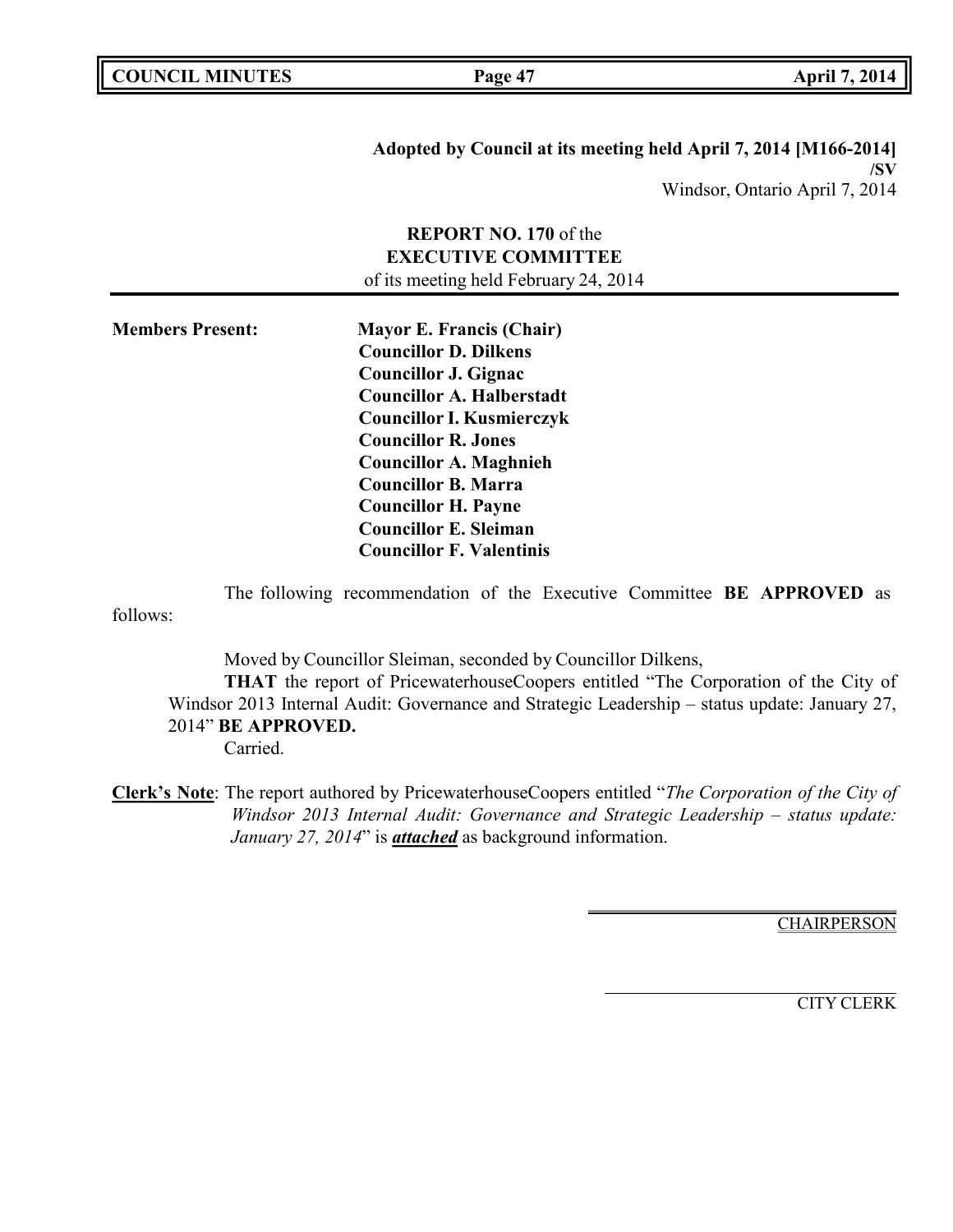**Adopted by Council at its meeting held April 7, 2014 [M167-2014] /SV** Windsor, Ontario April 7, 2014

# **REPORT NO. 171** of the **EXECUTIVE COMMITTEE**

of its meeting held February 24, 2014

**Members Present: Mayor E. Francis (Chair) Councillor D. Dilkens Councillor J. Gignac Councillor A. Halberstadt Councillor I. Kusmierczyk Councillor R. Jones Councillor A. Maghnieh Councillor B. Marra Councillor H. Payne Councillor E. Sleiman Councillor F. Valentinis**

The following recommendation of the Executive Committee **BE APPROVED** as follows:

Moved by Councillor Marra, seconded by Councillor Dilkens,

**THAT** the report of PricewaterhouseCoopers entitled "The Corporation of the City of Windsor Concerned Citizen/Employee Hotline and Notification Process – Proposed modifications to include section 7 – Effort allocation for Call Analysis" **BE APPROVED.** Carried.

**Clerk's Note**: The report authored by PricewaterhouseCoopers entitled "*The Corporation of the City of Windsor Concerned Citizen/Employee Hotline and Notification Process – Proposed modifications to include section 7 – Effort allocation for Call Analysis*" is *attached* as background information.

**CHAIRPERSON**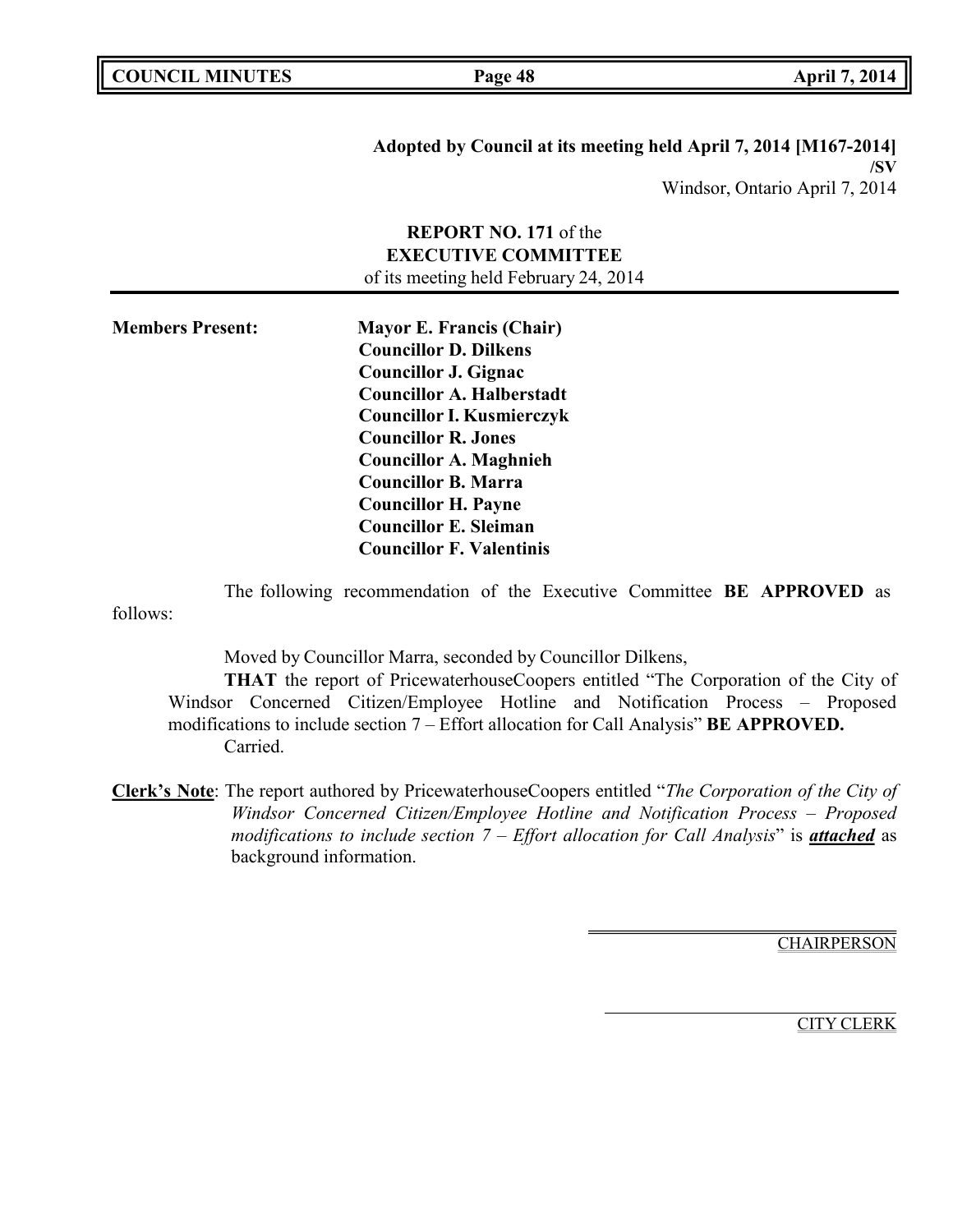| <b>COUNCIL MINUTES</b> |  |
|------------------------|--|
|------------------------|--|

**COUNCIL MINUTES Page 49 April 7, 2014**

**Adopted by Council at its meeting held April 7, 2014 [M139-2014]** VC/bm

# **SPECIAL MEETING OF COUNCIL – IN CAMERA April 7, 2014**

# **Meeting called to order at: 3:00 p.m.**

# **Members in Attendance:**

Mayor E. Francis Councillor D. Dilkens Councillor R. Jones Councillor A. Halberstadt Councillor F. Valentinis Councillor B. Marra Councillor J. Gignac Councillor A. Maghnieh Councillor H. Payne Councillor E. Sleiman Councillor I. Kusmierczyk

## **Also in attendance:**

H. Reidel, Chief Administrative Officer J. Payne, Community Development and Health Commissioner and Corporate Leader Social Development, Health, Recreation and Culture M. Sonego, City Engineer and Corporate Leader Environmental Protection and Transportation V. Critchley, City Clerk/Licence Commissioner and Corporate Leader Public Engagement and Human Resources O. Colucci, Chief Financial Officer/City Treasurer and Corporate Leader Finance and Technology S. Askin-Hager, City Solicitor P. William, General Manager Transit Windsor (Item 6)

- P. Delmore, Director of Operations, Transit Windsor (Item 6)
- W. Willis, Legal Counsel (Item 6)

**Verbal Motion is presented by Councillor Jones, seconded by Councillor Sleiman, that Rule 3.3 (c) of the** *Procedure By-law, 98-2011,* **BE WAIVED to add and delete the following Agenda items:**

- **7. ADD - Personal Matter – about an identifiable individual;**
- **5. REMOVE Item 5 – consider in open session**

**Motion Carried.**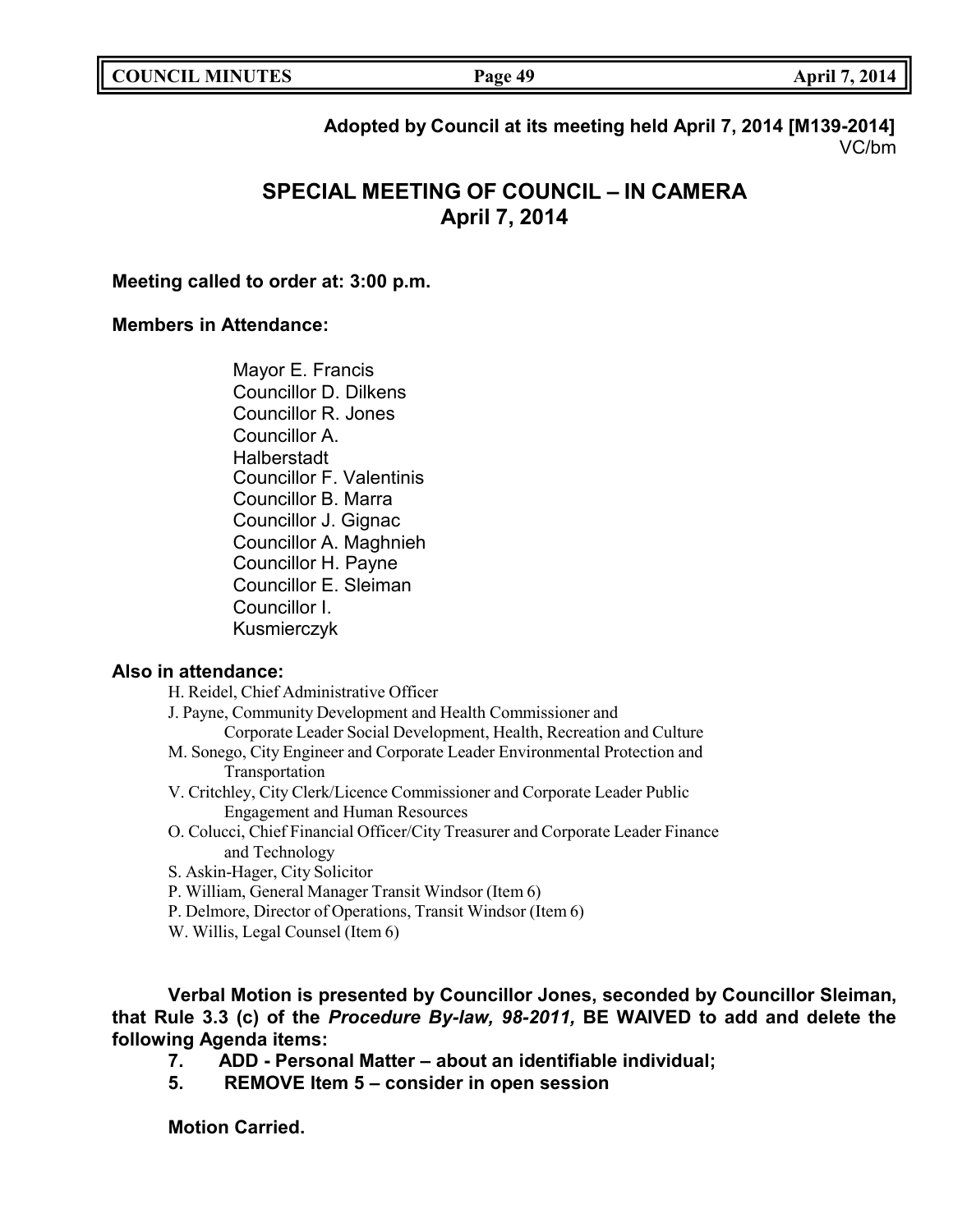|--|

**Verbal Motion is presented by Councillor Sleiman, seconded by Councillor Valentinis,**

**to move in Camera for discussion of the following item(s):**

| Item No. | <b>Subject</b>                                                                          | Section – Pursuant<br><b>Municipal</b><br>Act,<br>to<br>2001, as amended |
|----------|-----------------------------------------------------------------------------------------|--------------------------------------------------------------------------|
| 1.       | <b>Property matter – easement</b>                                                       | 239(2)(c)                                                                |
| 2.       | Property matter – disposition of land                                                   | 239(2)(c)                                                                |
| 3.       | Property matter – sale of land                                                          | 239(2)(c)                                                                |
| 4.       | Property matter – sale of land                                                          | 239(2)(c)                                                                |
| 5.       | Property/legal matter – transfer of land –<br><b>REMOVED</b> – consider in open session | 239(2)(c)                                                                |
| 6.       | Legal matter – Solicitor-client privilege –<br>verbal report                            | 239(2)(f)                                                                |
| 7.       | Personal matter – about an identifiable<br>individual - ADDED                           | 239(2)(b)                                                                |

# **Motion Carried.**

# **Declarations of Pecuniary Interest:**

None declared.

**Discussion on the items of business. (Items 1, 2, 3, 4, 7 and 6)**

**Verbal Motion is presented by Councillor Jones, seconded by Councillor Sleiman, to move back into public session.**

**Motion Carried.**

**Moved by Councillor Gignac, seconded by Councillor Sleiman, THAT the Clerk BE DIRECTED to transmit the recommendation(s) contained in the report(s) discussed at the In-Camera Council Meeting held April 7, 2014 directly to Council for consideration at the next Regular Meeting.**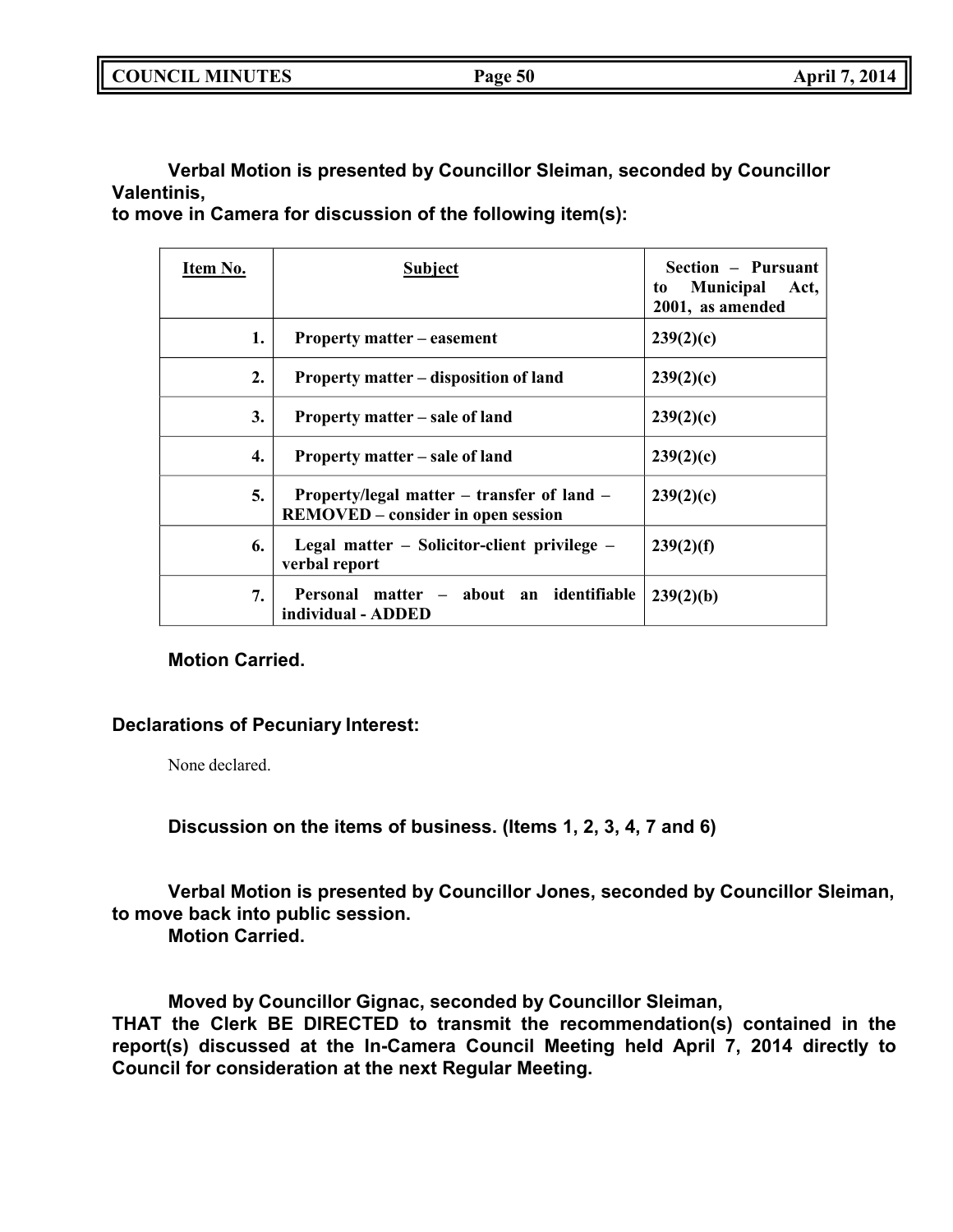**COUNCIL MINUTES Page 51 April 7, 2014**

1. That the recommendation contained in the in-camera report from the Coordinator of Real Estate Services, Manager of Real Estate Services, City Solicitor, City Engineer and Corporate Leader Environmental Protection and Transportation and Chief Financial Officer/City Treasurer and Corporate Leader Finance and Technology respecting a property matter – easement **BE APPROVED**.

2. That the recommendation contained in the in-camera report from the Manager of Real Estate Services, City Solicitor, Chief Financial Officer/City Treasurer and Corporate Leader Finance and Technology and City Engineer and Corporate Leader Environmental Protection and Transportation respecting a property matter – disposition of land **BE APPROVED**.

3. That the recommendation contained in the in-camera report from the Manager of Real Estate Services, City Solicitor, Chief Financial Officer/City Treasurer and Corporate Leader Finance and Technology and City Engineer and Corporate Leader Environmental Protection and Transportation respecting a property matter – sale of land **BE APPROVED**.

4. That the recommendation contained in the in-camera report from the Manager of Real Estate Services, City Solicitor, City Engineer and Corporate Leader Environmental Protection and Transportation, City Planner and Chief Financial Officer/City Treasurer and Corporate Leader Finance and Technology respecting a property matter – sale of land **BE APPROVED**.

5. That the report from the City Engineer and Corporate Leader Environmental Protection and Transportation and City Solicitor respecting a property/legal matter – transfer of land **BE CONSIDERED** in the open session.

6. That the verbal report from Mayor Francis respecting a legal matter – solicitor-client privilege **BE RECEIVED** and further that the Mayor **BE AUTHORIZED** to proceed on the verbal direction of Council.

7. That the verbal report from Mayor Francis respecting a personnel matter relating to an identifiable individual **BE RECEIVED** and further that Administration **BE AUTHORIZED** to proceed on the verbal direction of Council.

# **Motion Carried.**

**Moved by Councillor Jones, seconded by Councillor Dilkens, That the special meeting of council held April 7, 2014 BE ADJOURNED. (Time: 4:30 p.m.) Motion Carried.**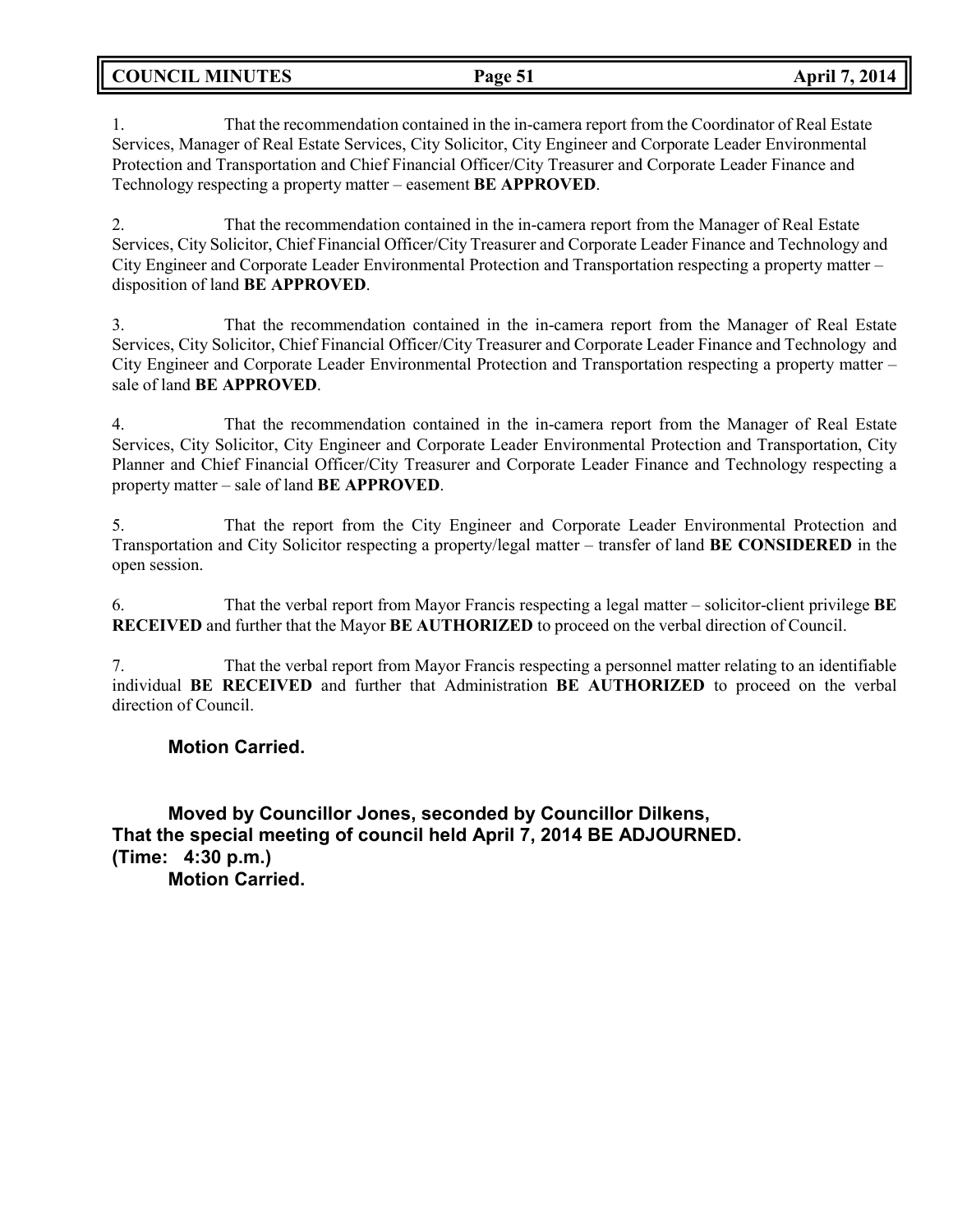# **Adopted by Council at its meeting held April 7, 2014 [M140-2014]** VC/bm

# **SPECIAL MEETING OF COUNCIL – IN CAMERA March 19, 2014**

# **Meeting called to order at: 4:05 p.m.**

# **Members in Attendance:**

Mayor E. Francis Councillor D. Dilkens Councillor R. Jones Councillor A. Halberstadt Councillor F. Valentinis Councillor B. Marra Councillor J. Gignac Councillor A. Maghnieh Councillor H. Payne Councillor E. Sleiman Councillor I. Kusmierczyk

# **Also in attendance:**

| H. Reidel, Chief Administrative Officer                                         |
|---------------------------------------------------------------------------------|
| J. Payne, Community Development and Health Commissioner and                     |
| Corporate Leader Social Development, Health, Recreation and Culture             |
| M. Sonego, City Engineer and Corporate Leader Environmental Protection and      |
| Transportation                                                                  |
| V. Critchley, City Clerk/Licence Commissioner and Corporate Leader Public       |
| <b>Engagement and Human Resources</b>                                           |
| O. Colucci, Chief Financial Officer/City Treasurer and Corporate Leader Finance |
| and Technology                                                                  |
| S. Askin-Hager, City Solicitor                                                  |
| W. Willis, Legal Counsel (Item 5)                                               |
| T. Hunt, City Planner (Item 5)                                                  |

C. Glassford, Legal Counsel (Item 5)

# **Verbal Motion is presented by Councillor Sleiman, seconded by Councillor Maghnieh,**

# **to move in Camera for discussion of the following item(s):**

| Item No. | <b>Subject</b> | Section – Pursuant  |
|----------|----------------|---------------------|
|          |                | to Municipal Act,   |
|          |                | $2001$ , as amended |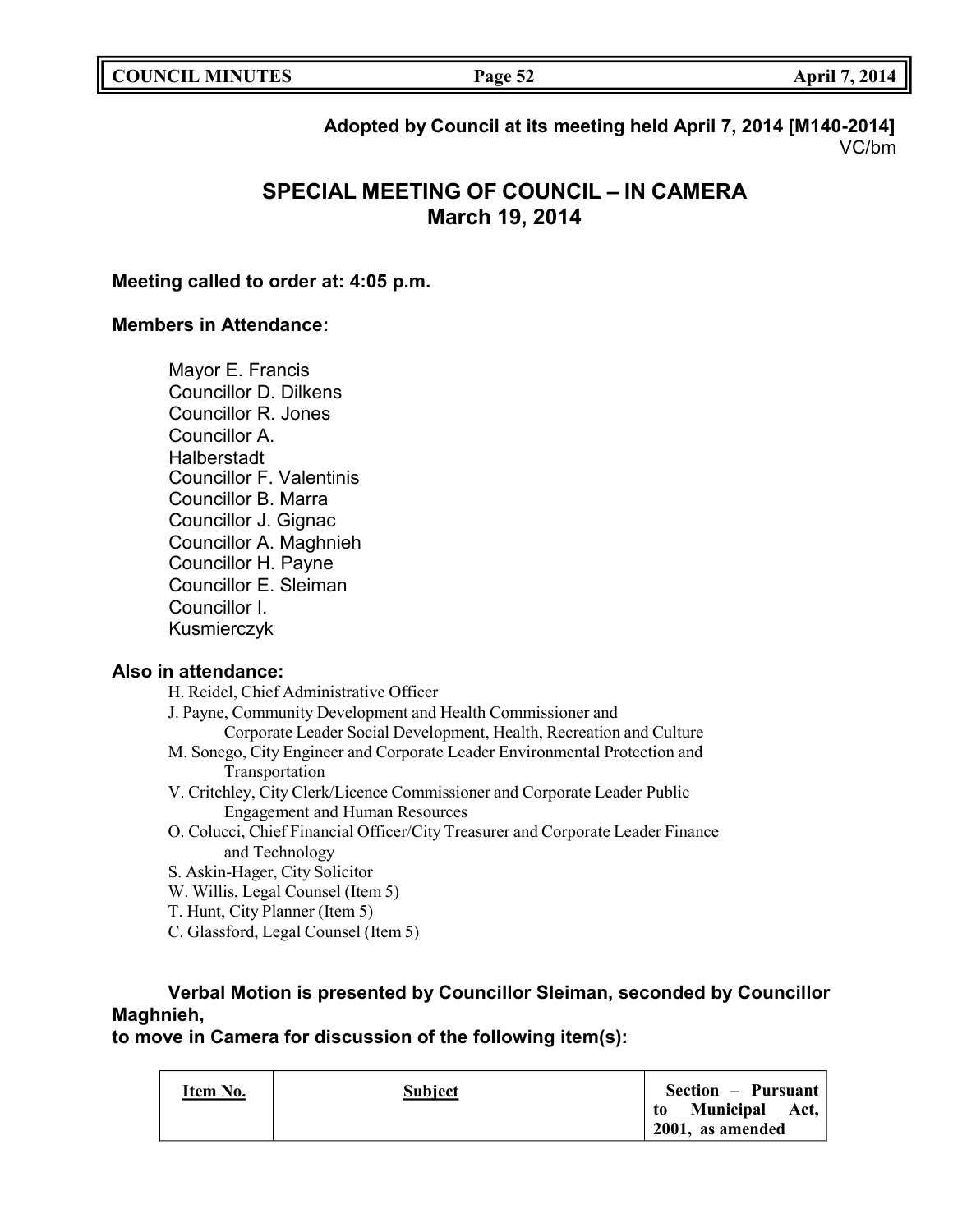| 1. | <b>Property matter – lease</b>                             | 239(2)(c) |
|----|------------------------------------------------------------|-----------|
| 2. | Property matter – acquisition of land -<br><b>DEFERRED</b> | 239(2)(c) |
| 3. | Personal matter – about an identifiable<br>individual      | 239(2)(b) |
| 4. | Property/legal matter – naming                             | 239(2)(b) |
| 5. | Property matter – verbal report                            | 239(2)(c) |

# **Motion Carried.**

# **Declarations of Pecuniary Interest:**

Councillor Halberstadt declares a conflict and abstains from voting on Item 2 as his wife has a contract with a third party to the agreement.

# **Discussion on the items of business. (Items 2, 1, 3, 4, 5)**

**Verbal Motion is presented by Councillor Valentinis, seconded by Councillor Dilkens,**

**to move back into public session.**

**Motion Carried.**

# **Moved by Councillor Marra, seconded by Councillor Valentinis, THAT the Clerk BE DIRECTED to transmit the recommendation(s) contained in the report(s) discussed at the In-Camera Council Meeting held March 19, 2014 directly to Council for consideration at the next Regular Meeting.**

1. That the recommendation contained in the in-camera report from the Manager of Real Estate Services, City Solicitor, Chief Financial Officer/City Treasurer and Corporate Leader Finance and Technology, and City Engineer and Corporate Leader Environmental Protection and Transportation respecting a property matter lease **BE APPROVED**.

2. That the in-camera report from the City Engineer and Corporate Leader Environmental Protection and Transportation, City Solicitor, Chief Financial Officer/City Treasurer, Corporate Leader Finance and Technology and Community Development and Health Commissioner and Corporate Leader Social Development, Health, Recreation and Culture respecting a property matter – acquisition of land **BE DEFERRED** .

3. That the recommendation contained in the in-camera report from the Community Development and Health Commissioner and Corporate Leader Social Development, Health, Recreation and Culture and Executive Director of Human Resources respecting a personal matter – about an identifiable individual **BE APPROVED**.